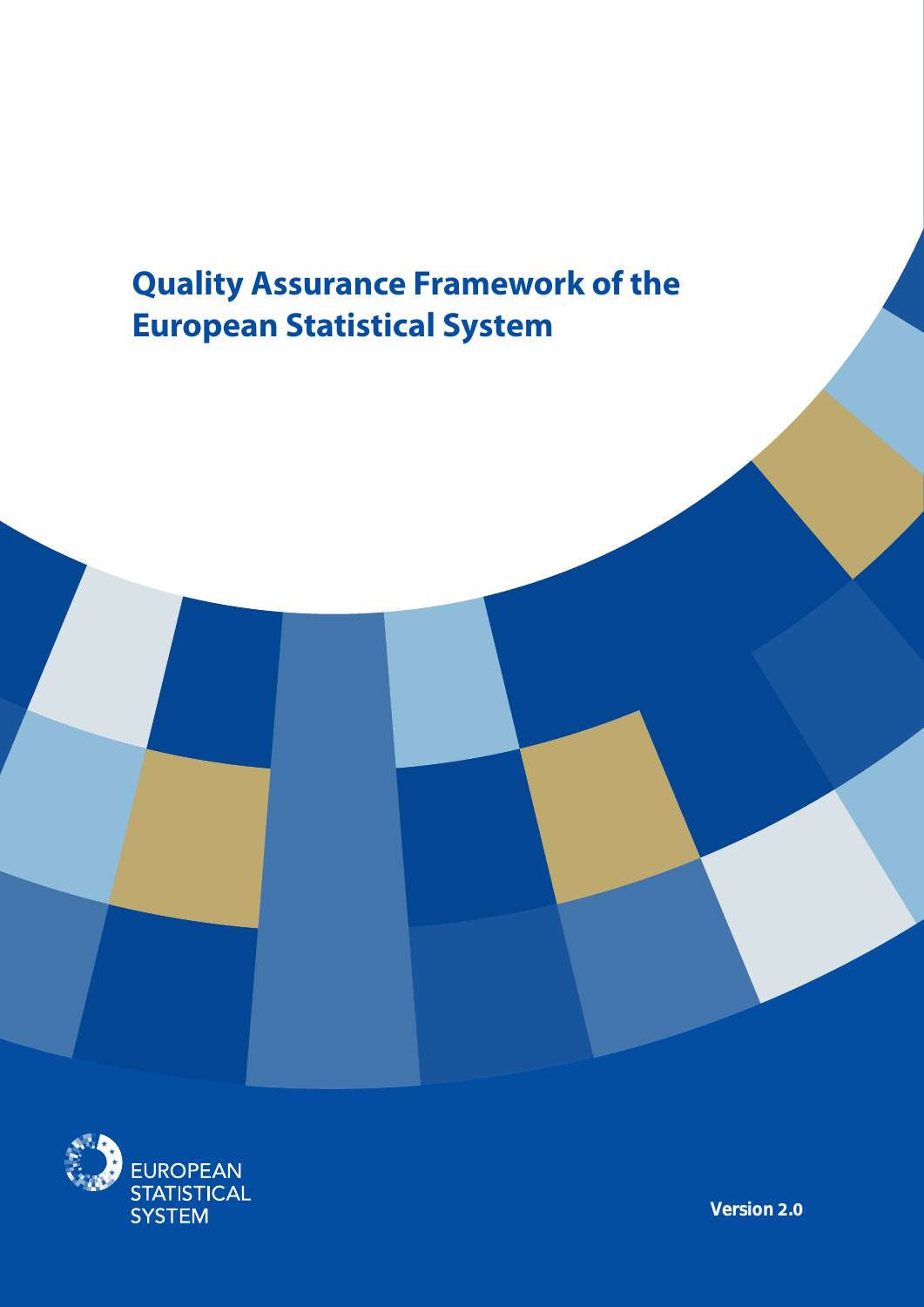# **Table of Contents**

| Institutional environment    |  |
|------------------------------|--|
|                              |  |
|                              |  |
|                              |  |
|                              |  |
|                              |  |
|                              |  |
| <b>Statistical processes</b> |  |
|                              |  |
|                              |  |
|                              |  |
|                              |  |
| <b>Statistical output</b>    |  |
|                              |  |
|                              |  |
|                              |  |
|                              |  |
|                              |  |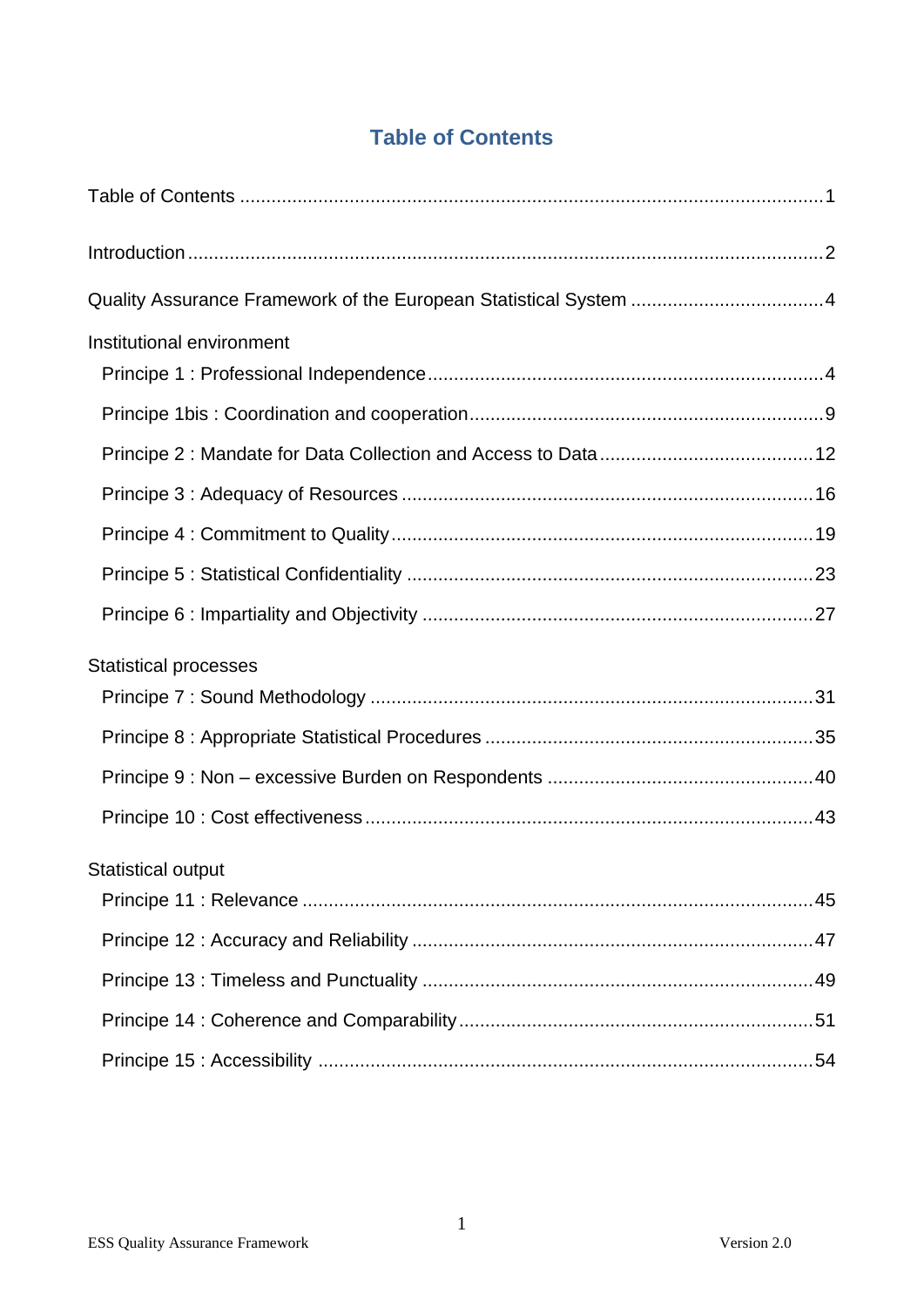# **Quality Assurance Framework of the European Statistical System**

# **V2.0**

#### **INTRODUCTION**

#### **Common Quality Framework of the European Statistical System**

The 2019 edition (Version 2.0) of the Quality Assurance Framework of the European Statistical System (ESS QAF) follows and aligns with the 2017 revision of the European Statistics Code of Practice (ES CoP)<sup>1</sup>. Together with the general quality management principles, the ES CoP and the ESS QAF constitute the common quality framework of the ESS, based on which high-quality European Statistics are developed, produced and disseminated.

This self-regulatory common quality framework complements the extensive legal framework of the ESS that is based on Regulation (EC) No 223/2009 on European Statistics<sup>2</sup> which itself derives from the Treaty on the Functioning of the European Union<sup>3</sup>. High-quality European Statistics and services are therefore developed, produced and disseminated in a very robust legal and quality framework.

#### **Aim and Target Group of the ESS QAF**

The ESS QAF is a supporting document aimed at assisting in the implementation of the ES Code of Practice. Like the ES Code of Practice, the Quality Assurance Framework of the ESS applies to statistical authorities of the ESS, comprised of the European Union Statistical Authority (Eurostat), the National Statistical Institutes (NSIs) and Other National Authorities (ONAs) which are responsible for the development, production and dissemination of European Statistics. In some ES CoP Principles, Indicators and ESS QAF Methods, Tools, Practices reference to 'other statistical authorities' is to be understood as "others beyond Eurostat and the NSIs", i.e. the ONAs.

The ESS QAF represents a collection of methods, tools and good practices that are suggested for use and/or are already in use in (some of) the statistical authorities of the European Statistical System, where they have proved to be useful. The aim of the ESS QAF is to accompany the ES Code of Practice by providing guidance and examples in the form of more detailed methods and tools as well as good practices for the (rather) high-level Principles and Indicators of the ES Code of Practice.

In accordance with the self-regulatory nature of the ESS common quality framework, these methods, tools and good practices are of a non-obligatory nature and therefore, not binding for the statistical authorities. The listed methods, tools and good practices demonstrate how the ES Code of Practice can be implemented in the every-day work of a statistical authority, taking due account of national circumstances.

<u>.</u>

<sup>1</sup> European Statistics Code of Practice:<https://ec.europa.eu/eurostat/web/products-catalogues/-/KS-02-18-142>

<sup>2</sup> Regulation (EC) No 223/2009 on European Statistics as amended by Regulation (EU) 2015/759: http://eur-lex.europa.eu/legalcontent/en/TXT/PDF/?uri=CELEX:02009R0223-20150608&from=EN

<sup>&</sup>lt;sup>3</sup> Treaty on the Functioning of the European Union[: http://eur-lex.europa.eu/legal](http://eur-lex.europa.eu/legal-content/EN/TXT/PDF/?uri=OJ:C:2016:202:FULL&from=EN)[content/EN/TXT/PDF/?uri=OJ:C:2016:202:FULL&from=EN](http://eur-lex.europa.eu/legal-content/EN/TXT/PDF/?uri=OJ:C:2016:202:FULL&from=EN)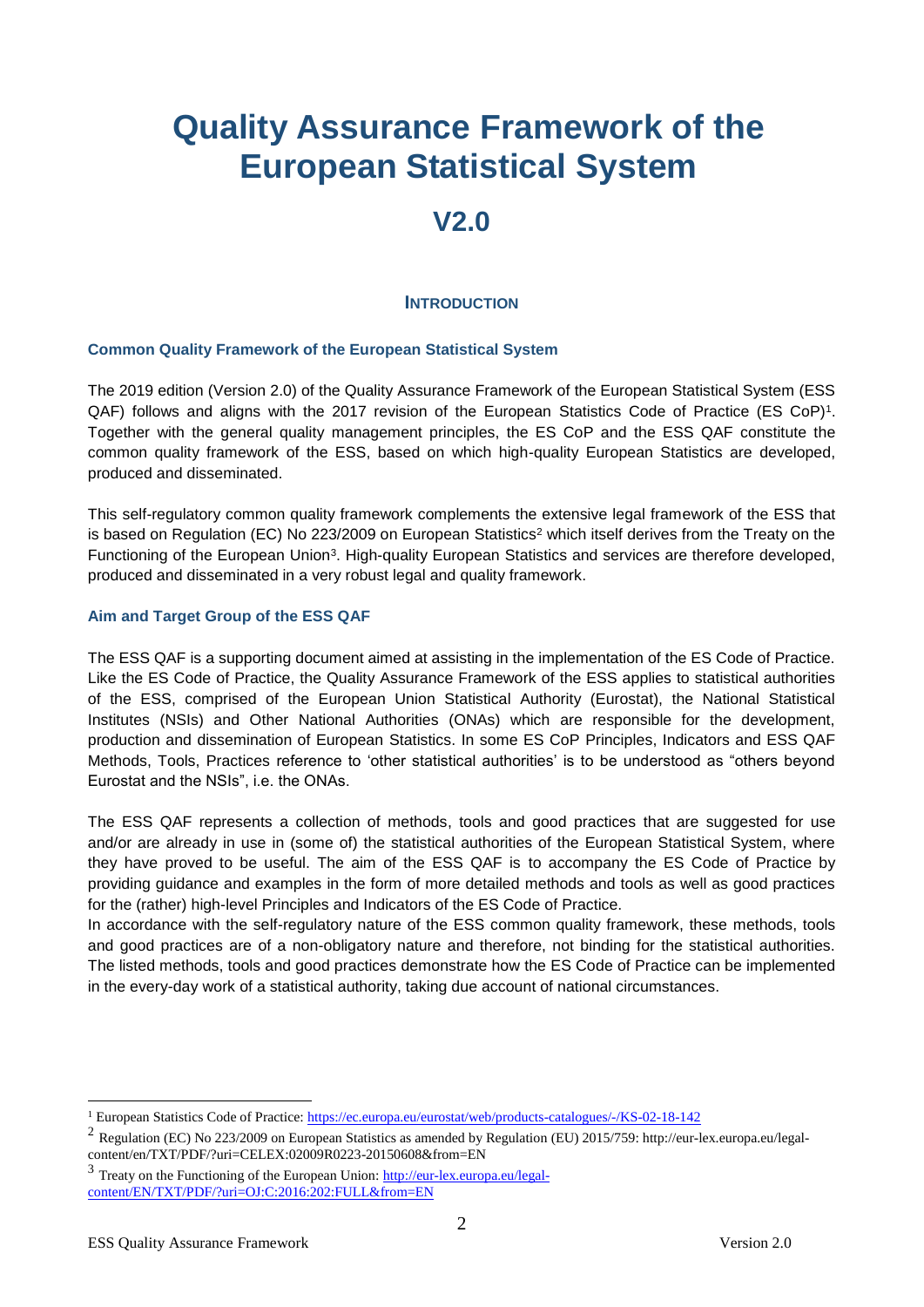#### **Organisation and development of the ESS QAF**

The suggested methods, tools and good practices are identified at institutional and statistical process/output level, reflecting the most suitable level of their adoption, application and/or use. In their listing, they evolve from a general perspective into a more concrete and detailed description. It has to be underlined that a specific method, tool or good practice (in a slightly modified formulation) can be listed in support of several Indicators and this sometimes repetitive nature of methods, tools and good practices in the ESS QAF is done on purpose as it follows the approach applied in the ES Code of Practice.

The current version 2.0 of the ESS QAF was prepared by the ESS Task Force QAF, a sub-group of the Working Group on Quality in Statistics, and Eurostat, and was approved by the European Statistical System Committee in May 2019. It was inspired by the revised ES Code of Practice, Regulation 223/2009 on European Statistics, the two rounds of ESS peer reviews, results and lessons learned from the ESS Vision Implementation Projects, current statistical practices of ESS members as well as other international initiatives and developments, such as the "Generic Law on Official Statistics (UNECE)"<sup>4</sup> and the "Guidance on Modernizing Statistical Legislation (UNECE)"<sup>5</sup> .

While the "Generic Law on Official Statistics" (GLOS) provides reference for developing a solid legal basis for the functioning of the National Statistical System and the production of high quality official statistics in the context of the countries of Eastern Europe, Caucasus and Central Asia, the UNECE Task Force, established to develop the guidance document, built its work on the GLOS. The "Guidance on Modernizing Statistics Legislation" identifies common elements of statistical legislation and defines their intended outcomes to inspire countries wishing to benchmark or update the legal framework of their National Statistical System (NSS), acknowledging though that statistical systems across countries are organized in varying ways. Whenever reference to international guidance on legislation is made in the ESS QAF, it is these two documents that can be consulted.

#### **Future developments of the ESS QAF**

The ESS QAF remains open to further updates in the collection of methods, tools and good practices and, in this context, will closely follow the evolution of the ES Code of Practice in the future.

1

<sup>4</sup> Generic Law on Official Statistics[: http://www.unece.org/fileadmin/DAM/stats/documents/ece/ces/2016/mtg/ECE\\_CES\\_2016\\_8-](http://www.unece.org/fileadmin/DAM/stats/documents/ece/ces/2016/mtg/ECE_CES_2016_8-1601555E.pdf) [1601555E.pdf](http://www.unece.org/fileadmin/DAM/stats/documents/ece/ces/2016/mtg/ECE_CES_2016_8-1601555E.pdf)

<sup>5</sup> Guidance on Modernizing Statistical Legislation[: http://www.unece.org/index.php?id=51141](http://www.unece.org/index.php?id=51141)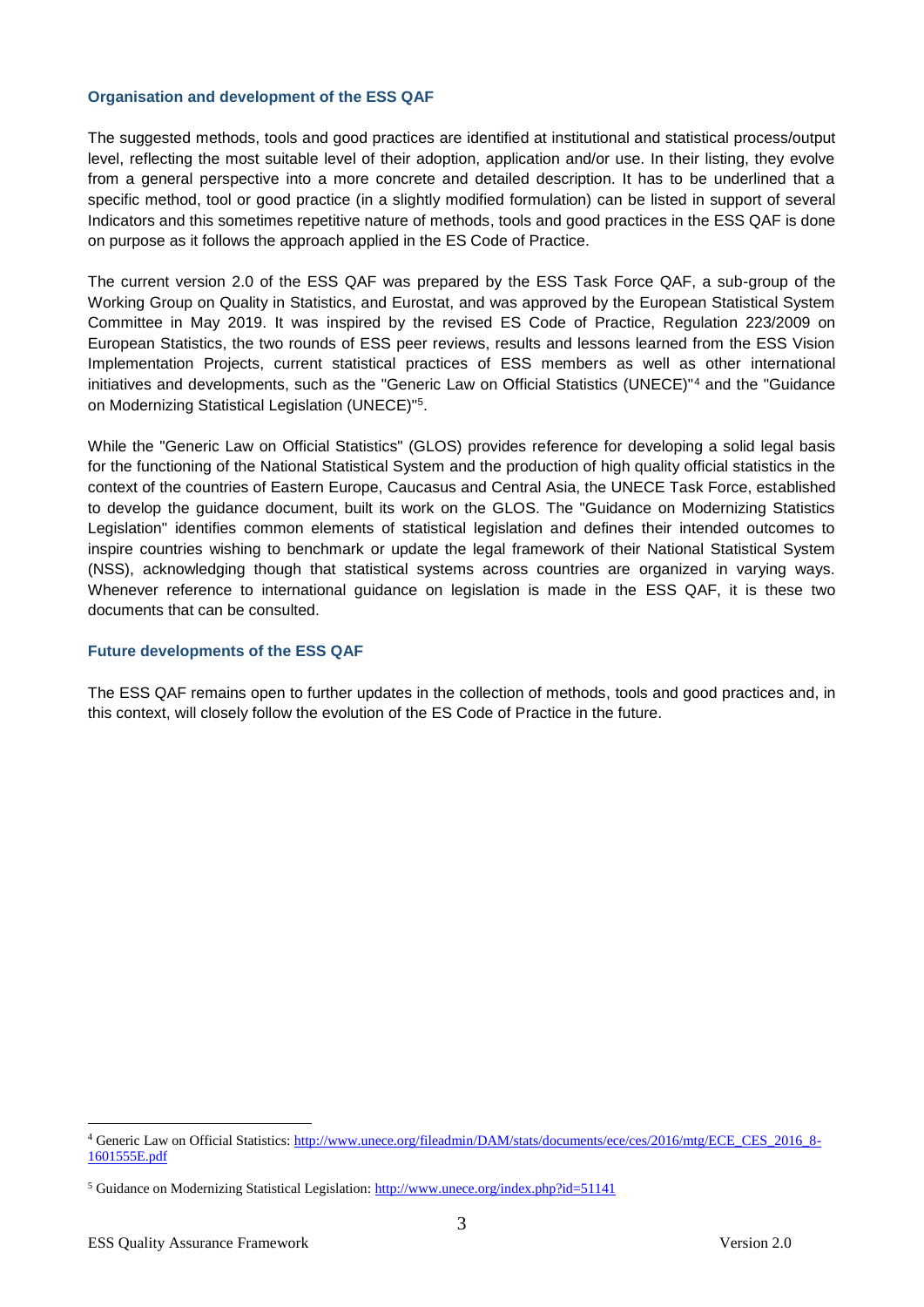# **Quality Assurance Framework of the European Statistical System**

# **V2.0**

# **Institutional environment**

**Institutional and organisational factors have a significant influence on the effectiveness and credibility of a statistical authority developing, producing and disseminating European Statistics. The relevant Principles are professional independence, coordination and cooperation, mandate for data collection, adequacy of resources, quality commitment, statistical confidentiality, impartiality and objectivity.**

**Principle 1: Professional Independence.**

**Professional independence of statistical authorities from other policy, regulatory or administrative departments and bodies, as well as from private sector operators, ensures the credibility of European Statistics.**

**Indicator 1.1:** The independence of the National Statistical Institutes and Eurostat from political and other external interference in developing, producing and disseminating statistics is specified in law and assured for other statistical authorities.

- 1. **Professional independence of the National Statistical Institutes and of Eurostat. T**he national statistical law includes a provision on the principle of professional independence of the National Statistical Institutes. The Regulation on European Statistics includes a provision on the principle of professional independence of the National Statistical Institutes and of Eurostat.
- 2. **Professional independence of other statistical authorities**. Legislation is in place to guarantee the professional independence of other statistical authorities.
- 3. **Drafting of legislation.** International guidance documents and/or good practice from other countries are drawn upon when drafting legislation related to statistics.
- 4. **Legislative advocacy.** To promote/advocate statistics related legislation, guidance and appropriate governance structures are in place to assist in the approval in the legislative procedure of a country.
- 5. **Code of professional ethics.** A code of professional ethics is available and made public.
- 6. **Awareness of staff.** Staff of all statistical authorities are made aware of their code of professional ethics for official statistics.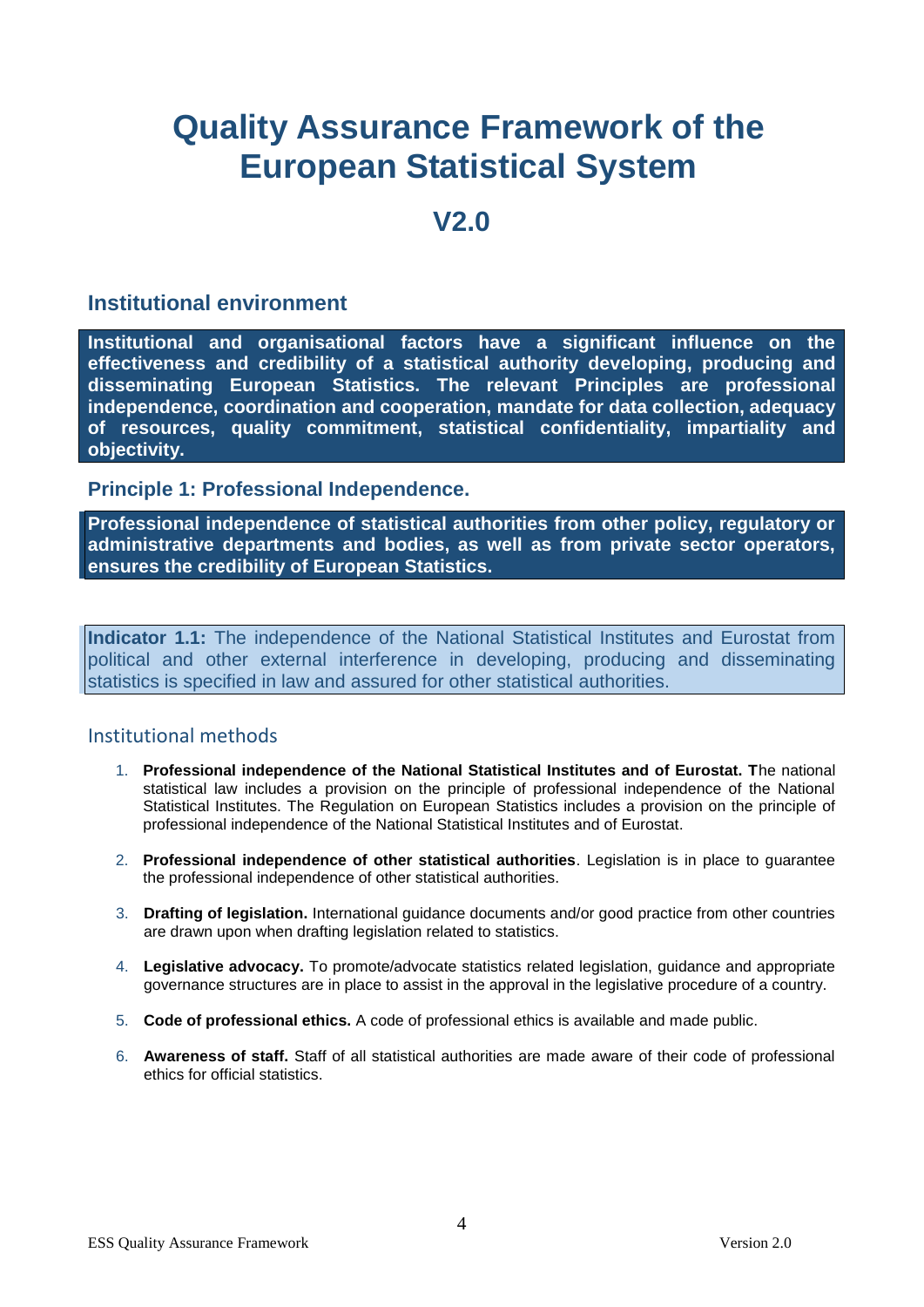**Indicator 1.2:** The heads of the National Statistical Institutes and of Eurostat and, where appropriate, the heads of other statistical authorities have sufficiently high hierarchical standing to ensure senior level access to policy authorities and administrative public bodies. They are of the highest professional calibre.

## Institutional methods

- 1. **Hierarchical standing of the heads of the National Statistical Institutes and of Eurostat.** The national statistical law/legislation stipulates the high hierarchical standing of the heads of the National Statistical Institutes. The Regulation on European Statistics stipulates the high hierarchical standing of the heads of the National Statistical Institutes and of Eurostat. This includes general requirements on the necessary qualifications, knowledge and capacity of the head.
- 2. **Status of the heads of the other statistical authorities.** Legislation is in place specifying the status of the heads of the other statistical authorities. This includes general requirements on the necessary qualifications, knowledge and capacity of the head.
- 3. **Guidance on qualifications, knowledge and capacities**. Guidance is available for the formulation of standard/relevant qualifications, knowledge and capacities of the head.
- 4. **Position of the National Statistical Institutes and Eurostat**. The position in their respective public administrations of the National Statistical Institutes and Eurostat is such as to ensure their professional independence and can be inspired through consultation of best practices from other countries or international organisations.

**Indicator 1.3:** The heads of the National Statistical Institutes and of Eurostat and, where appropriate, the heads of other statistical authorities have responsibility for ensuring that statistics are developed, produced and disseminated in an independent manner.

- 1. **Responsibilities of the heads of the National Statistical Institute, and of Eurostat.** The national statistical law sets down the responsibilities of the heads of the National Statistical Institutes, and the Regulation on European Statistics sets down the responsibilities of the heads of the National Statistical Institutes and of Eurostat for ensuring the independent development, production and dissemination of statistics.
- 2. **Responsibilities of the heads of other statistical authorities.** Legislation is in place stating the responsibility of the heads of other statistical authorities to ensure the independent development, production and dissemination of statistics.
- 3. **Drafting of legislation.** Guidance documents**/**good practice support the drafting of statistics related legislation in order to ensure independence in the development, production and dissemination of statistics.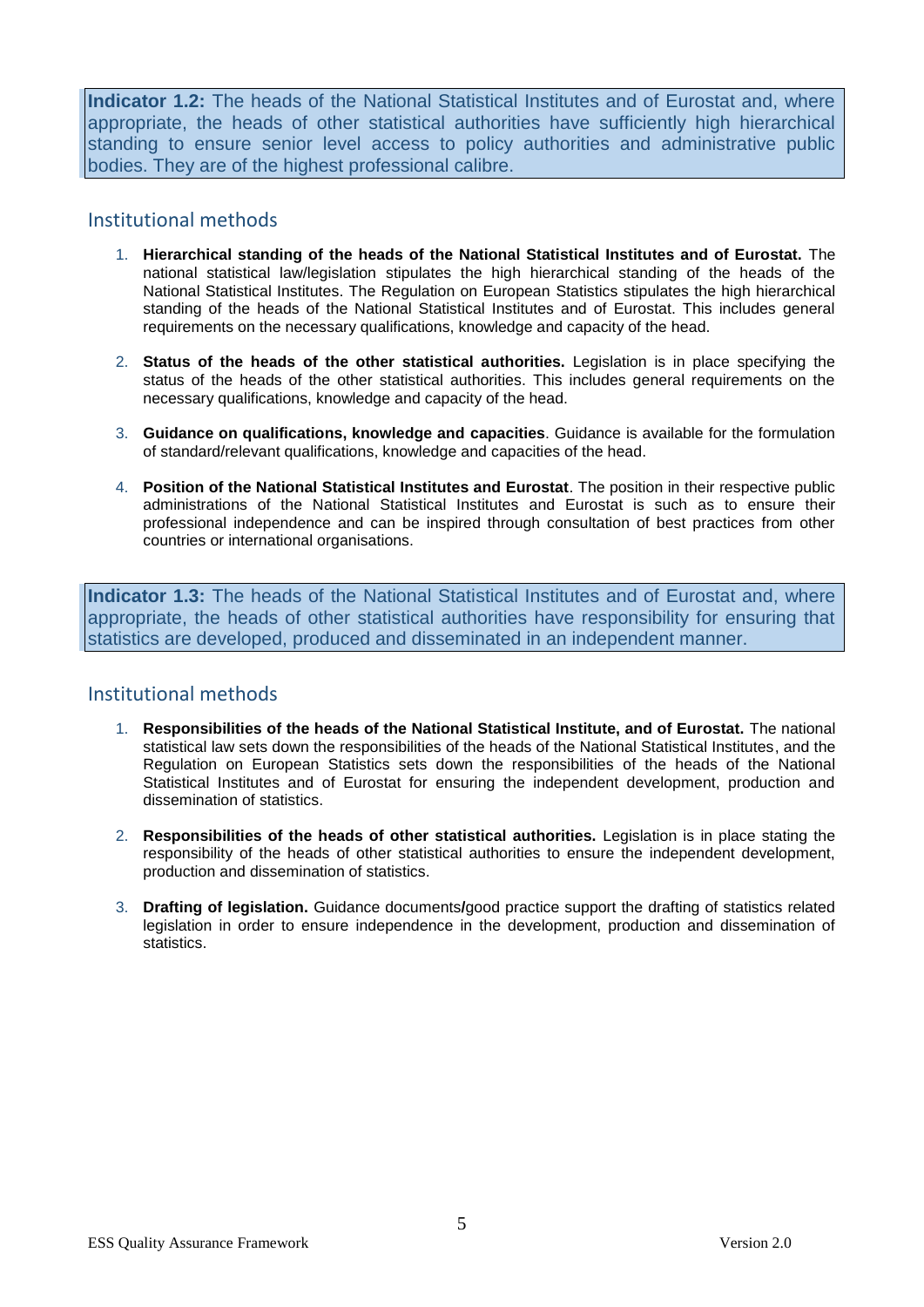**Indicator 1.4:** The heads of the National Statistical Institutes and of Eurostat and, where appropriate, the heads of other statistical authorities have the sole responsibility for deciding on statistical methods, standards and procedures, and on the content and timing of statistical releases.

# Institutional methods

- 1. **Sole responsibility of the heads of the National Statistical Institutes and of Eurostat regarding statistical production**. The national statistical law defines the sole responsibility of the heads of the National Statistical Institutes, and the Regulation on European Statistics defines the sole responsibility of the heads of the National Statistical Institutes and of Eurostat, concerning the decisions on statistical methods, standards and procedures.
- 2. **Sole responsibility of the heads of the National Statistical Institutes and of Eurostat regarding timing and content of statistical releases**. The national statistical law defines the sole responsibility of the heads of the National Statistical Institutes, and the Regulation on European Statistics defines the sole responsibility of the heads of the National Statistical Institutes and of Eurostat, concerning the timing and content of statistical releases.
- 3. **Sole responsibility of the statistical heads of the other statistical authorities regarding statistical production**. Legislation is in place for other statistical authorities ensuring that the heads have sole responsibility concerning the decisions on statistical methods, standards and procedures.
- 4. **Sole responsibility of the statistical heads of the other statistical authorities regarding timing and content of statistical releases**. Legislation is in place for other statistical authorities ensuring that the heads have sole responsibility concerning the timing and content of statistical releases.

# Process/output methods

- 5. **Procedure for the development and implementation of statistical methodology.** A procedure for the development and implementation of the methodology of the statistical processes is in place. This procedure is approved by the head of the relevant statistical authority.
- 6. **Release calendar.** The release calendar or the scheduling of the statistical releases is approved by the head of the National Statistical Institute/other statistical authorities/Eurostat.

**Indicator 1.5:** The statistical work programmes are published and periodic reports describe progress made.

- 1. **Strategy.** National (multi-annual) strategies are published and aligned, when appropriate, with strategic documents from the European Statistical System.
- 2. **Statistical work programme.** A statistical work programme (e.g. annual national statistical programme, European Statistical Programme and the Annual Statistical Programme of the European Commission) is publicly available.
- 3. **Compilation of the programme.** A description of the process and procedures to compile a statistical work programme is available for internal purposes.
- 4. **Reports on the implementation of the statistical work programme.** Reports on the implementation of the statistical work programme are regularly compiled and publicly available.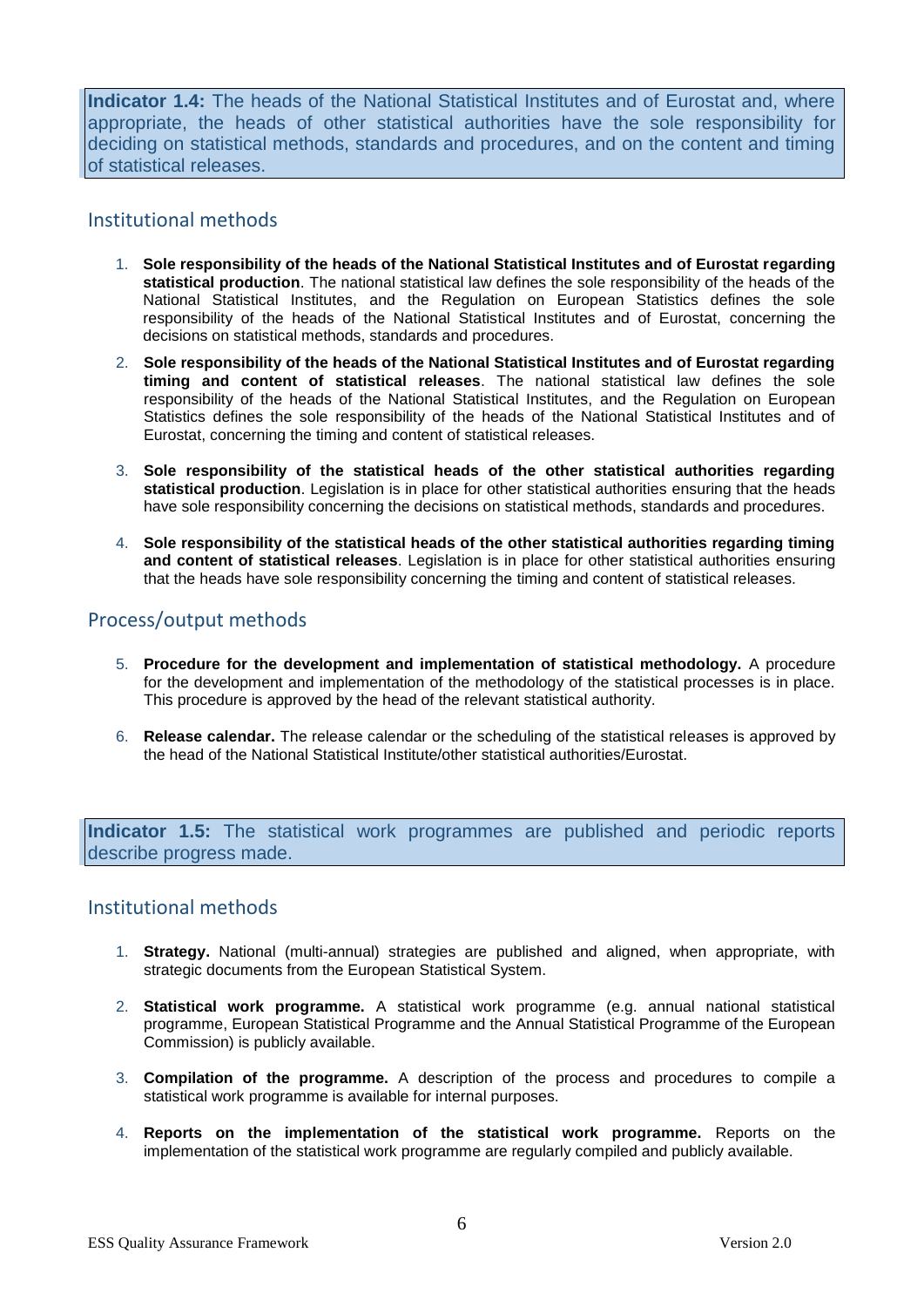**Indicator 1.6:** Statistical releases are clearly distinguished and issued separately from political/policy statements.

## Institutional methods

- 1. **Description of statistical outputs.** Internal guidelines for describing statistical outputs to users, including formulations on how to be non-political in statements, are developed and available to staff.
- 2. **Training on how to communicate about statistics.** Statistical authorities ensure that suitable statistical training courses are provided to staff of the National Statistical System to facilitate objectivity in communicating its statistics.
- 3. **Identification of statistical releases.** Guidelines are in place to clearly identify statistical releases (e.g., press releases, press conferences, reports) as products of the statistical authority.
- 4. **Definition of the brand:** A brand of the National Statistical Institute/National Statistical System as appropriate and Eurostat is defined. It includes a logo that can be widely recognised by its design, format, colours and layout.

**Indicator 1.7:** The National Statistical Institute and Eurostat and, where appropriate, other statistical authorities, comment publicly on statistical issues, including criticisms and misuses of statistics as far as considered suitable.

## Institutional methods

- 1. **Monitor the use of statistical products.** A procedure is in place to monitor the use of statistical products of the statistical authorities. This can include, for example, subscribing to a news service or having an internal service that provides a regular overview of the use.
- 2. **Communicate on the use.** A procedure is in place to inform the persons responsible for the statistical products about their use.
- 3. **Analysis of criticism/misuse.** An internal structure responsible for analysis of criticism, misuse etc. and to take appropriate action is in place
- 4. **Reactions to criticism/misuse.** Guidelines are in place on how to react/intervene to criticism and misuse of statistics.

**Indicator 1.8:** The procedures for the recruitment and appointment of the heads of the National Statistical Institutes and Eurostat and, where appropriate, the statistical heads of other statistical authorities, are transparent and based on professional criteria only. The reasons on the basis of which the incumbency can be terminated are specified in the legal framework. These cannot include reasons compromising professional or scientific independence.

## Institutional methods

1. **Terms of recruitment and appointment of the heads of the National Statistical Institutes and Eurostat.** The national statistical law/legislation includes a provision that the recruitment and appointment of the heads of the National Statistical Institutes are based on professional criteria only.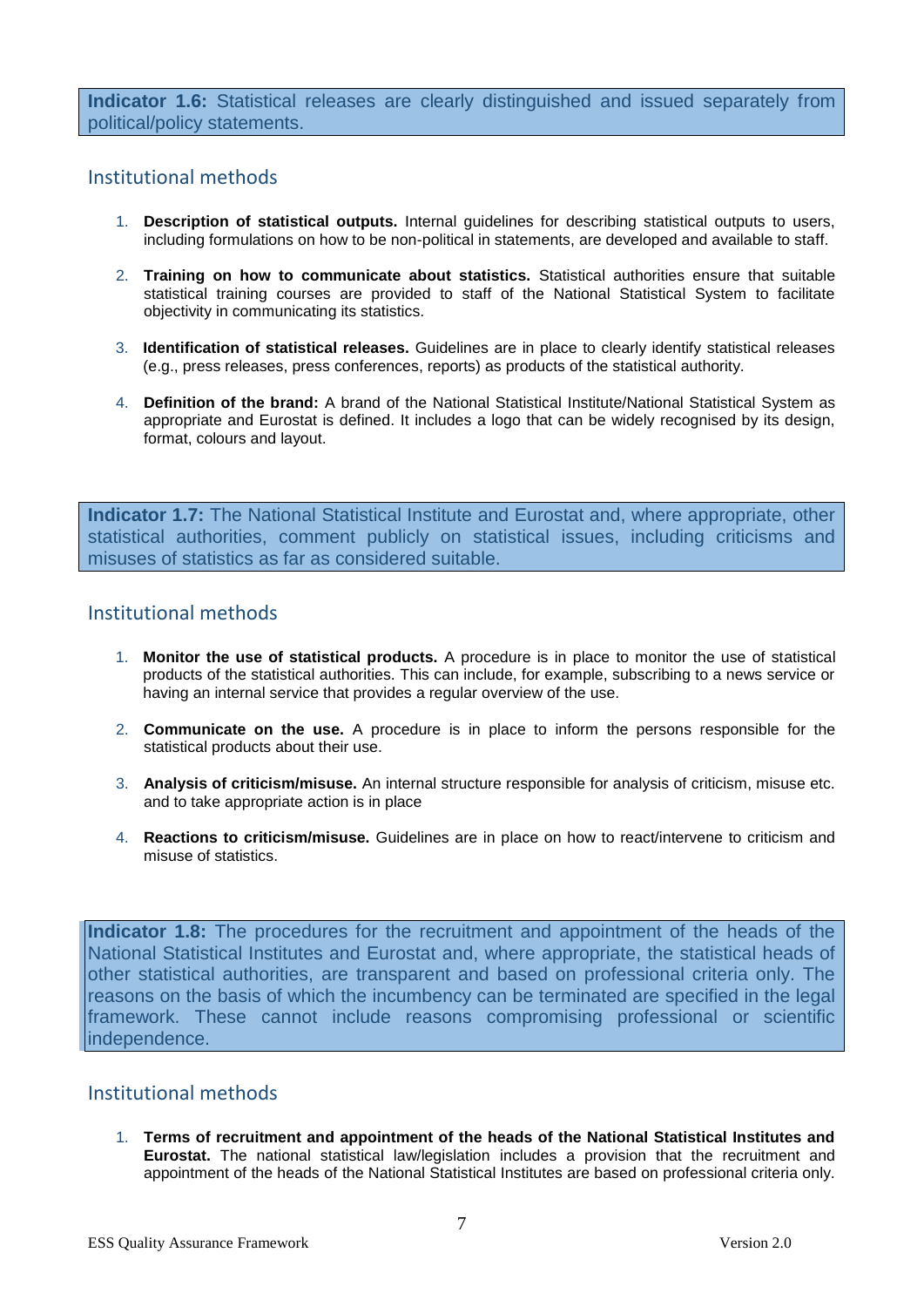The Regulation on European Statistics includes a provision that the recruitment and appointment of the heads of the National Statistical Institutes and Eurostat are based on professional criteria only.

- 2. **Terms of dismissal of the heads of the National Statistical Institutes and Eurostat.** The national statistical law/legislation stipulates the grounds for the dismissal of the heads of the National Statistical Institutes and must exclude reasons compromising professional and scientific independence. The Regulation on European Statistics stipulates the grounds for dismissal of the heads of the National Statistical Institutes and Eurostat and must exclude reasons compromising professional and scientific independence.
- 3. **Procedures for the appointment and dismissal of the statistical heads of other statistical authorities.** Legislation sets down the procedures for the recruitment and appointment of the heads of the other statistical authorities as well as the grounds for the dismissal of the statistical heads of these authorities, which must exclude reasons compromising professional and scientific independence.
- 4. **Legislative advocacy.** International guidance is used to promote/advocate the criteria and the procedure for the recruitment and appointment and the reasons for the dismissal of the heads of the statistical authorities.
- 5. **Guidelines.** Guidelines are in place on national level on how to formulate criteria and procedures in the statistical law/legislation for the recruitment, appointment and dismissal of the heads of the statistical authorities.
- 6. **Procedures for recruitment and appointment.** Procedures for the recruitment and appointment of the head of the National Statistical Institute, Eurostat and other statistical authorities, based on professional criteria only, are publicly available.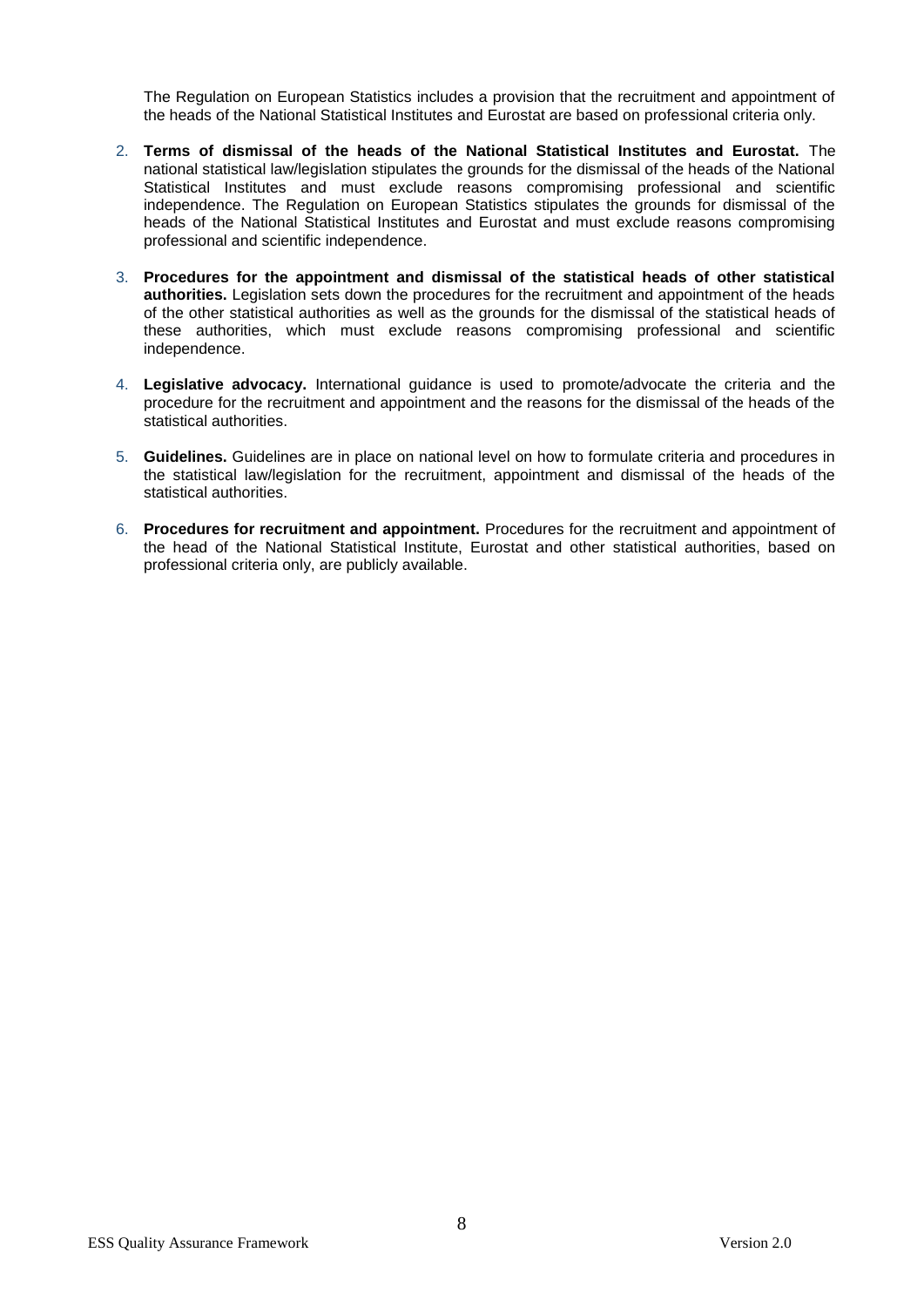# **Principle 1bis: Coordination and cooperation.**

**National Statistical Institutes and Eurostat ensure the coordination of all activities for the development, production and dissemination of European Statistics at the level of the national statistical system and the European Statistical System, respectively. Statistical authorities actively cooperate within the partnership of the European Statistical System, so as to ensure the development, production and dissemination of European statistics**

**Indicator 1bis.1:** The National Statistical Institutes coordinate the statistical activities of all other national authorities that develop, produce and disseminate European Statistics. They act in this regard as the sole contact point for Eurostat on statistical matters. Legislation and well defined and established procedures are in place for implementing the coordination role at both national and European levels.

- 1. **Legal basis for coordination role.** The role of the National Statistical Institute as the coordinator of the National Statistical System is defined in the national statistical law.
- 2. **Criteria for other statistical authorities**. The criteria to identify the other statistical authorities are specified in the national statistical law.
- 3. **Inventory of other statistical authorities**. Other statistical authorities are identified and listed in a formal document.
- 4. **Governance body**. The National Statistical Institute establishes and leads a governance body for this coordination role.
- 5. **Coordination instruments**. Coordination instruments and consultation mechanisms are in place. They can include statistical programming, planning and reporting, quality monitoring, methodology, data transmission and communication on the statistical actions of the European Statistical System and others.
- 6. **Procedures on coordination (national level)**. Procedures are defined and in place for implementing the coordination role of the National Statistical Institute.
- 7. **Commission Decision**. The coordination role of Eurostat is set up by a Commission Decision on Eurostat, and its implementation is ensured by well-defined and established procedures.
- 8. **Instruments for sole contact point.** The National Statistical Institute defines its role as the sole contact point with Eurostat (except for agreed cases and for data transmission, for which the NSI may only be informed of data transmission done directly by ONAs in case the ONA transmits the data to Eurostat). The National Statistical Institute has instruments in place to implement this role, for example through coordinating representation at meetings of the European Statistical System. The relevant documentation is available to the public.
- 9. **Written agreements with other statistical authorities.** The National Statistical Institute and the other statistical authorities have written agreements on the scope of their responsibility in developing, producing and disseminating European Statistics, on the compliance with the European Statistics Code of Practice and the quality dimensions mentioned therein, and their working relations. These agreements can be part of the statistical programme, drafted on the basis of templates, or take any other appropriate form.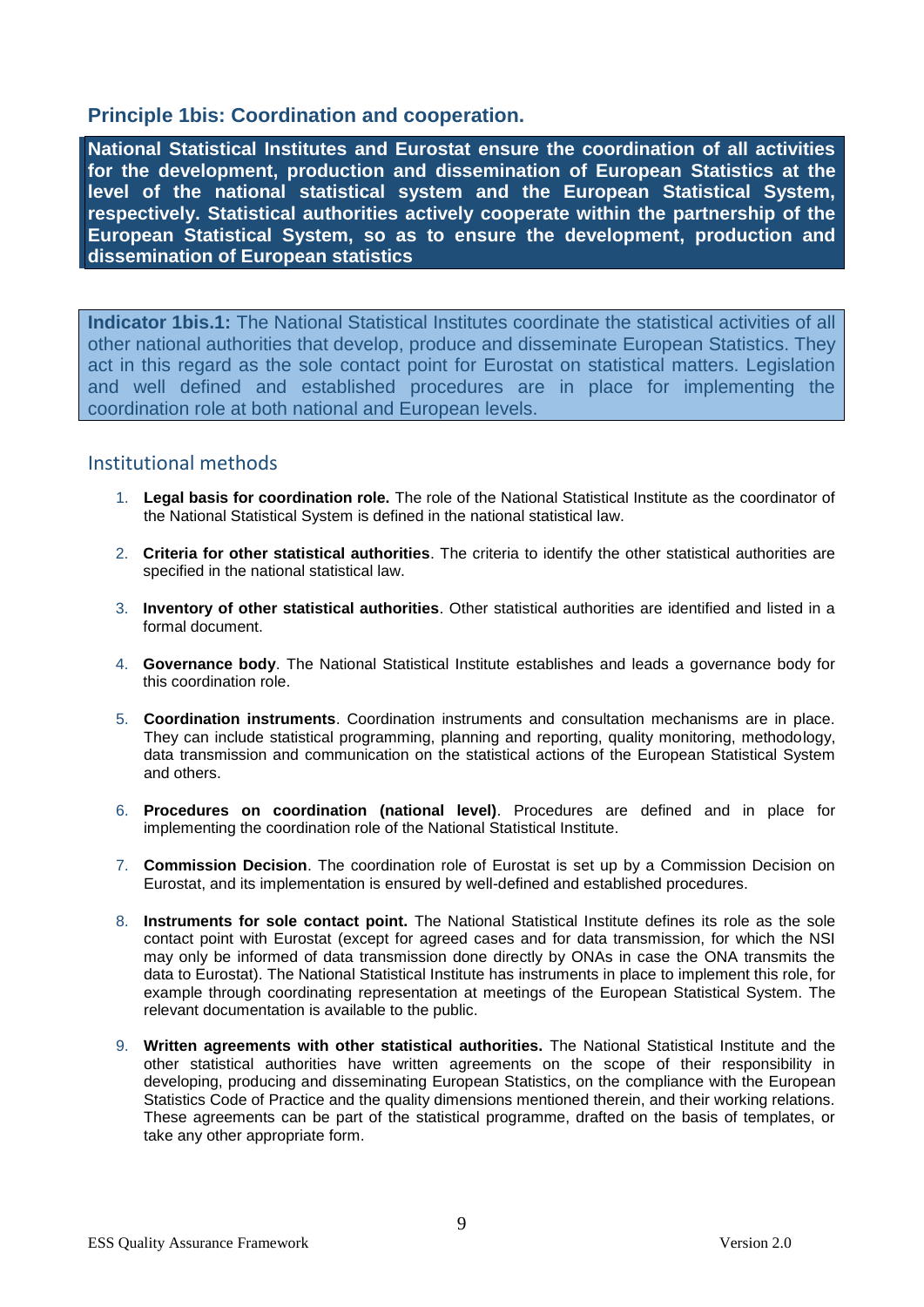- 10. **Regular meetings to manage national coordination.** Regular meetings chaired by the National Statistical Institute are held with the other statistical authorities to manage coordination and harmonisation within the National Statistical System.
- 11. **Coordinated training programme.** The National Statistical Institute in collaboration with the other statistical authorities establishes a coordinated training programme taking into account the needs of all the statistical authorities. It includes themes such as quality, quality reporting, implementation of national quality guidelines and others as appropriate. The National Statistical Institute actively promotes the training programme with the other statistical authorities to encourage their regular participation.
- 12. **Information platform.** The National Statistical Institute manages an information platform or other information/communication tools for the coordination of the National Statistical System.

## Process/output methods

13. **Domain coordination**: The National Statistical Institute sets up working groups/task forces/other types of meetings between the National Statistical Institute and the other statistical authorities to coordinate statistical tasks and quality issues in specific statistical domains and between statistical domains.

**Indicator 1bis.2:** National guidelines to ensure quality in the development, production and dissemination of European Statistics within the national statistical system are produced by the Heads of the National Statistical Institutes, where necessary; their implementation is monitored and reviewed.

# Institutional methods

- 1. **National quality guidelines.** The National Statistical Institute establishes and makes public national guidelines where necessary to ensure the quality of the development, production and dissemination of European Statistics produced by the National Statistical Institute and the other statistical authorities. These national quality guidelines might include quality management, quality reporting standards, methodology and others as appropriate.
- 2. **Implementation of the national quality guidelines**. The implementation of national quality guidelines is regularly monitored and reviewed, using relevant tools and procedures (e.g. selfassessments, audits and peer reviews).
- 3. **Meetings on quality with the other statistical authorities.** The National Statistical Institute arranges regular meetings on statistical and quality matters with the other statistical authorities (e. g. for discussions, monitoring and review of national guidelines on quality in European Statistics).
- 4. **Quality assessment tools.** The National Statistical Institute prepares quality assessment tools for other statistical authorities in cooperation with them, and provides the relevant support.

**Indicator 1bis.3:** Statistical authorities continuously maintain and develop cooperation at various levels with each other and with the advisory bodies of the European Statistical System, as well as with the members of the European System of Central Banks, academic institutions and other international bodies, as appropriate.

### Institutional methods

1. **Cooperation within the European Statistical System.** A policy supporting and promoting the participation of statistical authorities in relevant activities is in place. Instruments such as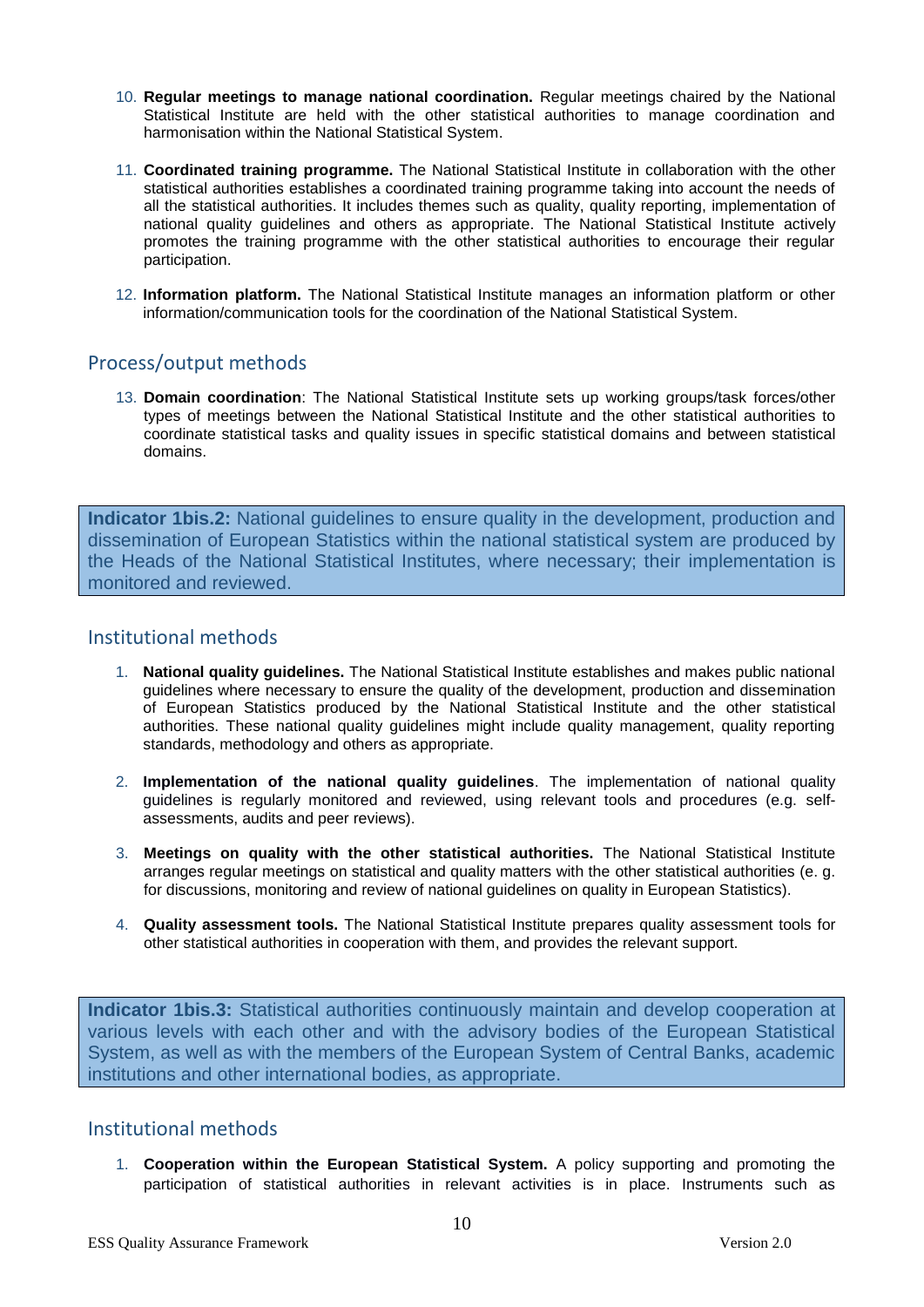sponsorships, meetings, networks and conferences are in place to share knowledge and promote working together for improving official statistics, both on international and national levels. An exchange of staff with statistical authorities of other countries within the European Statistical System is encouraged.

- 2. **Policy on data sharing.** The National Statistical Institute has a policy to share data with statistical authorities of other countries within the European Statistical System, in particular in areas of mutual interest such as flow and mirror statistics. The policy takes into account confidentiality and data protection requirements.
- 3. **Cooperation with the advisory bodies of the European Statistical System.** Eurostat and the National Statistical Institutes follow-up on a regular basis recommendations from the advisory bodies of the European Statistical System, such as the European Statistical Governance Advisory Board (ESGAB) and the European Statistical Advisory Committee (ESAC).
- 4. **Cooperation with the central banks.** Regular meetings are held between the National Statistical Institute and the National Central Bank, and agreements or memoranda of understanding are concluded. At the European level, a Memorandum of Understanding between Eurostat and the European Central Bank/Directorate General for Statistics is implemented within the scope of the European Statistical Forum framework.
- 5. **Cooperation with scientific institutions.** Instruments such as common statistical development projects, internships, doctoral positions or colloquia are used to maintain and develop cooperation between the statistical authorities and the relevant scientific institutions.
- 6. **Cooperation with international bodies.** Instruments such as joint projects, working groups and colloquia are used to maintain and develop cooperation between the statistical authorities and international bodies.
- 7. **Promotion and support of innovation.** The heads of the National Statistical Institutes, other statistical authorities and Eurostat promote/support innovation through cooperation and agreements with public institutions, private businesses, academic and research institutions, government bodies and other technology innovators.
- 8. **Partnerships between statistical authorities.** Joint projects are encouraged and in place, where possible, to reinforce partnerships among the National Statistical Systems and between the National Statistical Institutes and Eurostat, such as ESSnets, research, international cooperation projects.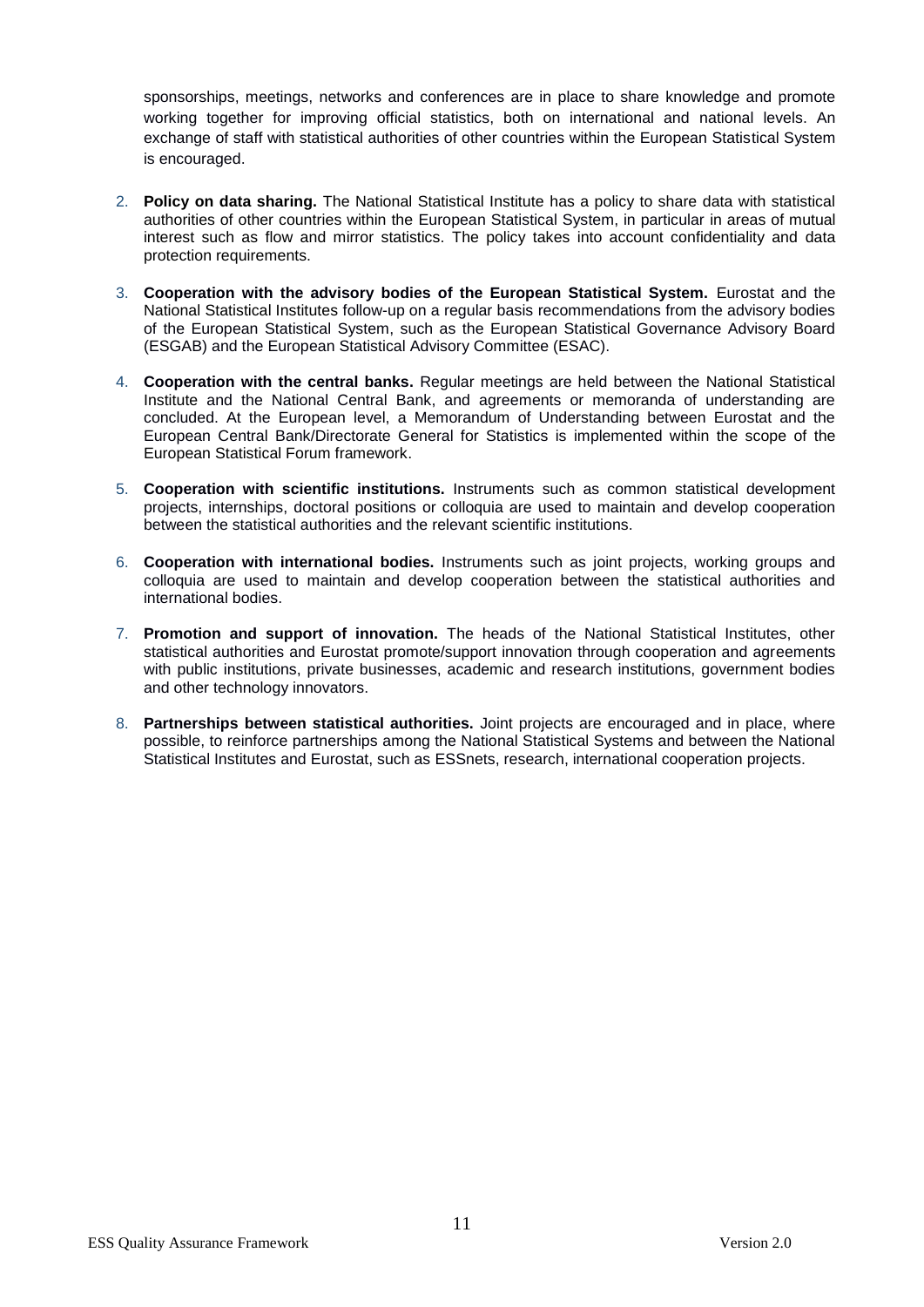# **Principle 2: Mandate for Data Collection and Access to Data.**

**Statistical authorities have a clear legal mandate to collect and access information from multiple data sources for European statistical purposes. Administrations, enterprises and households, and the public at large may be compelled by law to allow access to or deliver data for European statistical purposes at the request of statistical authorities.** 

**Indicator 2.1:** The mandate of the statistical authorities to collect and access information from multiple data sources for the development, production and dissemination of European Statistics is specified in law.

## Institutional methods

- 1. **Mandate of statistical authorities.** The mandate of the statistical authorities to collect and access information from multiple data sources, including administrative data, for European statistical purposes is set out in the national statistical law and/or in other relevant legislation.
- 2. **Availability of legislation.** Relevant legislation regarding the mandate to collect data and access information is available through the statistical authorities' web page.
- 3. **Justification of statistical needs**. The need to collect and access data is justified on the basis of publicly available documents specifying regulatory, methodological, technological or administrative requirements.

# Process/output methods

- 4. **Procedures for data collection and access to data.** Procedures are in place to manage data collection and access data from multiple data sources.
- 5. **Procedures for exploring data sources.** Each statistical domain regularly explores possible new data sources, including privately held data sources, and assesses their feasibility and accessibility for producing statistics.

**Indicator 2.2:** The statistical authorities are allowed by law to access administrative data, promptly and free of charge, and use them for statistical purposes. They are involved from the beginning in the design, development and discontinuation of administrative records, in order to make them more suitable for statistical purposes.

- 1. **Right to access administrative data.** The national statistical law and other relevant legislation set out the statistical authorities' right to access administrative data promptly and free of charge for statistical purposes.
- 2. **Obligation for administrative data holders.** The national statistical law and other relevant legislation set out the obligation for administrative data holders to consult and involve the statistical authorities in the initial design, subsequent development, standardisation and discontinuation of administrative records relevant for statistical purposes.
- 3. **Legislation of administrative data holders.** The legislation of administrative data holders does not prevent access to administrative data for statistical purposes.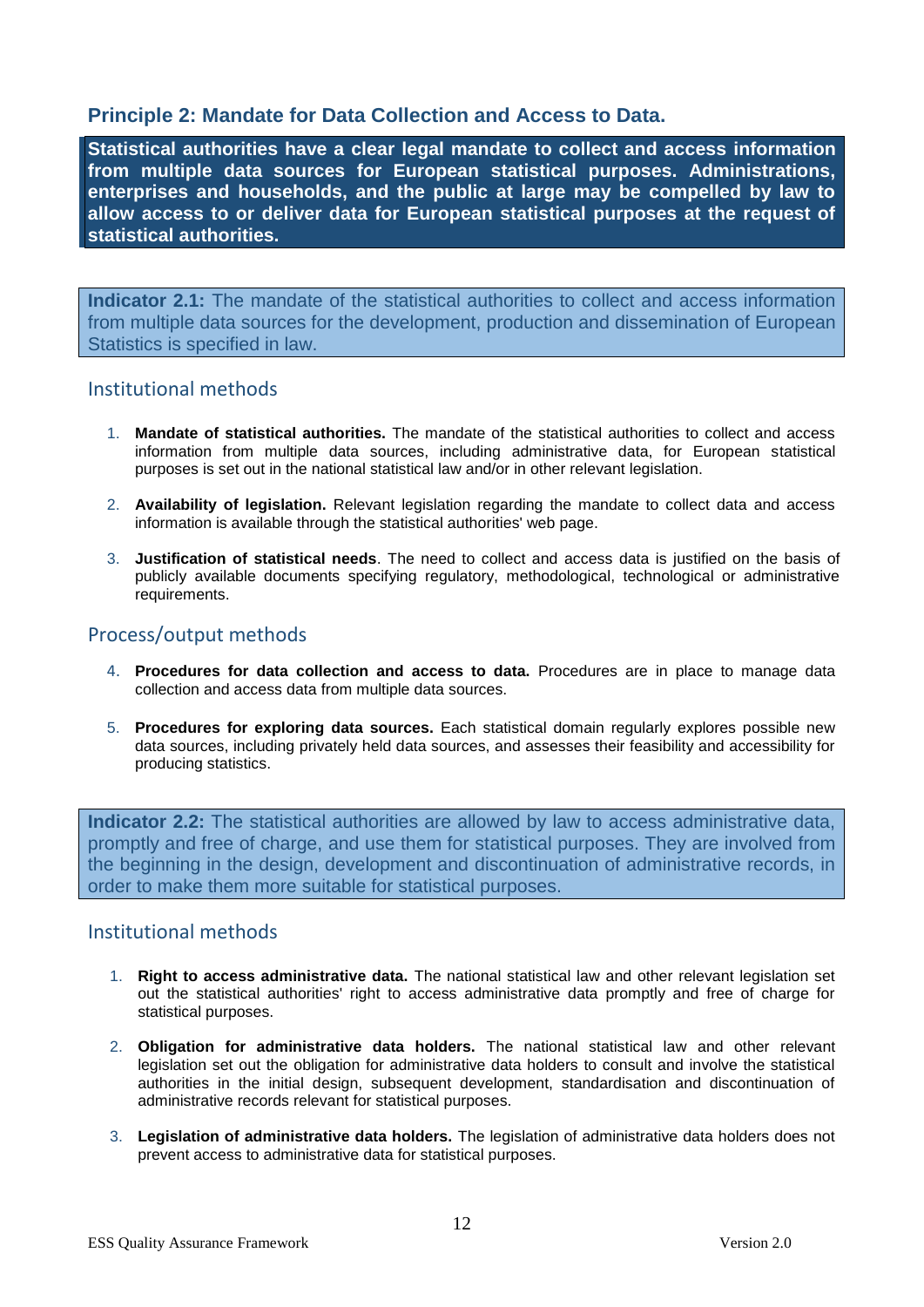- 4. **Monitoring of legislation regarding administrative data**. A procedure such as the advance notification of system changes is in place to monitor developments concerning legislation which involve the use of administrative data. Developments are analysed and action taken when needed.
- 5. **Agreements between statistical authorities and administrative data holders**. Written agreements between the statistical authorities and the administrative data holders are in place to operationalise the legal provisions. These agreements set out the data coverage, the frequency and timetable of access, the general delivery mode, the data format, metadata and the technology to be used. Furthermore, they specify the consultation procedure/process of the statistical authorities in case of changes in the administrative records, their discontinuation and other relevant cases.
- 6. **Consultation.** Consultations steered by the National Statistical Institute are ensured to regularly discuss the development of potential new administrative records and their subsequent design. They could take the form of a committee of public bodies, e.g., ministries.
- 7. **Cooperation.** Cooperation arrangements are in place to provide for regular discussions between the statistical authorities and the holders of administrative data regarding plans for the design of new administrative data, amendments or discontinuation of existing administrative data or other changes. This can take place through meetings (virtual or physical), discussion/consultation platforms or other suitable forms.
- 8. **Awareness raising**. The statistical authorities raise awareness and knowledge of legislation among administrative data holders through meetings and information sessions.
- 9. **Delivery procedures**. Procedures, including the delivery mode (e.g. frequency and timetable for the delivery of the administrative records to the statistical authority) are in place to ensure the prompt delivery of administrative data. These procedures include an assessment of the administrative records in terms of their coverage, content, concepts and definitions, and the quality assurance.
- 10. **Standardised metadata.** Procedures are in place ensuring the regular provision of standardised metadata by the administrative data holders.
- 11. **Access management**. Access to administrative data sources is centrally managed within the statistical authorities.

**Indicator 2.3:** On the basis of a legal act, the statistical authorities may compel response to statistical surveys.

- 1. **Legal basis.** If feasible in the given administrative/legislative set-up, the statistical authorities define in the national statistical law and/or other relevant legislation the right to impose an obligation on administrations, enterprises and individuals to respond to statistical data collection/data access requests and – in the case of individuals – to provide personal data.
- 2. **Information to respondents.** Clear information on the response obligation is provided to respondents and made available on the statistical authorities' website. The information explains the legal provisions and the sanctions concerning non-response.
- 3. **Proactive measures.** A policy of proactive measures, such as reminders, possible incentives, and the improvement of questionnaires and communication with respondents, is in place to improve response rates.
- 4. **Sanctions.** A policy setting out the sanctions for not responding to surveys is in place and available on the statistical authorities' website.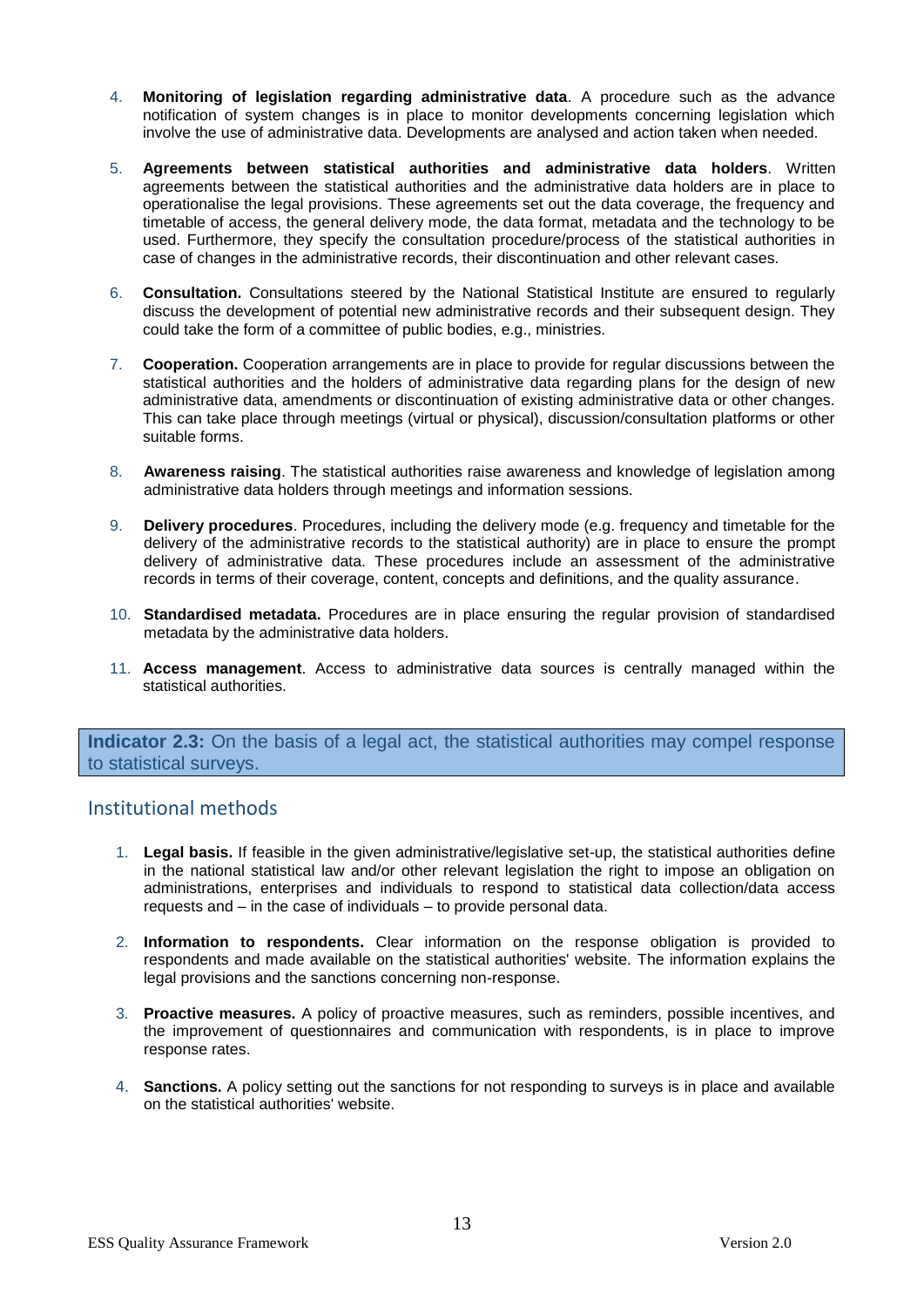# Process/output methods

- 5. **Measures to encourage response.** Measures are taken to encourage and ensure responses to statistical surveys. These may include:
	- An automatic reminder system;
	- Reminding respondents that response is mandatory (if applicable according to legislation);
	- Giving the respondents detailed information on the survey and incentives (e.g. information on the statistics to which the survey pertains, the objective and context of the survey, the rationale for the questions, possible sanctions, information on results);
	- Automatic feedback to respondents (e.g. businesses) in the form of information on the resulting statistics.

**Indicator 2.4:** Access for statistical purposes to other data, such as privately held data, is facilitated, while ensuring statistical confidentiality and data protection.

- 1. **Agreements**. Agreements with holders of other data, such as privately held data, are in place to ensure and facilitate access to these data. These agreements may set out the scope of the use of the data, sustainability of cooperation, frequency and timeline of data access/transmission/delivery, access/delivery mode, delivery of metadata, appropriate use of the data, possible compensation for the use of privately held data, statistical confidentiality and data protection.
- 2. **Partnerships**. Partnerships between the statistical authorities and private companies, researchers and academia, the government, civil society organisations and others as appropriate, are in place to foster cooperation and to facilitate access to other data, such as privately held data.
- 3. **Awareness raising**. The statistical authorities conduct meetings and other awareness-raising activities with holders of other data, such as privately held data, at both management and operational level, to explain issues such as the mission of official statistics, the mandate of the statistical authority, the reasons for the use of privately held data, data protection legislation and their implementation by the authorities.
- 4. **Engagement.** Senior management in the statistical authorities encourages the involvement of their peers at government level and key interest groups, such as business sector associations, in discussions with senior management of private data holders.
- 5. **Guidelines.** Guidelines for the cooperation of statistical authorities with holders of other data, such as privately held data, are in place and available to staff**.**
- 6. **Data scouting**. Procedures are in place and resources available to identify possible new data sources.
- 7. **Access procedures.** Procedures are in place to access other data, such as privately held data. They take into account limiting the burden for private data holders and avoiding interference with their business concepts.
- 8. **Free of charge access**. Guidelines are in place on how to promote and encourage access to other data, such as privately held data, free of charge.
- 9. **Compensation for access**. A procedure is in place to support sound decision-making on possible financial contributions or non-monetary compensation, such as methodological cooperation and training, to receive access rights to other data, such as privately held data.
- 10.**Data protection procedures.** Statistical confidentiality and data protection procedures with regard to other data, such as privately held data, are in place.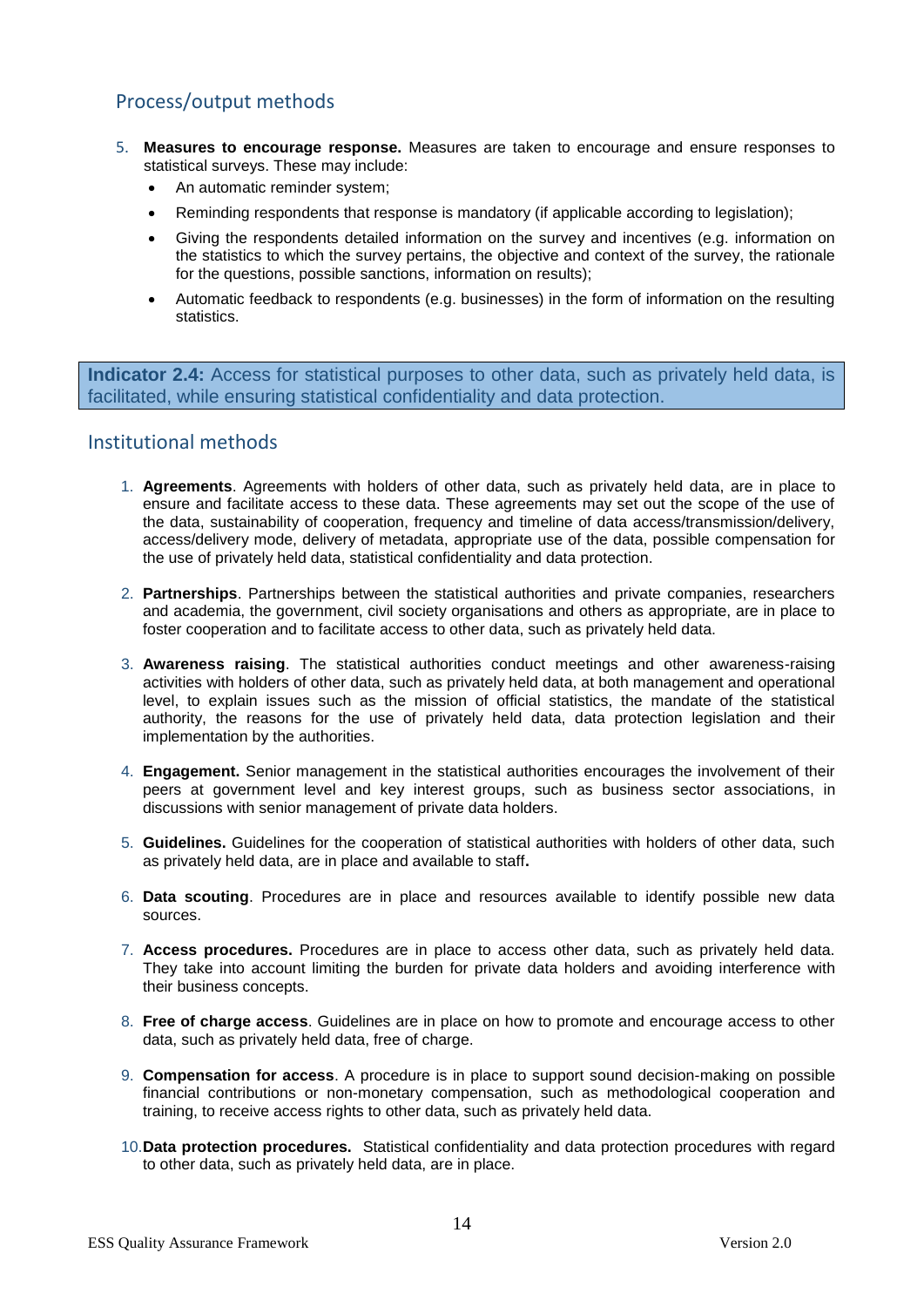- 11.**Access management.** Access to new data sources is centrally managed within the statistical authority. This could take the form of a virtual entity or central function at the level of the statistical authority.
- 12.**Technical capacity**. The statistical authorities have the technical capacity to access the data. All necessary technical safeguards are in place to guarantee secure access to and storage of the data.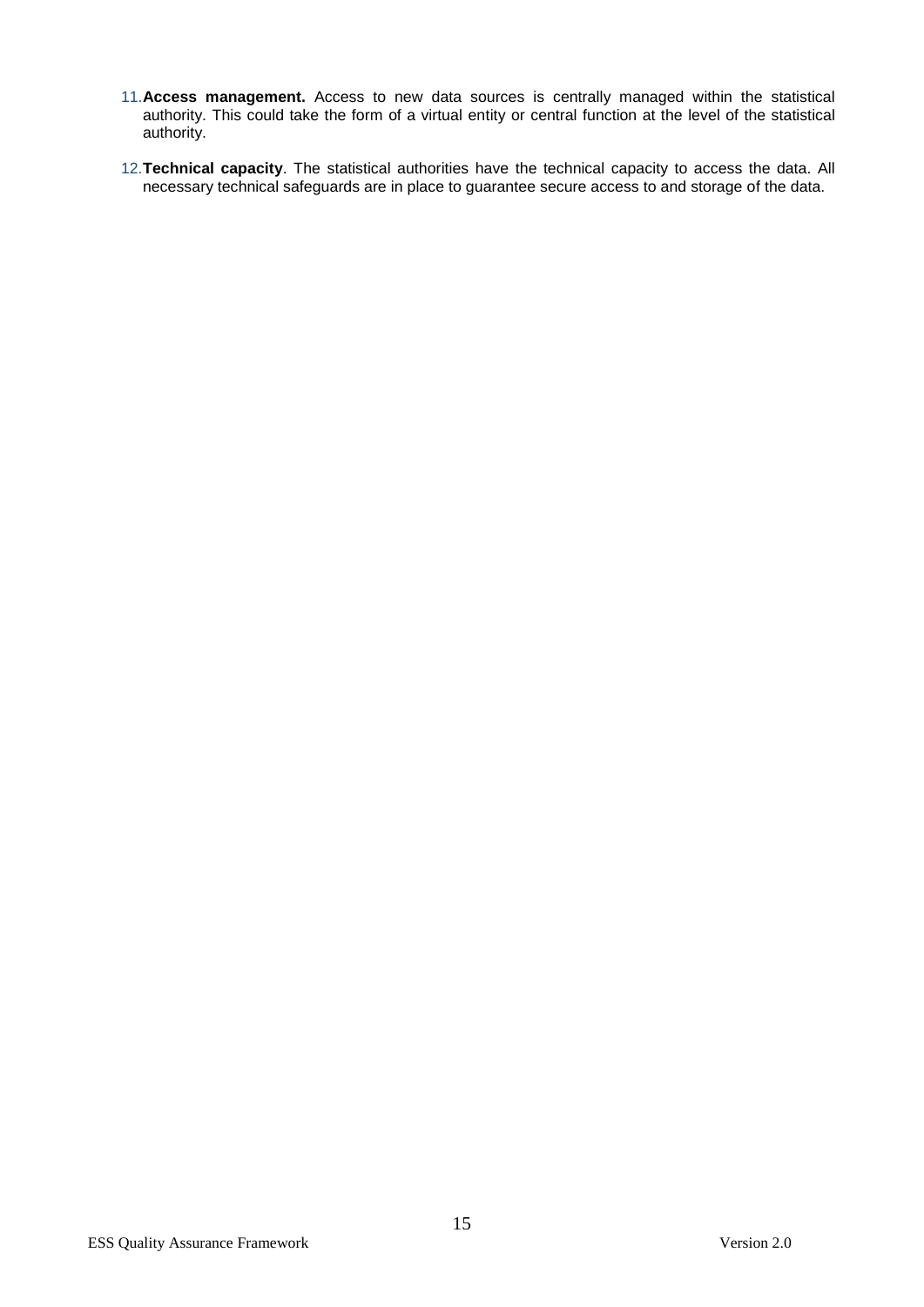# **Principle 3: Adequacy of Resources.**

**The resources available to statistical authorities are sufficient to meet European Statistics requirements.** 

**Indicator 3.1:** Human, financial and technical resources, adequate both in magnitude and in quality, are available to meet statistical needs.

- 1. **Strategic planning**. A strategic planning process is in place and takes into account needs for human, financial and IT resources.
- 2. **Human resource policy.** The statistical authorities have a human resource policy in place in order to ensure the availability of sufficient and highly-skilled staff. This policy includes procedures to recruit staff with relevant qualifications, allocate/reallocate resources, provisions on training, talent management, career development and staff motivation.
- 3. **Financial policy.** The statistical authorities have a financial policy in place in order to ensure appropriate management and monitoring of financial resources. This policy includes budgetary procedures comprising the allocation and monitoring of budget, explanation of the roles and responsibilities of the actors, guidelines for budgetary reporting and outsourcing.
- 4. **IT policy.** The statistical authorities have an IT policy in place in order to ensure an appropriate management of IT resources. This policy includes the availability, use and security of its computer systems, networks, and information resources. The IT policy and architecture are regularly reviewed and updated, when needed.
- 5. **Engagement of governance bodies**. The statistical authorities regularly discuss resource issues with the relevant governance bodies.
- 6. **Flexibility in allocation of resources.** If possible in the given administrative set-up, procedures are in place supporting decision-making on the flexible allocation of human, financial and IT resources in order to respond to changing needs and priorities.
- 7. **Monitoring of use of resources.** Procedures are in place to regularly monitor **t**he use of human, financial and technical resources (on the basis of relevant assessment procedures) and to report to senior management.
- 8. **Evaluation of adequacy of resources.** Procedures are in place to regularly evaluate the adequacy of human, financial and IT resources.
- 9. **Risk management.** Procedures are in place to regularly assess and mitigate financial and nonfinancial risks.
- 10. **Job descriptions.** Procedures are in place to ensure that job descriptions defining the tasks and necessary qualifications are available for all posts and are known to staff.
- 11. **Provision of training.** Procedures are in place to plan and provide appropriate training to all staff to ensure adequate skills and competencies, as well as to regularly assess the adequateness and effectiveness of the training.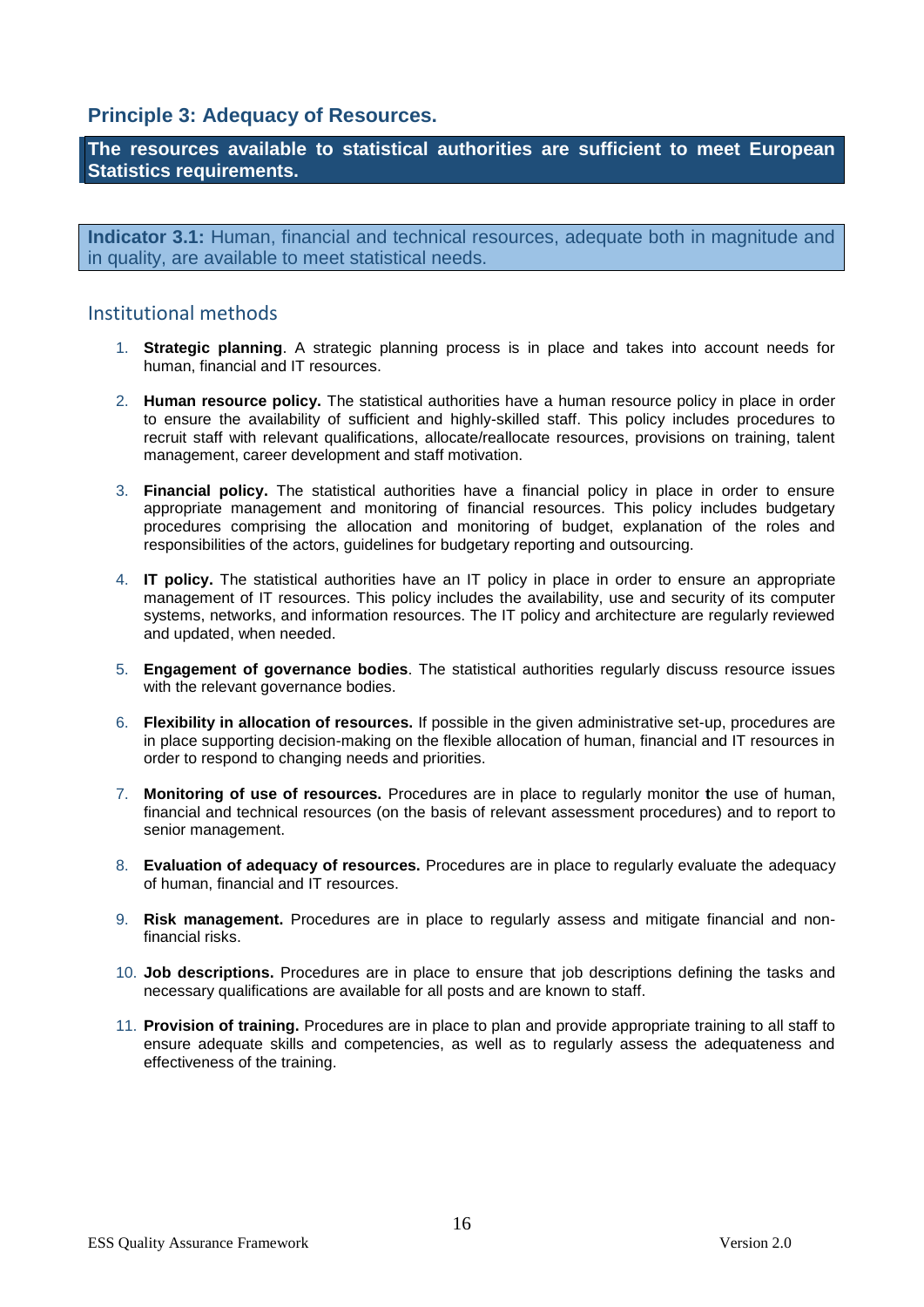#### **Indicator 3.2:** The scope, detail and cost of statistics are commensurate with needs.

#### Institutional methods

- 1. **Policy on adjustment of scope, detail and cost of statistics to needs.** A policy is in place establishing cause-effect relationships and evaluating the extent to which statistical needs are met in statistical work programmes.
- 2. **Cooperation with stakeholders.** Cooperation with stakeholders is in place to discuss the scope of statistics, its costs and benefits.
- 3. **Planning procedures**. Procedures are in place to analyse, determine and estimate the scope and detail of statistics taking into account costs, opportunity and needs.
- 4. **Cost awareness.** Staff is made aware of the costs of official statistics in relation to the content and quality of the output and the possible trade-offs.
- 5. **Scope, detail and costs of statistics.** The scope, detail and costs of statistics are defined in statistical work programmes and/or other documents.
- 6. **Monitoring of user needs and feedback.** User needs and feedback are monitored and taken into account as far as possible in the statistical planning process.

# Process/output methods

7. **Cost accounting.** Systematic process-based and output-based cost accounting supports management cost reporting and cost-benefit analysis.

**Indicator 3.3:** Procedures exist to assess and justify demands for new statistics against their cost.

# Institutional methods

1. **Assessment of new demands against costs.** The statistical authorities have procedures in place to ensure that demands for new statistics are accurately identified and analysed, including an evaluation of costs.

#### Process/output methods

- 2. **Definition of priorities.** A process is in place to define priorities among new demands on the basis of user needs.
- 3. **Costing of statistical output.** A procedure is in place to ensure that new statistical output for all domains is costed within the statistical work programme.

**Indicator 3.4:** Procedures exist to assess the continuing need for all statistics, to see if any can be discontinued or curtailed to free up resources

#### Institutional methods

1. **Review procedures.** Regular review procedures for all statistics are in place to support decisionmaking regarding statistics that could be discontinued or curtailed to free up resources.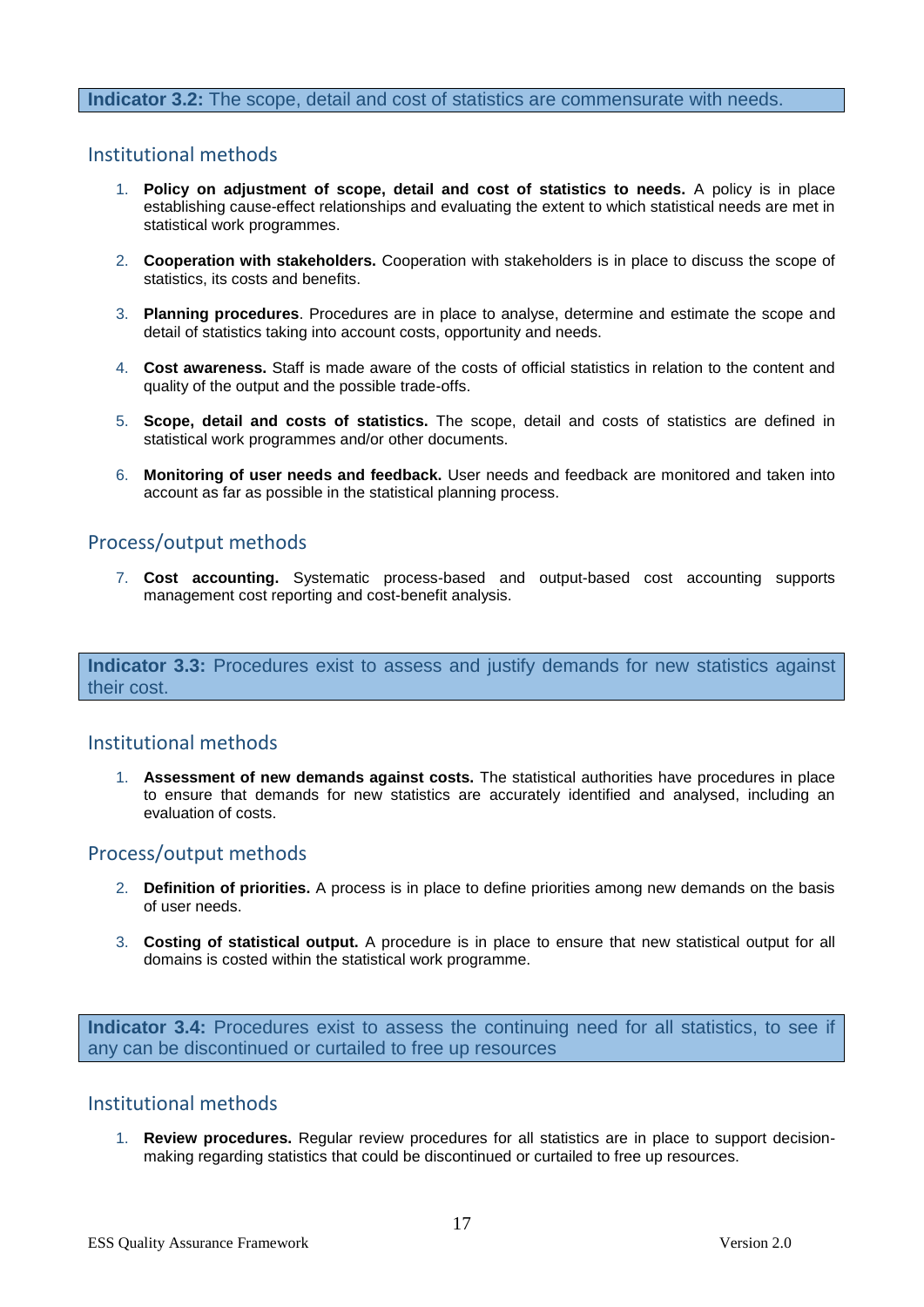- 2. **User consultations**. User consultations are in place to discuss and agree upon the results of the regular review procedure.
- 3. **Planning and priority setting process.** Procedures are in place for planning and implementing the discontinuation or curtailing of statistics.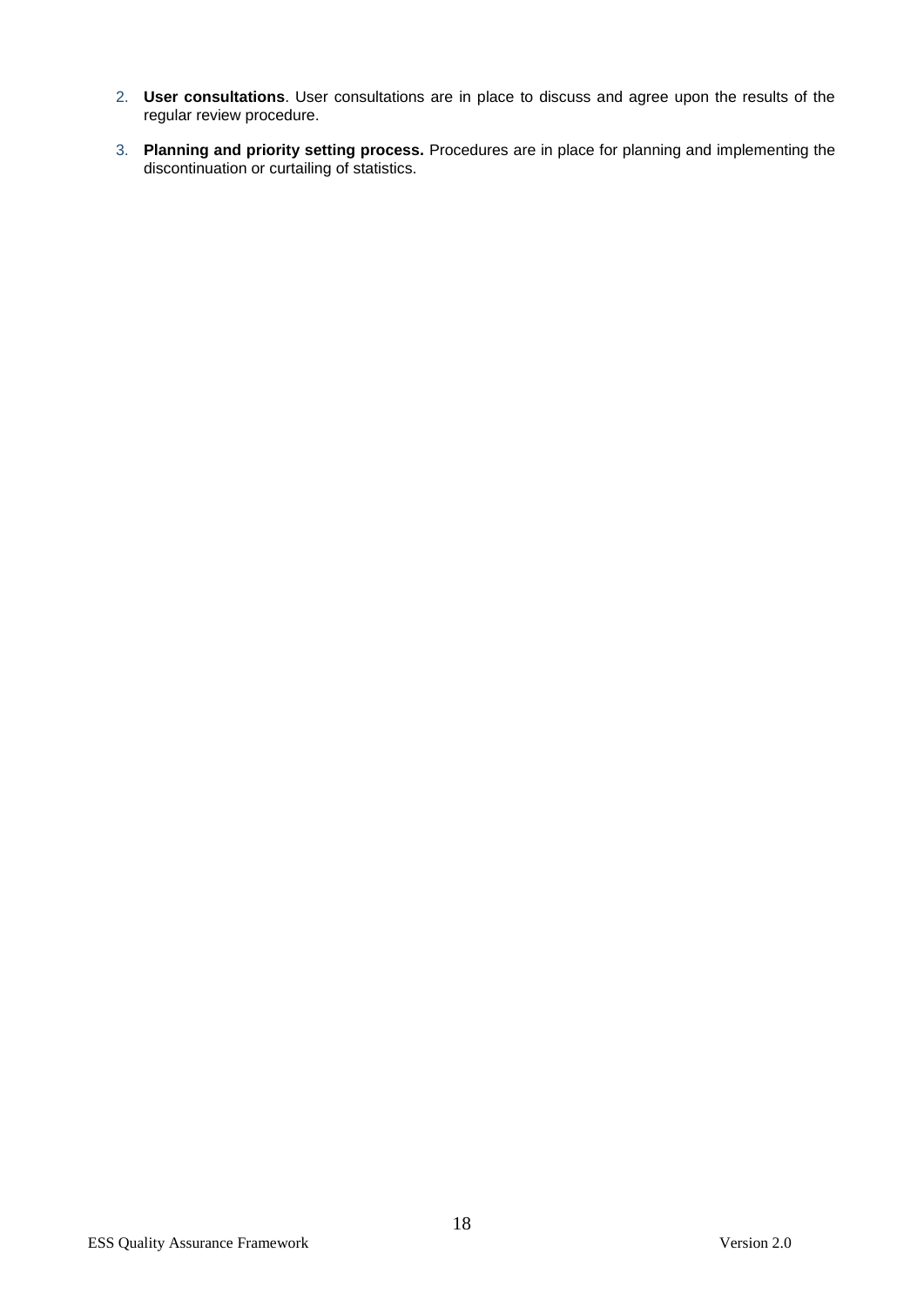# **Principle 4: Commitment to Quality.**

**Statistical authorities are committed to quality. They systematically and regularly identify strengths and weaknesses to continuously improve process and output quality.**

**Indicator 4.1:** Quality policy is defined and made available to the public. An organisational structure and tools are in place to deal with quality management.

- 1. **A quality policy / commitment statement.** A quality policy / commitment statement sets out principles, practices and commitments related to quality in statistics, consistent with the goals set out in the Mission and Vision statements of the European Statistical System. The policy/statement is publicly available.
- 2. **An organisational structure for managing quality.** There is a clear organisational structure for managing quality within the statistical authorities. Examples of such a structure are:
	- Quality Committee;
	- Quality Manager;
	- Centralised Quality Unit;
	- Other structures (e.g. members of staff trained to act as quality coaches).
- 3. **Quality guidelines**. Guidelines are defined on how to implement elements of quality assurance related to the statistical production process, comprising:
	- A description of the different phases of the statistical production process and links to relevant reference documentation for each phase, following the Generic Statistical Business Process Model (GSBPM) or any other equivalent process representation;
	- A description of the methods to assure the quality of each phase of the statistical production process.
- 4. **Availability of quality guidelines.** Quality guidelines are used and publicly available at least in a summary version.
- 5. **An infrastructure for documentation.** An infrastructure and resources are in place in order to maintain updated documentation on quality.
- 6. **Quality culture**. A quality culture is spread in the organisation by means of regular training programmes supporting the implementation of the quality policy, training on the job, regular training courses, workshops and other initiatives.
- 7. **Risk management.** Risk management is implemented in the organisation and is applied at different levels, for example:
	- Strategic level, i.e. the risks of not following the strategic values and goals;
	- European statistics Code of Practice level, i.e. the risks of not being compliant with the European statistics Code of Practice level as a whole or for specific principles;
	- Process, output and project level.
- 8. **Risk and quality management**. Risk and quality management are closely coordinated.
- 9. **Availability of the European Statistics Code of Practice.** The European statistics Code of Practice is prominently displayed on websites.
- 10. **References to the European Statistics Code of Practice.** Where appropriate, the European statistics Code of Practice is referred to in press releases that relate to disseminated statistics.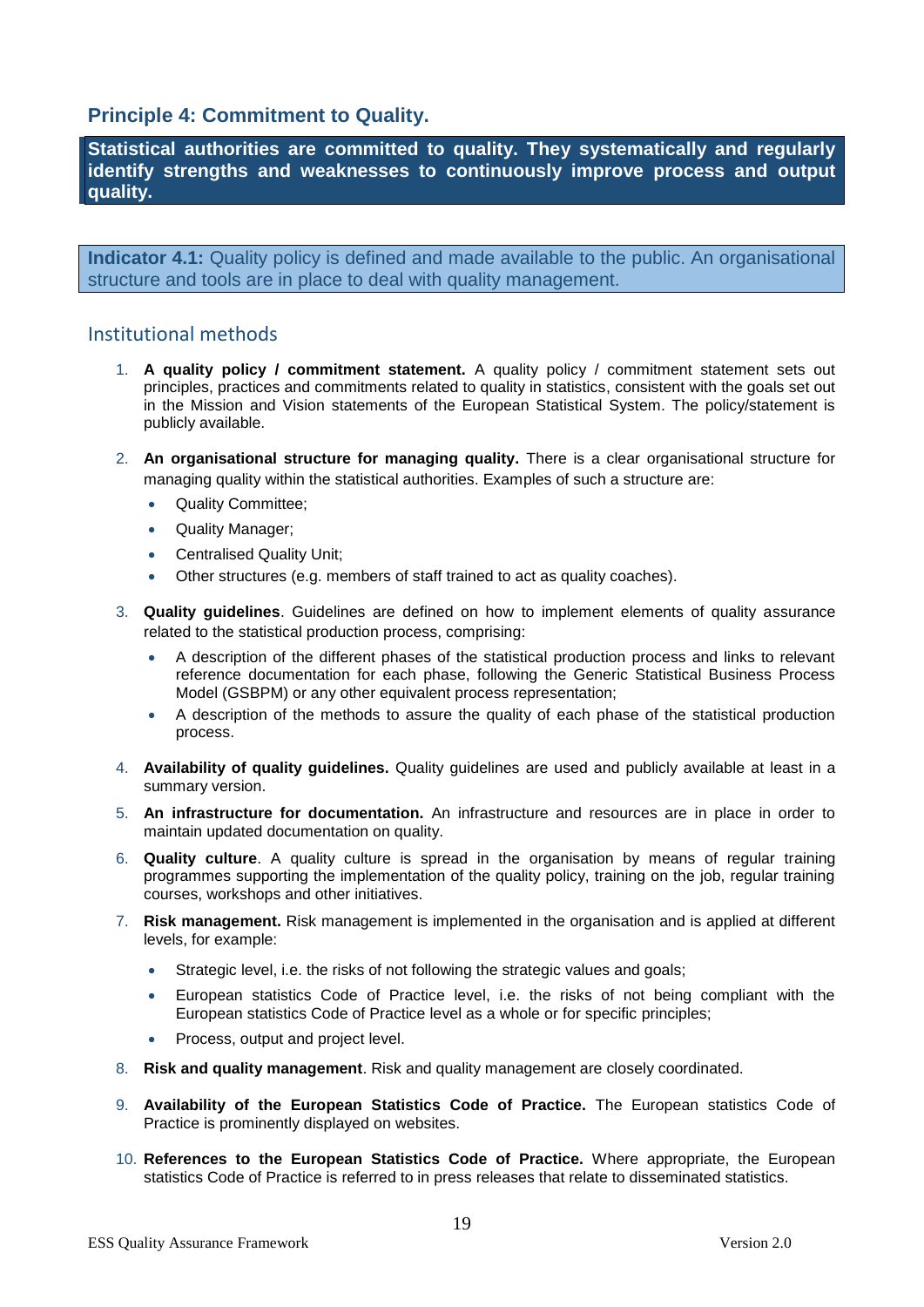**Indicator 4.2**: Procedures are in place to plan, monitor and improve the quality of the statistical processes, including the integration of data from multiple data sources.

## Institutional methods

- 1. **Methodological and technical support and general tools.** Methodological and technical support and general tools are provided by specialised/dedicated units for implementing process quality monitoring, quality assurance and improvement plans.
- 2. **A culture of continuous improvement.** A culture of continuous improvement is promoted and implemented, including:
	- Raising the awareness of staff about the importance and need to continuously improve the quality of statistical processes through training, seminars, communication etc.;
	- Systematic review and documentation of methodology and processes leading to improvement actions;
	- Systematic identification and exchange of good statistical practices;
	- Systematic monitoring, assessment and improvement of the quality of statistical processes, including the integration of data from multiple data sources.
- 3. **Evaluating process quality.** Processes such as quality audits, quality reviews or quality assessments are in place to evaluate the quality of the different phases of the statistical production process in accordance with the quality assurance and improvement plan.

# Process/output methods

4. **A quality assurance and improvement plan.** A quality assurance and improvement plan or any other similar scheme is in place. It describes the working standards, formal obligations (such as laws and internal rules) and the set of quality control and improvement actions to prevent and monitor errors, to evaluate quality indicators, and to control as well as to improve quality at each phase of the statistical production process, including the integration of data from multiple data sources. The quality assurance and improvement plan is based on the quality guidelines or both documents are mutually consistent (depending on national circumstances).

The quality assurance and improvement plan or any other similar scheme:

- Takes user needs into account and checks the relevance of the statistical process;
- Ensures effective technical and organisational design of the statistical production process;
- Assures the quality of data collection, including the use of administrative data and other data sources;
- Assures the quality of the integration of data from multiple data sources;
- Assures the quality of data processing (coding, editing, imputation and estimation);
- Ensures the systematic examination of possible trade-offs within quality;
- Ensures that the information described above is accessible, for example in the quality reports, and comprehensible to users;
- Ensures that reactions/feedback from users are regularly collected, assessed and acted upon where necessary;
- Ensures the provision of suitable metadata to users to aid their understanding of quality;
- Comprises any further quality assurance and improvement actions for different phases of the statistical process.
- 5. **Improve process quality.** The results of quality evaluations are used at process level to improve processes and output quality. Monitoring the implementation of the improvement actions is regularly performed. Senior management is informed of the progress in order to decide on further actions.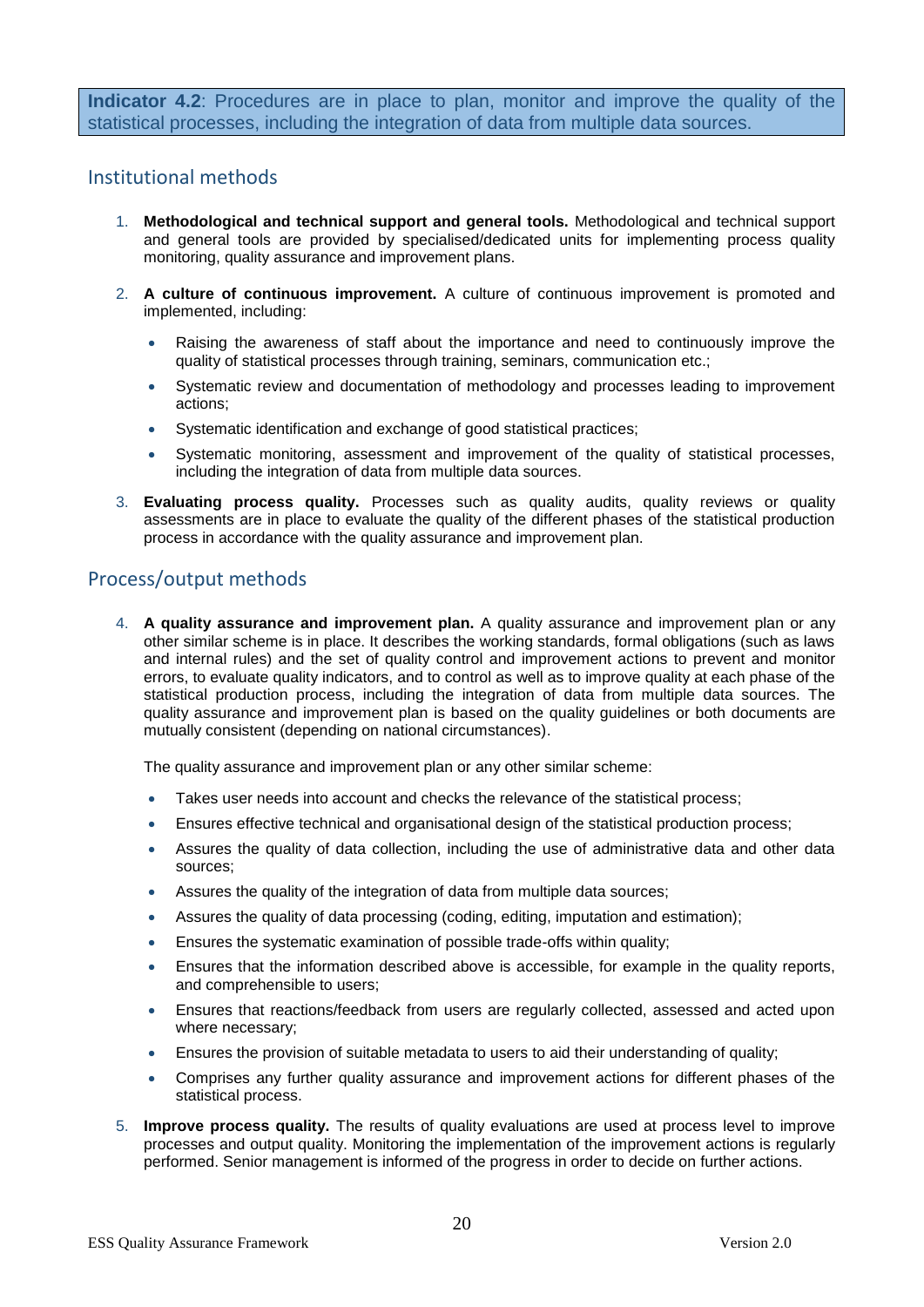**Indicator 4.3:** Output quality is regularly monitored, assessed with regard to possible trade-offs, and reported according to the quality criteria for European Statistics.

## Institutional methods

- 1. **Monitoring output quality.** Procedures based on quality reporting are in place to internally monitor output quality. Results are analysed regularly and assessed with regard to possible trade-offs. Senior management is informed in order to decide on improvement actions.
- 2. **Assessing output quality.** Procedures are in place to assess output quality against the quality criteria for European Statistics. The assessment is aimed at quality improvement.
- 3. **User satisfaction surveys.** User satisfaction surveys or other methods monitoring user needs are implemented on a regular basis. Their main results are publicly available and incorporated, where useful, in quality reports.

# Process/output methods

- 4. **User-oriented quality reports.** User-oriented quality reports are produced regularly and publicly available in accordance with the ESS standards for reference metadata and quality indicators, i.e. the Single Integrated Metadata Structure (SIMS).
- 5. **Producer-oriented quality reports.** Producer-oriented quality reports are produced regularly and disseminated as appropriate (periodicity to be determined, e.g. by the specific Regulation and the survey life cycle), in accordance with the ESS standards for reference metadata and quality indicators, i.e. Single Integrated Metadata Structure (SIMS). They are used for regular quality monitoring over time.

**Indicator 4.4:** There is a regular and thorough review of the key statistical outputs using also external experts where appropriate.

- 1. **A plan for implementing quality reviews.** An appropriate plan for conducting regular quality reviews (through self-assessments, supported self-assessments, quality assessments, peer reviews or quality audits) is defined and implemented.
- 2. **Methodology for quality reviews.** A methodology for quality reviews is in place and applied. It is revised according to needs.
- 3. **Organisational structure for quality reviews.** An appropriate organisational structure for carrying out quality reviews is in place.
- 4. **Training of internal auditors.** Internal quality reviewers/auditors are trained in statistical processing, quality, auditing techniques and behaviour.
- 5. **Reference documentation.** Quality reviews use as reference documentation:
	- Quality policy:
	- Quality guidelines/quality assurance plan, or a similar scheme;
	- Producer-oriented quality reports and/or user-oriented quality reports;
	- Self-assessment questionnaires filled by producers;
	- Reports from reviews/assessments/audit interviews;
	- Questionnaires completed by respondents and/or users;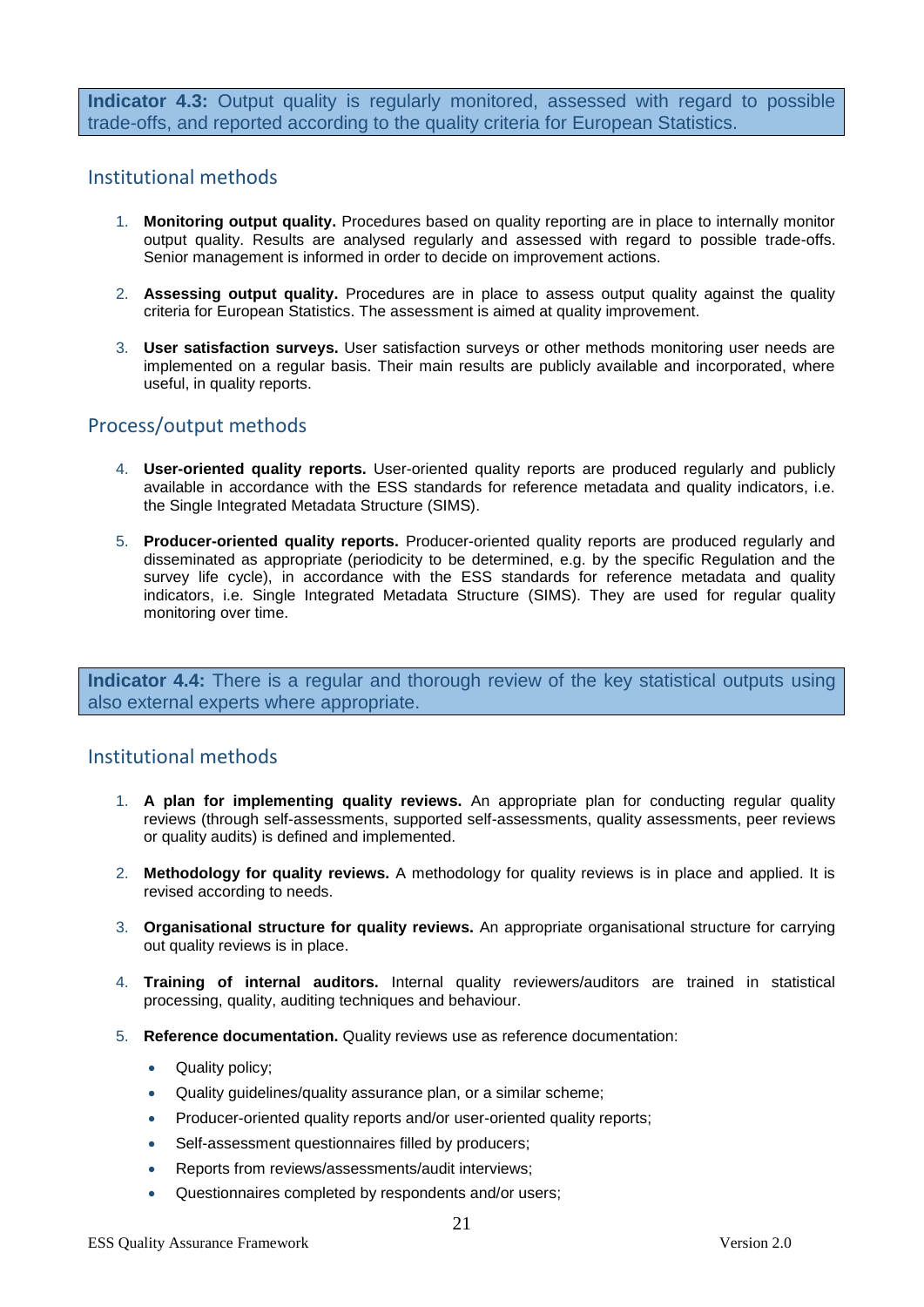- Any other user satisfaction study.
- 6. **Action plans.** The key findings of quality reviews are discussed with senior management and result in action plans.
- 7. **Feedback from users.** Relevant feedback from different users provides input to action plans (making use of user satisfaction surveys or focus groups).
- 8. **Deployment of external experts.** External experts are deployed to review key statistical domains as appropriate.
- 9. **Benchmarking.** Benchmarking on key statistical processes with other statistical authorities is carried out to identify good practices.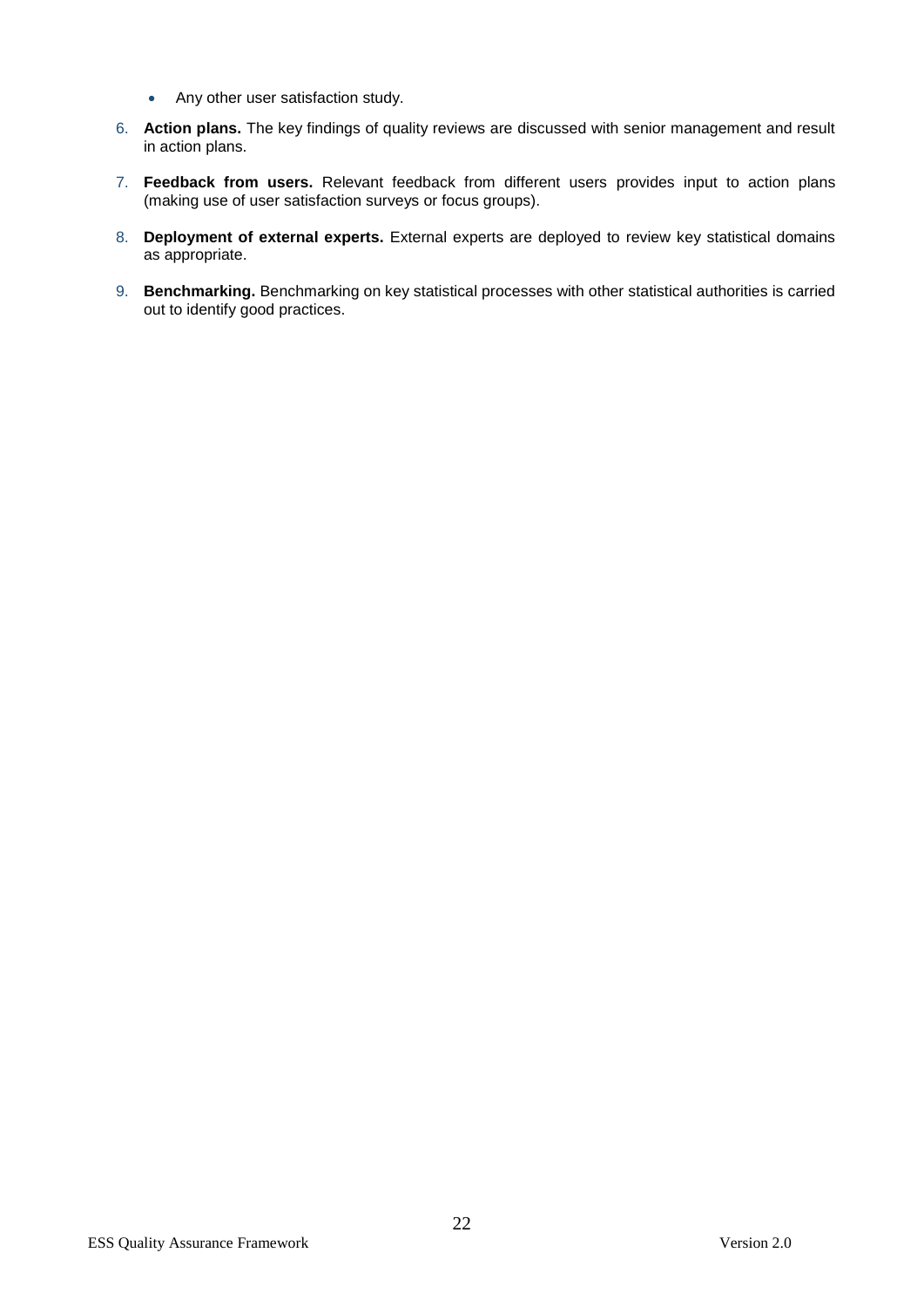# **Principle 5 – Statistical Confidentiality and Data Protection**

**The privacy of data providers, the confidentiality of the information they provide, its use only for statistical purposes and the security of data are absolutely guaranteed.**

**Indicator 5.1** – Statistical confidentiality is guaranteed in law.

# Institutional methods

1. **Legal provisions.** Clear provisions are stated in the statistical law and/or in other relevant legislation (at European and national levels), guaranteeing statistical confidentiality and data protection.

**Indicator 5.2 –** Staff sign legal confidentiality commitments on appointment.

## Institutional methods

1. **Mandatory confidentiality commitments.** Commitments on the compliance with the provisions of statistical confidentiality are in place within the statistical authorities and are signed by all staff in place or on appointment, as well as by external parties who undertake work on behalf of the statistical authorities. In case of modification, such agreements are updated and signed again by all staff or parties concerned.

**Indicator 5.3** – Penalties are prescribed for any wilful breaches of statistical confidentiality.

# Institutional methods

- 1. **Legal provisions.** Provisions are in place in the statistical law and/or other relevant legislation (on European and national levels) on administrative, penal and disciplinary sanctions for violation of statistical confidentiality and data protection.
- 2. **Provisions on sanctions publicly available.** Information on the existing provisions on sanctions for violation of statistical confidentiality and data protection is publicly available.

**Indicator 5.4** – Guidelines and instructions are provided to staff on the protection of statistical confidentiality throughout the statistical processes. The confidentiality policy is made known to the public.

- 1. **Statistical confidentiality policy.** A statistical confidentiality policy is publicly available. It sets out principles and commitments focused on statistical confidentiality that reinforce the trust of respondents, the general public and other stakeholders.
- 2. **Organisational structure on the protection of statistical confidentiality**. An appropriate organisational structure is in place in the statistical authorities to ensure confidentiality and data protection. This structure aims at providing guidelines, recommending appropriate methodologies and periodically reviewing methods used for statistical confidentiality and data protection throughout the statistical processes.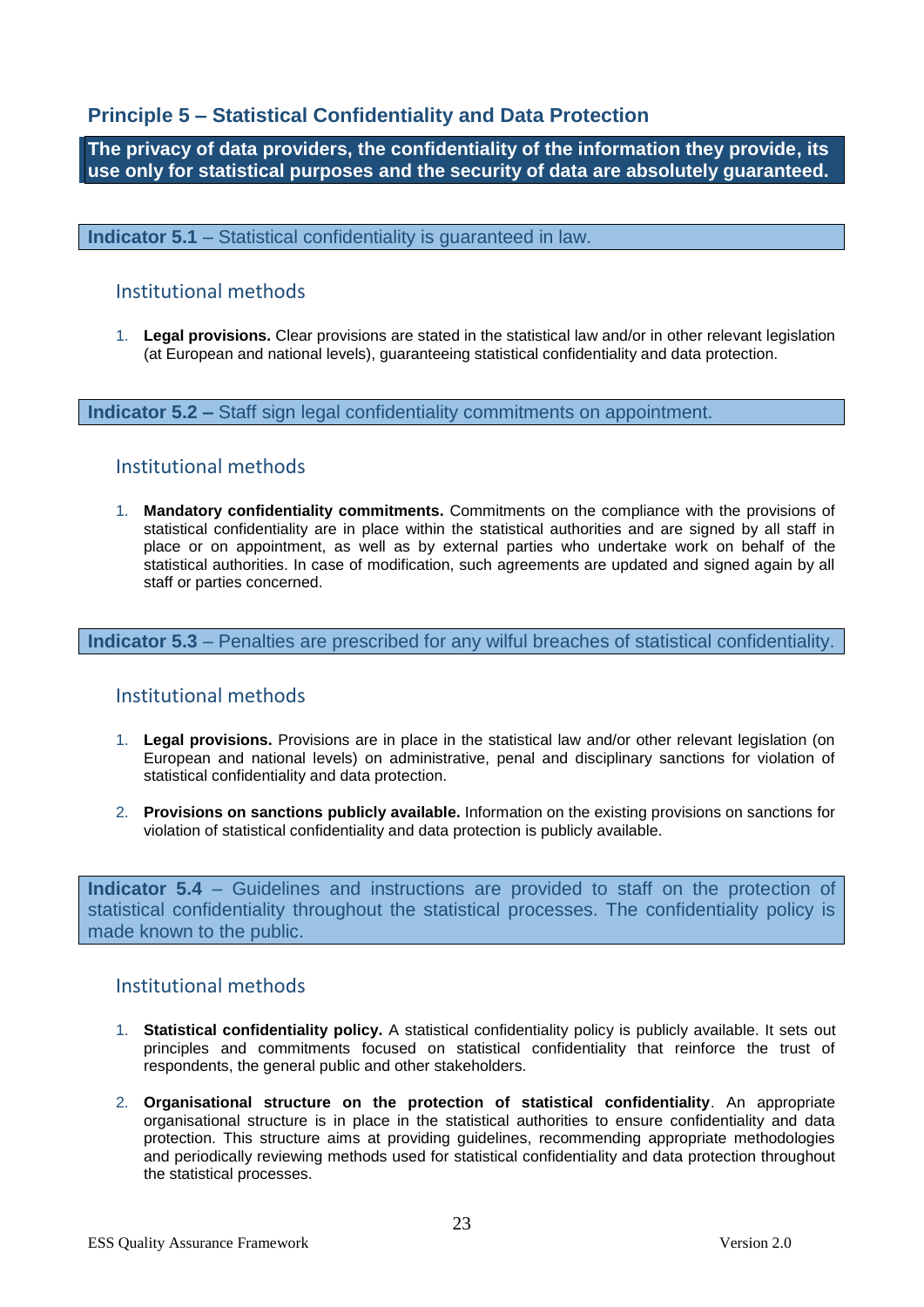- 3. **Guidance to staff.** The statistical authorities prepare and provide staff with written instructions, guidelines and training in order to preserve and ensure statistical confidentiality and data protection throughout the statistical processes.
- 4. **Methods for ensuring confidentiality.** The ongoing research in the field of confidentiality is scrutinised on a regular basis. The methods in use are selected so as to counteract the trade-off between the risk of identification and the loss of information in an optimal way throughout the statistical processes.
- 5. **Information to respondents regarding commitments to confidentiality.** Respondents contacted during any kind of data collection are systematically informed that the statistical authorities fully commit themselves to data protection and statistical confidentiality, that the data are used for statistical purposes only and that individual data are not disclosed under any circumstances.
- 6. **Information to users regarding commitments to confidentiality.** Users are informed that the statistical authorities fully commit themselves to data protection and statistical confidentiality, that the data are used for statistical purposes only, and that individual data are not disclosed under any circumstances.

# Process/output methods

- 7. **Statistical disclosure control methods.** Provisions are in place to ensure that prior to the release of statistical information (aggregate data and microdata), statistical disclosure control methods are applied in order to secure statistical confidentiality.
- 8. **Output checking.** Whenever access to microdata for research purposes takes place in a secure environment (e.g. remote access, safe centre, remote execution), all output is checked for disclosure before release. Procedures are in place to prevent the breach of statistical confidentiality.

**Indicator 5.5 –** The necessary regulatory, administrative, technical and organisational measures are in place to protect the security and integrity of statistical data and their transmission, in accordance with best practices, international standards, as well as European and national legislation.

- 1. **Information security policy.** An information security policy for the protection and security of confidential and sensitive data is in place throughout the statistical processes, and is regularly updated. The policy covers the whole business, technical, administrative, and regulatory environment in which the statistical authorities operate. The policy is widely known and available to the staff.
- 2. **Security processes and measures.** In line with the information security policy, the statistical authorities have appropriate physical and logical security measures and processes in place to check that data security is ensured throughout the statistical processes (including the storage, transmission and dissemination of the data) to prevent data breaches and violation of statistical confidentiality and integrity. These measures are selected in accordance with European and national legislation, the General Data Protection Regulation (GDPR), international standards, as well as best practices. All procedures are known and available to staff.
- 3. **Information security audits.** Regular and systematic security audits and penetration tests on the data security system of the statistical authorities are carried out. The audit evaluates every tool and safeguard that are in place to protect the security and the integrity of statistical data during their storage, transmission and dissemination.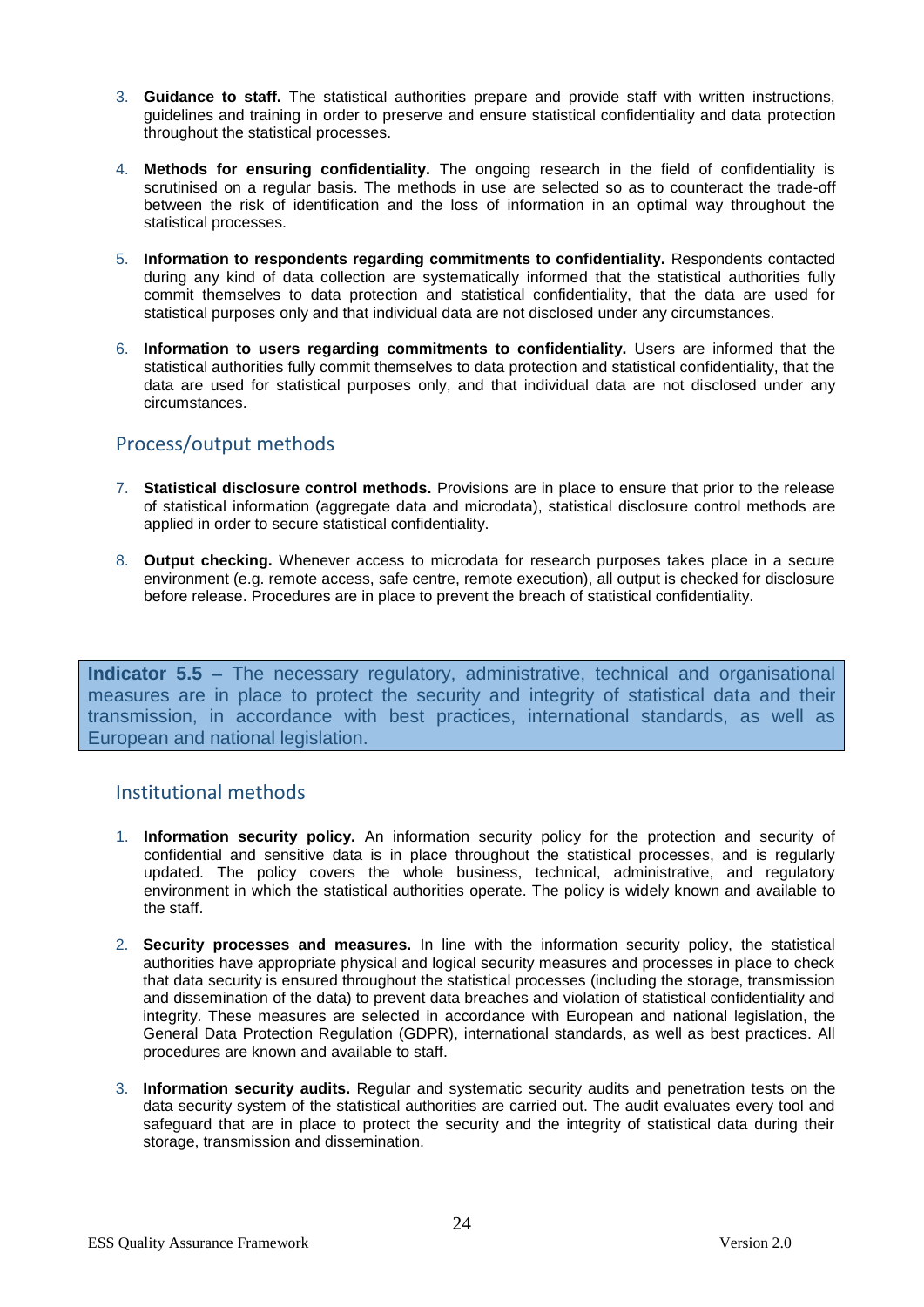- 4. **Secured storage of data.** All statistical data is stored in secured environments that prevent access by unauthorised persons in accordance with confidentiality protocols, existing standards and best practices.
- 5. **Monitoring access to data.** All access to data repositories and transmission channels is strictly monitored and recorded. Access rights are recorded and kept up-to-date to prevent unauthorised access.
- 6. **Treatment of identifiers.** Names and addresses or other identifiers are deleted from data files as early as possible.
- 7. **Information risk assessment.** An information risk assessment procedure is set up. The security of the IT system is regularly evaluated and the relevant improvement actions are identified, implemented and followed up.
- 8. **Information security officer.** Each statistical authority appoints an information security officer to manage the security of the organisation´s information systems. The information security officer:
	- Collaborates with information owners in the categorisation of systems with regard to security;
	- Promotes the continuous improvement of information security;
	- Performs risk analysis and sets up the security measures applicable to each system;
	- Supervises the implementation of security measures;
	- Promotes training, awareness and communication on security matters;
	- Coordinates the response to security incidents, etc.
- 9. **Data protection impact assessment**. In compliance with the data protection legislation, a data protection impact assessment is set up for some types of processing to assess its need and proportionality, and to help manage risks to the rights and freedoms of individuals.

**Indicator 5.6 –** Strict protocols apply to external users accessing statistical microdata for research purposes.

- 1. **Conditions for access to microdata for scientific purposes.** Clear conditions for granting researchers access to microdata for scientific purposes are stated in the statistical law and/or other relevant legislation (on European and national levels). These conditions are publicly available.
- 2. **Confidentiality declaration.** The statistical authorities oblige external users (research institutes and researchers) to sign a declaration on confidentiality.
- 3. **Safeguards for researcher access to microdata for scientific purposes.** The statistical authorities guarantee that all legal, technical and logical safeguards are in place to protect confidential information and to ensure data protection. Users are obliged to sign an agreement on the access and use of microdata.
- 4. **Control over microdata.** The statistical authorities have appropriate measures in place to ensure the adherence to the signed agreements and to prevent illegal use of the microdata.
- 5. **Secure environment.** A secure environment (e**.**g. remote access or safe centre) is established whenever access to microdata is granted.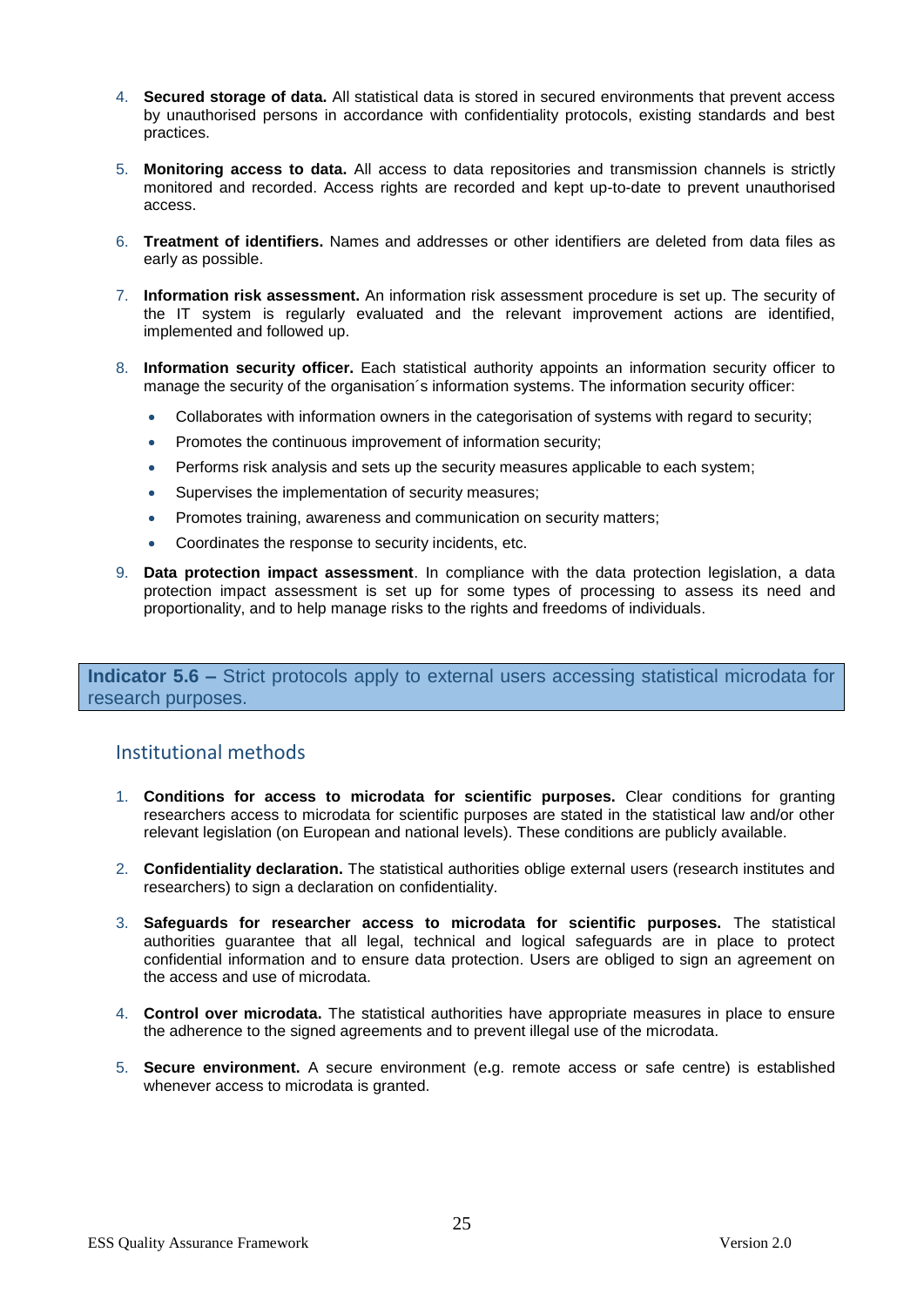# Process/output method

6. **Monitoring use of microdata.** The external use of microdata is regularly monitored in order to identify any circumstance in which data confidentiality might be breached or in which data protection might be compromised. Procedures are in place to ensure immediate corrective action.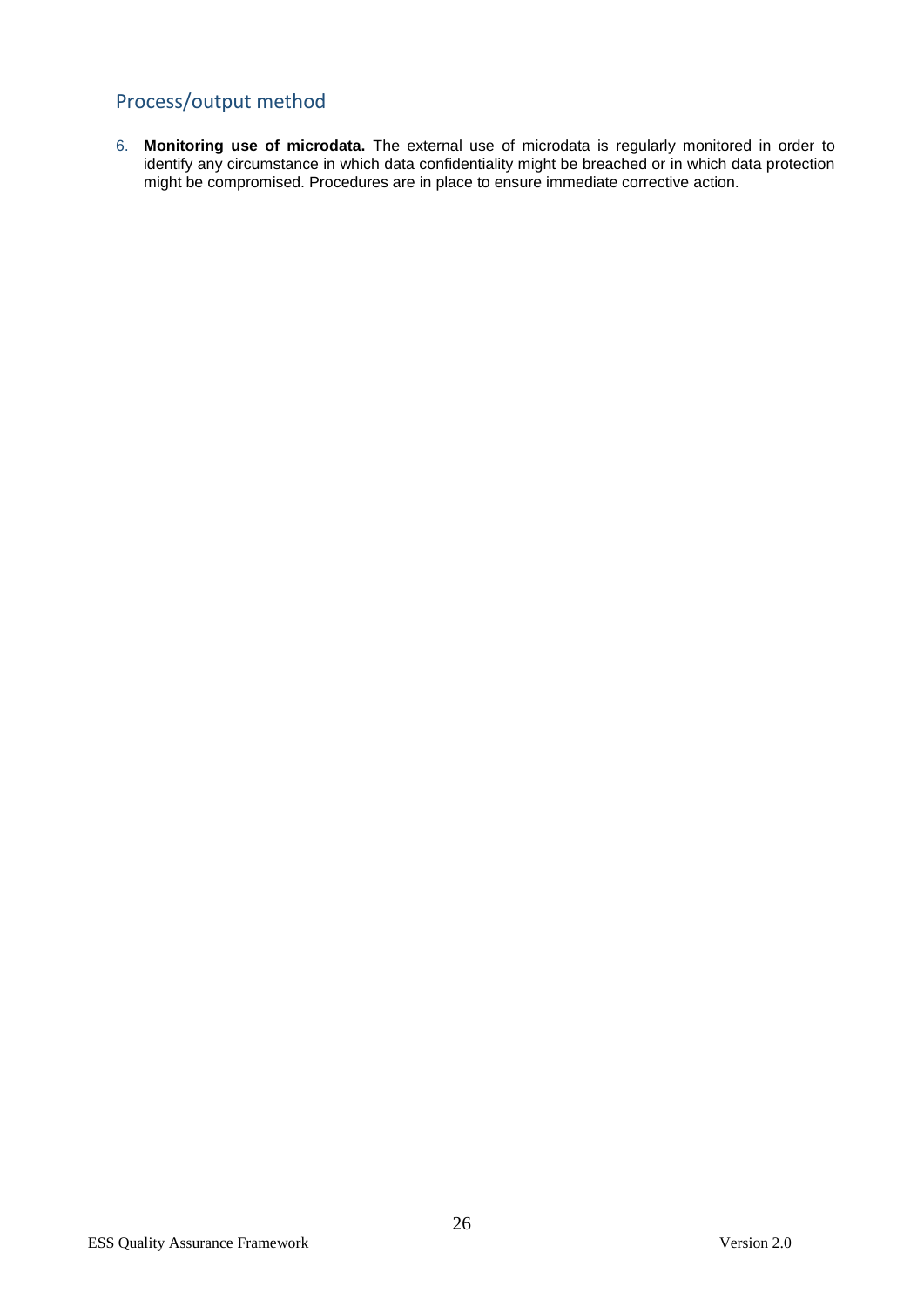# **Principle 6 – Impartiality and Objectivity.**

**Statistical authorities develop, produce and disseminate European Statistics respecting scientific independence and in an objective, professional and transparent manner in which all users are treated equitably.**

**Indicator 6.1** – Statistics are compiled on an objective basis determined by statistical considerations.

# Institutional methods

- 1. **Guidelines on impartiality and objectivity.** Guidelines for assuring the impartiality and objectivity of the statistical authorities are in place, made known to staff and publicly available. The implementation of the guidelines is monitored.
- 2. **Objectivity of selection of external partners.** The criteria for the selection of external partners (e.g. companies, institutions, other bodies and data providers) to conduct statistical surveys/work on behalf of the statistical authorities are objective and publicly available.

# Process/output methods

3. **Methodological objectivity and best practices.** Sources, concepts, methods, processes and data dissemination channels are chosen on the basis of statistical considerations, national and international principles and best practices.

**Indicator 6.2** – Choices of data sources and statistical methods as well as decisions about the dissemination of statistics are based on statistical considerations.

# Institutional methods

- 1. **Procedures on selection of data sources.** Procedures on the selection of data sources of statistical information are in place and publicly available.
- 2. **Criteria for selection of data sources and methodology.** Choices of data sources and statistical methods are based on generally agreed methodology and best practices.
- 3. **Information on data sources and methodology.** The chosen data sources and statistical methods are clearly stated in methodological notes, quality or metadata reports.
- 4. **Assessment of selection of data sources and methodologies.** Statistical authorities regularly assess the statistical soundness of the selected data sources, collection modes and methodology.
- 5. **Decisions on dissemination**. Decisions about the dissemination of statistics are based on generally agreed methodology, professional standards, statistical confidentiality rules and best practices.

# Process/output methods

6. **Statistical considerations for non-disclosure of data.** Non-disclosure of data is only permitted for reasons of statistical confidentiality. In the case of quality concerns, the data may be published with limitations clearly identified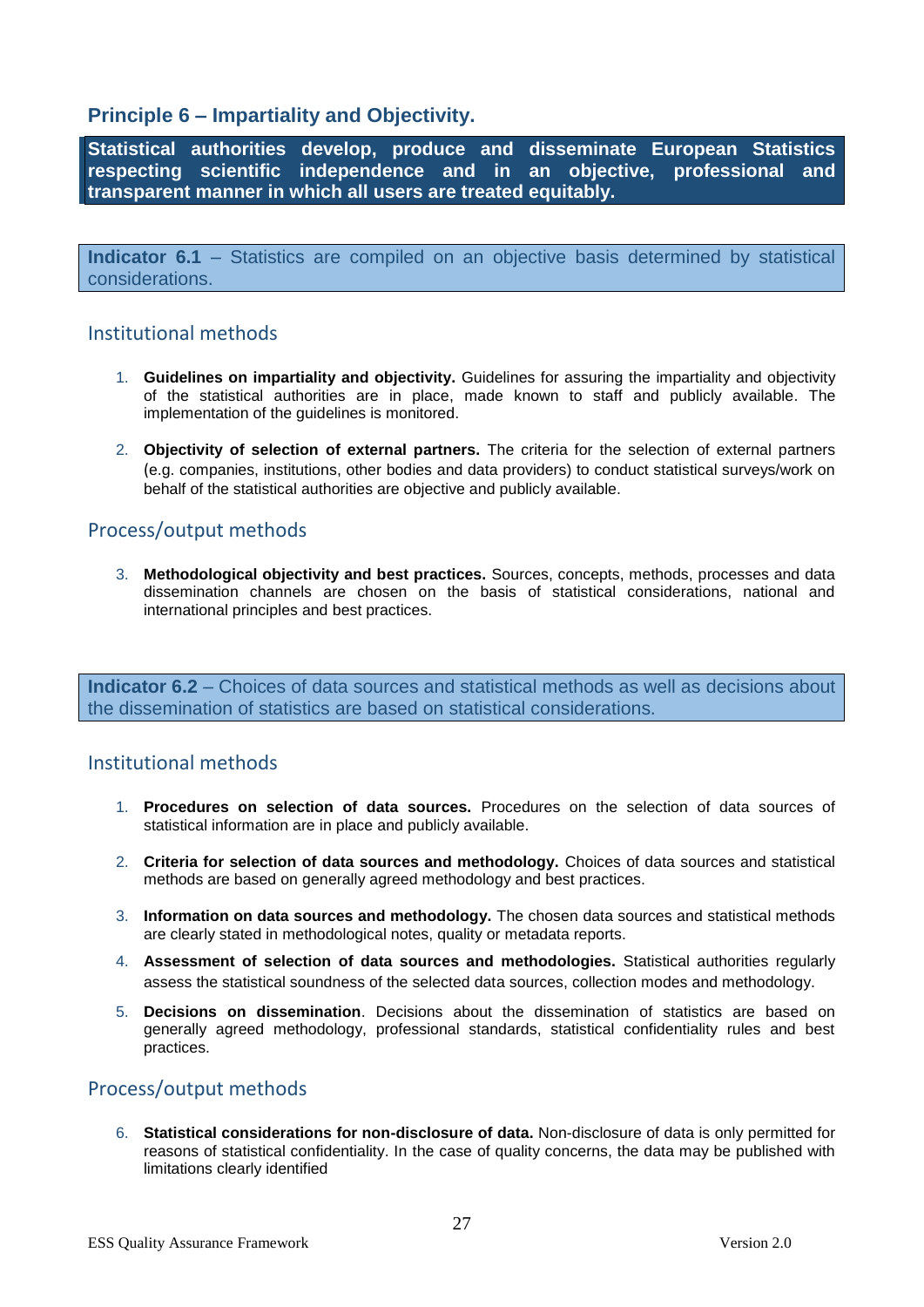7. **Replacement of data sources.** The replacement of existing data sources with new ones and/or the integration of new data sources in statistical processes is carefully and objectively evaluated against quality and possible trade-offs.

**Indicator 6.3** – Errors discovered in published statistics are corrected at the earliest possible date and publicised.

# Institutional methods

1. **Error treatment policy.** The statistical authorities have a clear policy as to how to deal with errors, how to react when they are discovered and how they are corrected. The error treatment policy is publicly available.

# Process/output methods

- 2. **Error declaration.** Procedures are in place to declare an error when found in published statistics.
- 3. **Announcement and correction of substantial errors.** Procedures are in place for announcing and informing users promptly on substantial errors identified in published statistics and on when and how they will be/have been corrected. Errors are corrected as soon as possible.

**Indicator 6.4 –** Information on data sources, methods and procedures used is publicly available.

# Process/output methods

- 1. **Methodological notes and metadata.** All statistical outputs are accompanied by the relevant metadata and methodological notes, (focused on data sources, methods and procedures), according to valid ESS standards.
- 2. **Transparency of processes.** The statistical authorities document their production processes. Documentation on these processes is available to staff. A condensed/summary version is made available to users through user-oriented quality reports based on ESS standards, i.e. Single Integrated Metadata Structure (SIMS).

**Indicator 6.5** – Statistical release dates and times are pre-announced.

- 1. **Availability of the release calendar.** A publicly available and easily accessible release calendar containing information on the date and time of future releases is issued and made known to users in advance.
- 2. **Stability of the release calendar.** Changes to the dissemination schedule, when deemed absolutely necessary, are publicly and promptly announced in advance and duly explained. The originally planned release date remains visible.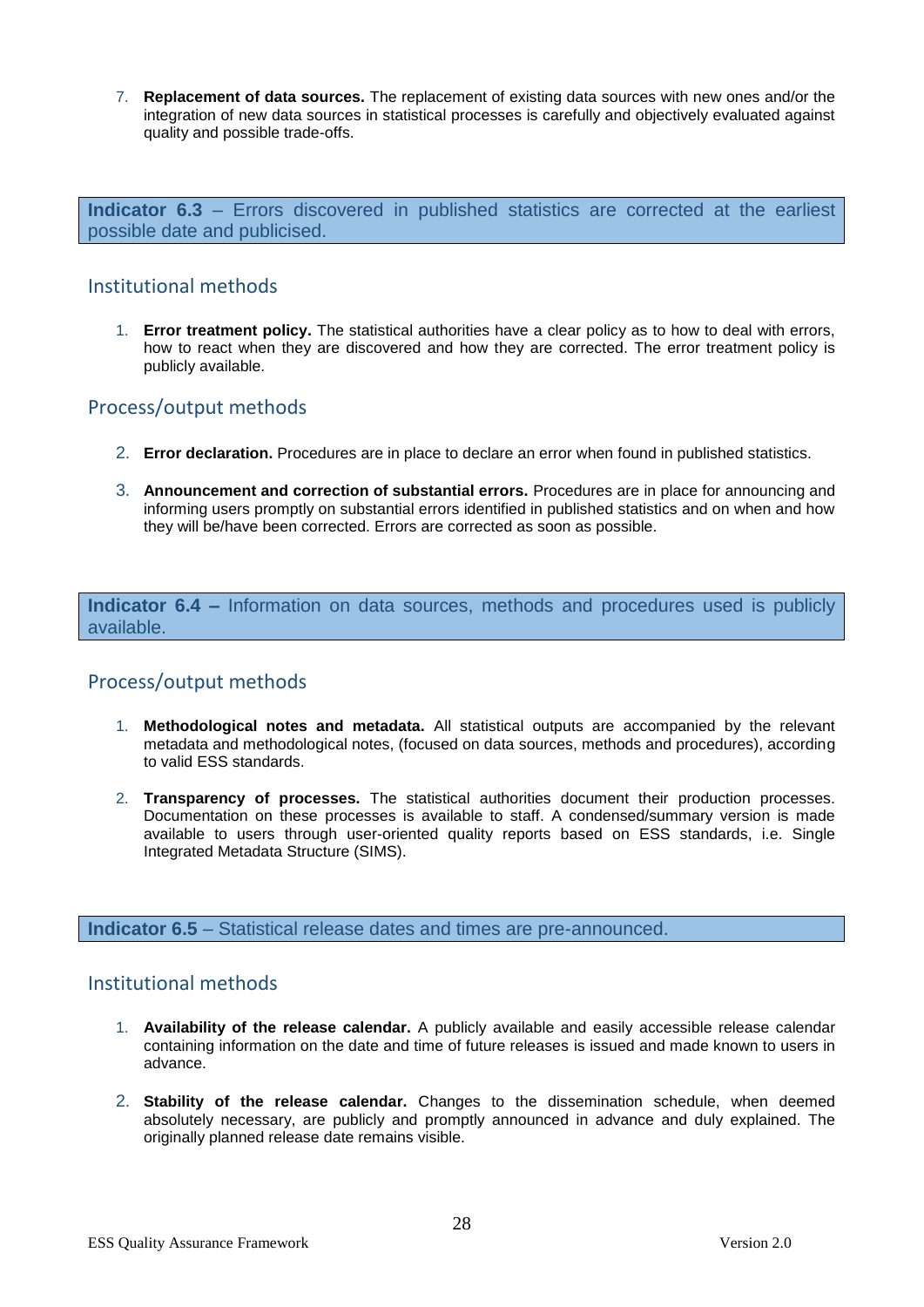#### **Indicator 6.6** – Advance notice is given on major revisions or changes in methodologies.

## Institutional methods

- 1. **Announcement of revisions.** Major revisions are announced by the statistical authorities.
- 2. **Communication of information on revisions.** Information on major revisions or changes in statistical methodologies is communicated in advance by the statistical authorities using various channels (e.g. in a calendar of revisions, in the statistical work programme, on a webpage and/or social media, by a letter to specific users and/or in a user meeting).

## Process/output methods

3. **Revision practice.** Processes are in place to keep the users informed on the specific characteristics of the revision practice (reasons for revision, scheduling of the revision, methodology, etc.).

**Indicator 6.7 –** Statistical authorities independently decide on the time and content of statistical releases, while taking into account the goal of providing complete and timely statistical information. All users have equal access to statistical releases at the same time. Any privileged pre-release access to any outside user is limited, well-justified, controlled and publicised. In case of breach, pre-release arrangements are reviewed so as to ensure impartiality.

#### Institutional methods

- 1. **Formal provisions.** A formal provision is in force specifying that statistical authorities should independently develop, produce and disseminate statistics in an impartial, objective, professional and transparent manner, in which all users are treated equally.
- 2. **Equal access**. Rules and procedures are in place in the statistical authorities to safeguard equal access of all users to disseminated statistics at the same time.
- 3. **Pre-release accesses**. Pre-release access, if it exists, is tightly controlled, documented in detail and well-justified. The documentation is publicly available. Procedures are transparent and include safeguards that prevent any possible misuse of the pre-release access.
- 4. **Procedures to prevent and handle leaks.** Procedures are in place to prevent leaks from happening and to deal with them if they occur.
- 5. **Procedures to prevent the misuse of data under embargo.** Procedures and measures are in place to react to any misuse of data under embargo and to review pre-release arrangements.

# Process/output methods

6. **Decision on time and content of statistical releases.** The statistical authorities decide independently on the time and content of statistical releases. The decision on the release date takes into account the completeness and the timeliness of data for a statistical release.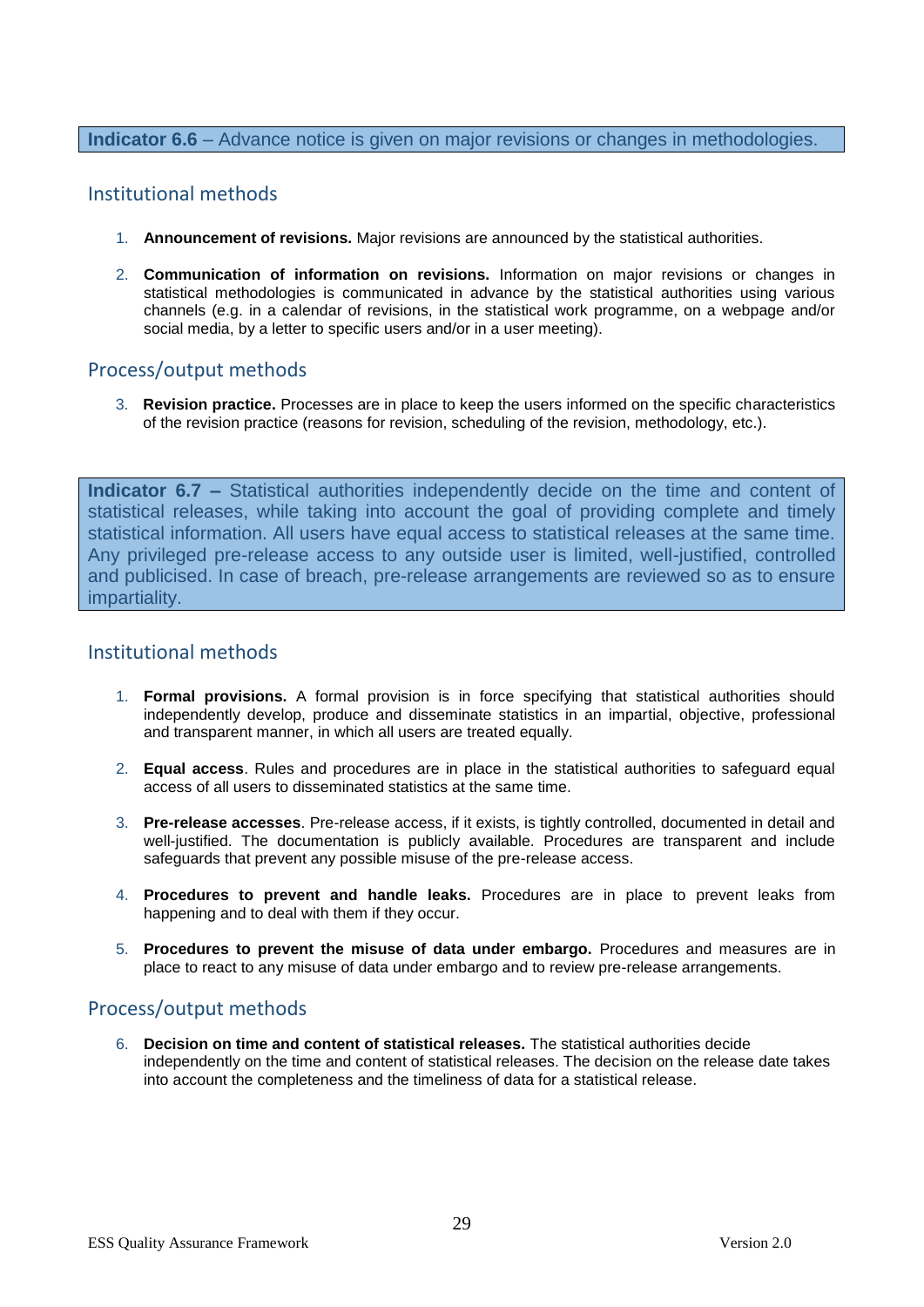**Indicator 6.8** – Statistical releases and statements made in press conferences are objective and non-partisan.

- 1. **Objectivity in statements.** Statistical releases issued and statements made by the statistical authorities are based solely on statistical findings and results.
- 2. **Guidelines for press releases.** Statistical press releases are compiled according to clear and standard guidelines.
- 3. **Guidelines for press conferences.** There is a policy available to the staff on norms and rules for press conferences, including guidance on objectivity and non-partisanship.
- 4. **Independent nature of press conferences.** Press conferences of the statistical authorities take place independently of political events and are exempt from comments on political statements. Whenever possible, the press conferences are pre-announced in a publicly available calendar/schedule.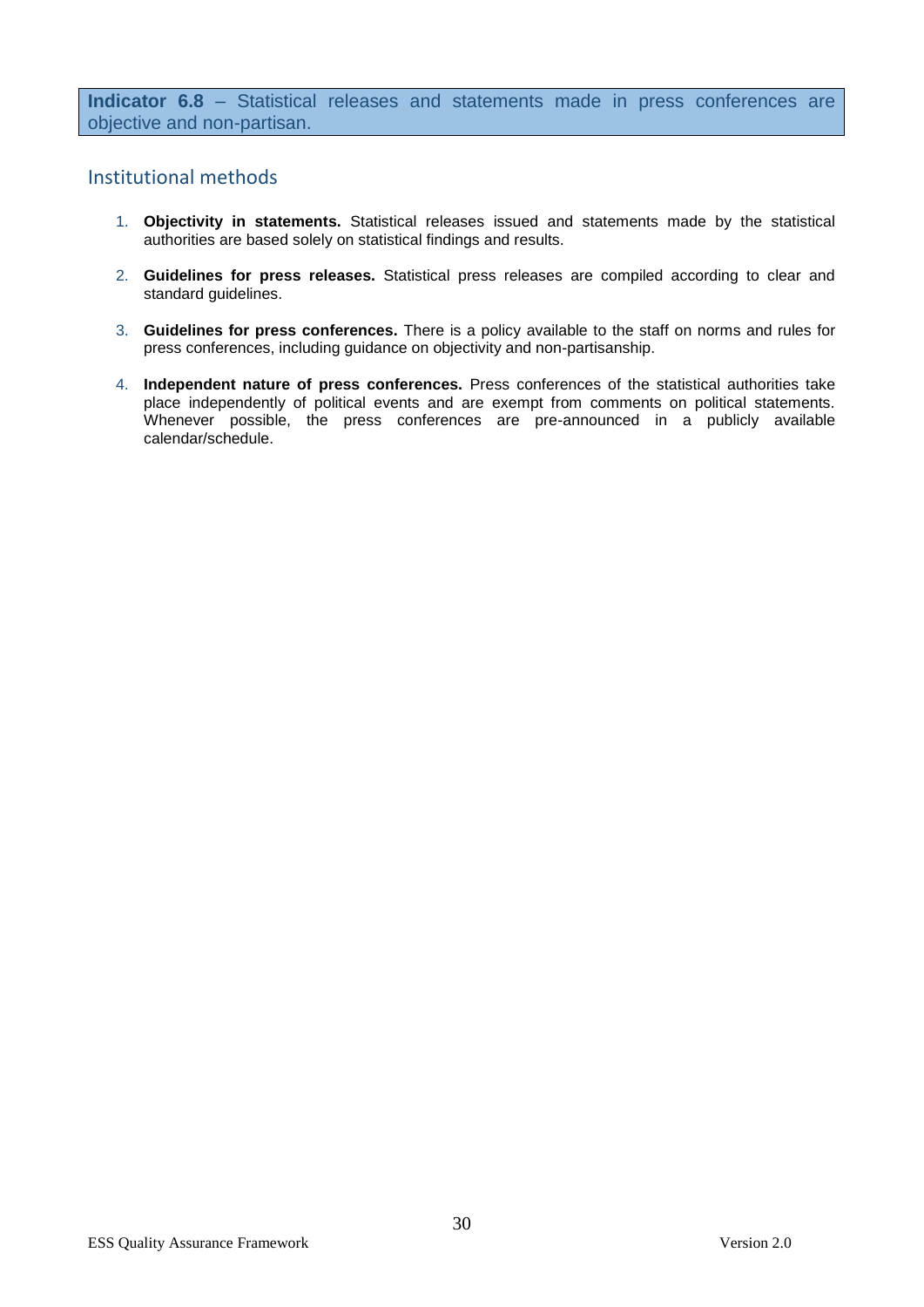# **Statistical processes**

**European and other international standards, guidelines and good practices are fully observed in the statistical processes used by the statistical authorities to develop, produce and disseminate European Statistics, while constantly striving for innovation. The credibility of the statistics is enhanced by a reputation for good management and efficiency. The relevant Principles are sound methodology, appropriate statistical procedures, non-excessive burden on respondents and cost effectiveness.**

# **Principle 7: Sound Methodology.**

**Sound Methodology underpins quality statistics. This requires adequate tools, procedures and expertise.**

**Indicator 7.1:** The overall methodological framework used for European Statistics follows European and other international standards, guidelines, and good practices, while constantly striving for innovation.

## Institutional methods

- 1. **A summary methodological document.** The methodological framework and the procedures for implementing statistical processes are integrated into a summary methodological document and periodically reviewed. The methodological document explains and details how European and other international standards are applied.
- 2. **Availability of methodological guidelines, handbooks.** Methodological guidelines are made publicly available if appropriate.
- 3. **Explanation of divergence from international recommendations.** Divergence from existing European and international methodological recommendations are documented (explained and justified).
- 4. **Striving for innovation.** Statistical authorities actively encourage the exploration of new and innovative methods for statistics. They develop methodological work and supporting IT solutions to ensure the quality of statistics, especially when new and alternative data collection modes and sources are used as input.
- 5. **Innovative methods for collecting and processing data.** Statistical authorities take initiatives and participate in the development of innovative methods for collecting and processing data including the integration of new and/or alternative data sources and geospatial data.
- 6. **Statistical Services**. The statistical authorities promote the adoption of statistical services under a common statistical reference architecture.

# Process/output methods

7. **Adoption of innovative methods**. The impact on quality through the adoption of innovative methods is assessed in advance.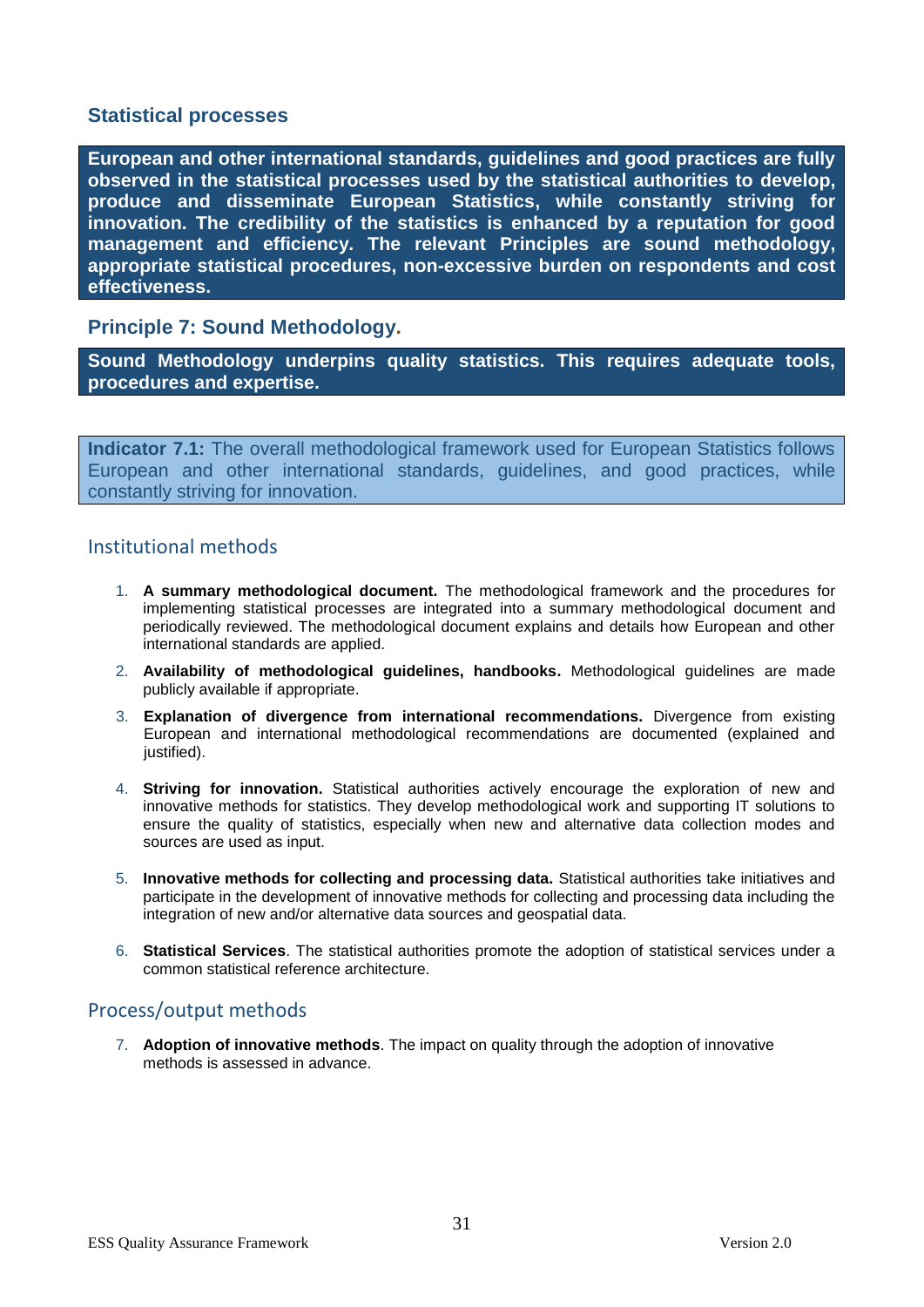**Indicator 7.2:** Procedures are in place to ensure that standard concepts, definitions, classifications and other types of standards are consistently applied throughout the statistical authority.

## Institutional methods

- 1. **Concepts, definitions, classifications and other types of standards.** Concepts, definitions, classifications and other types of standards defined by the statistical authorities are applied consistently in accordance with European and/or national legislation and are documented.
- 2. **A methodological organisational structure.** An organisational structure (e.g. a unit, net, committee) responsible for methodology is in place. Its tasks could include the design of statistical methods, the monitoring of their implementation, the validation of the results, and making available standard tools for the phases of the Generic Statistical Business Process Model (GSBPM).

# Process/output methods

- 3. **Views of experts and users.** Statistical processes take into account the views of experts and users where appropriate.
- 4. **Methodological documentation.** Methodological documentation is elaborated for each statistical process and includes all pertinent information on concepts, methods, classifications and other types of standards, and is publicly available at least in a summary form following the ESS standard, i.e. Single Integrated Metadata Structure (SIMS).

**Indicator 7.3:** The registers and frames used for European Statistics are regularly evaluated and adjusted if necessary in order to ensure high quality.

# Process/output methods

- 1. **Update of registers and frames.** For registers and frames used for European Statistics, the holder (statistical authority or the administrative body in charge of the registers and frames) is responsible for the updating of all relevant changes in the population, for example businesses or individuals. These updates are performed continuously for registers and periodically for frames as appropriate.
- 2. **Quality assessment of registers and frames.** The quality of registers and frames used for European Statistics are assessed regularly. Adequate quality indicators are calculated in accordance with European guidelines in order to assess frame errors.
- 3. **Feedback from surveys.** Information gathered during the conduct of surveys is used to assess, update and improve the quality of the registers and frames, especially their coverage. Respondents are properly informed about this usage of their data.
- 4. **Changes in administrative data sources.** The statistical authorities are informed about changes in relevant administrative sources and use this information to investigate the consequences for registers and frames.
- 5. **Update of privately held data.** For privately held data, the responsible data provider should inform the statistical authority about changes to the structure of the content where this will have an impact on the quality or interpretation of the raw data.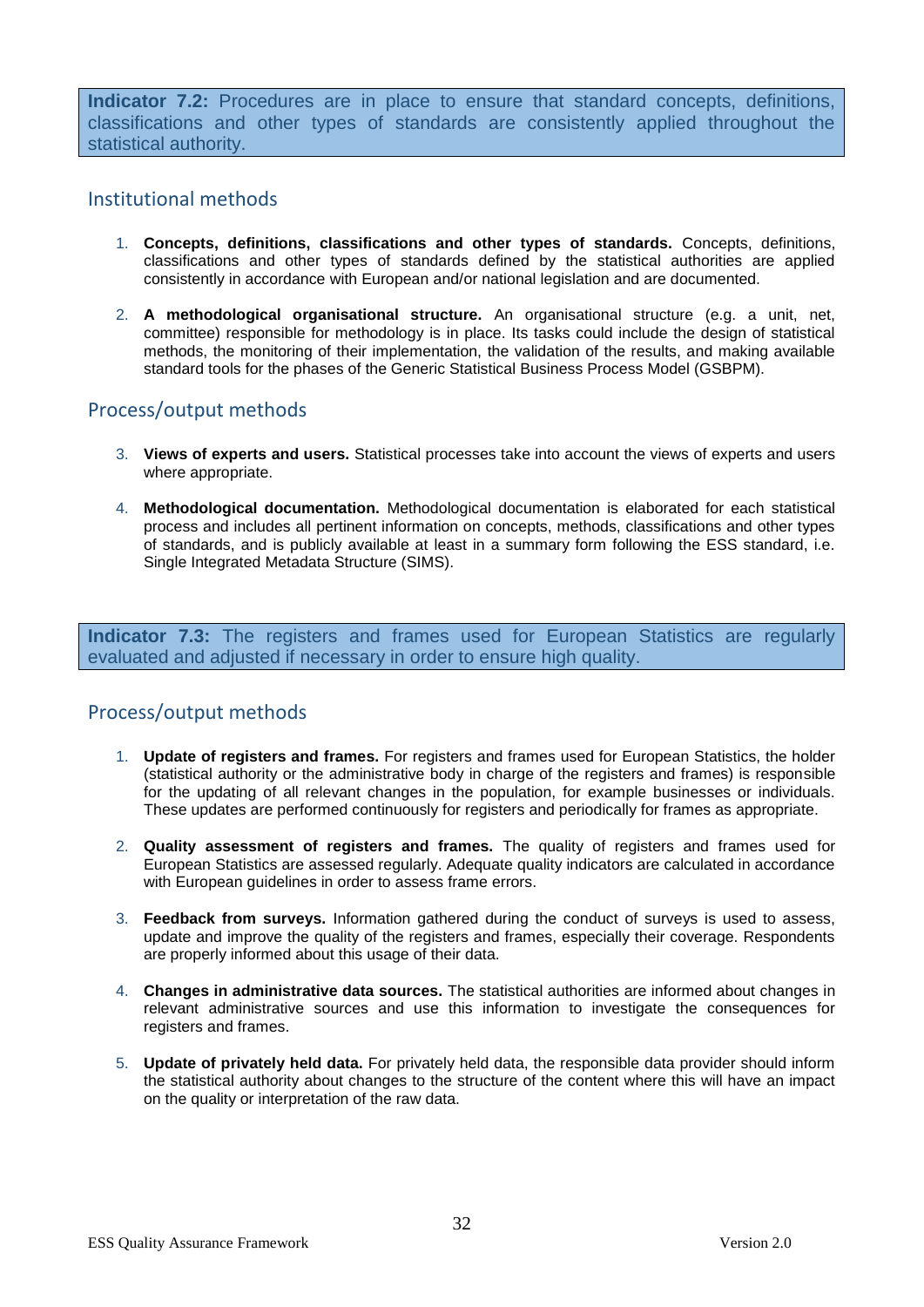**Indicator 7.4:** Detailed concordance exists between national classifications systems and the corresponding European systems.

# Process/output methods

- 1. **Consistency of national classifications.** National classifications are consistent with the corresponding European classification systems.
- 2. **Correspondence tables.** Correspondence tables are documented and kept up-to-date. Explanatory notes or comments are publicly available.
- 3. **Update of classifications.** Procedures for the updating of national classification systems are in place.

**Indicator 7.5:** Graduates in the relevant academic disciplines are recruited.

## Institutional methods

- 1. **Recruitment of staff.** Staff of the statistical authorities are recruited openly and with appropriate qualifications from relevant disciplines.
- 2. **Cooperation with universities.** Statistical authorities maintain regular contact with academic institutes to encourage graduates in the relevant academic disciplines to apply for traineeships and posts.
- 3. **Qualifications for posts.** Qualification requirements are specified for all posts.

**Indicator 7.6:** Statistical authorities implement a policy of continuous vocational training for their staff.

- 1. **A policy for the training of staff.** As an integral part of the human resource policy, an organisational structure and procedures are in place to ensure the continuous vocational training of staff.
- 2. **Continuous vocational training.** Continuous vocational training is encouraged and valued in the career path.
- 3. **Updating of staff skills and fields of study.** Staff skills are updated concerning new tools and fields of study.
- 4. **Attendance of staff at courses.** Attendance of staff at relevant training courses and/or at national, European or other international conferences is encouraged.
- 5. **Planning of training.** A catalogue of internal training and a calendar of external training or appropriate training plan are in place.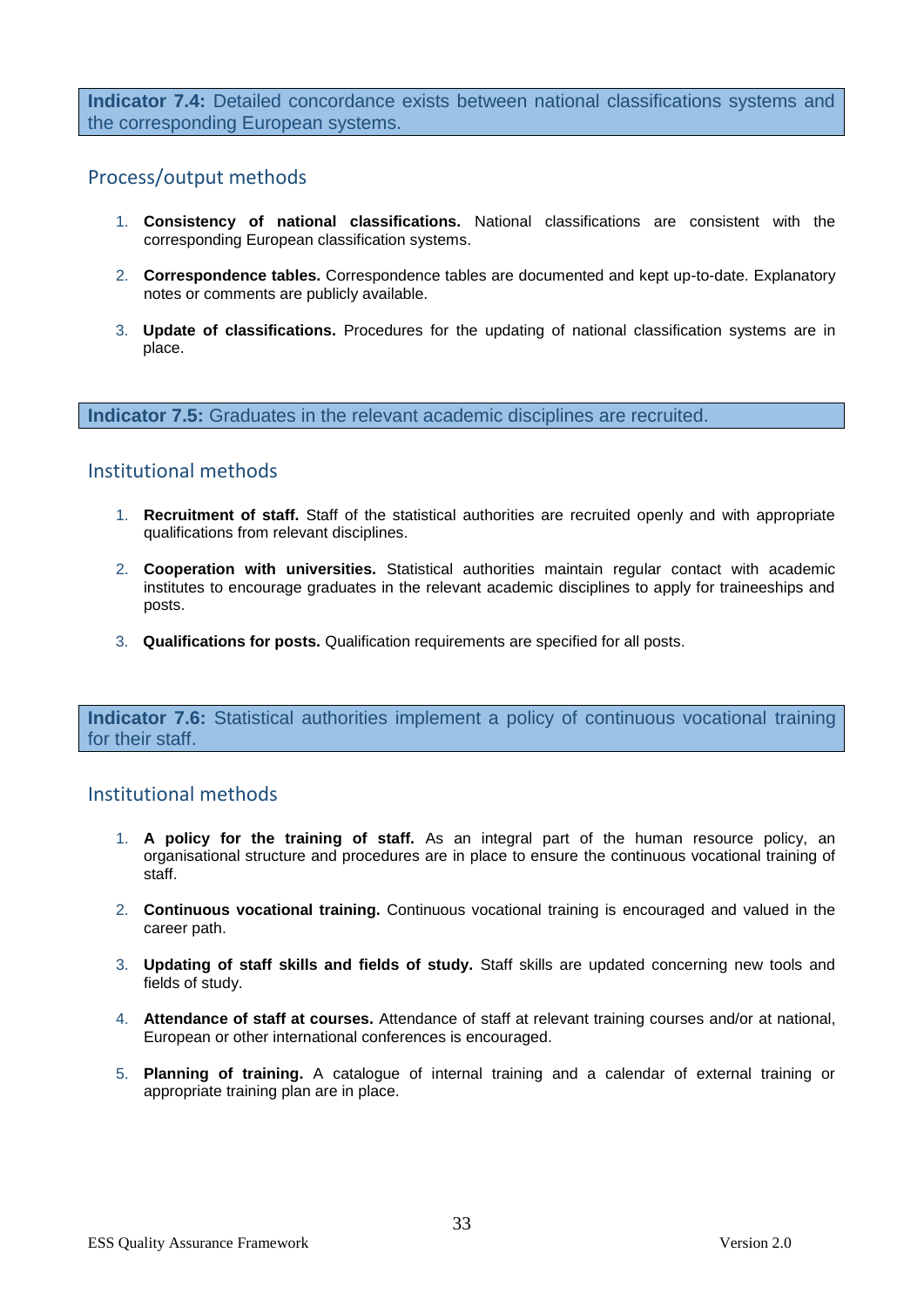**Indicator 7.7:** Statistical authorities maintain and develop cooperation with the scientific community to improve methodology, the effectiveness of the methods implemented and to promote better tools when feasible.

## Institutional methods

- 1. **Collaboration with the scientific community.** Collaboration is in place, for example through conferences, workshops, task forces, and training courses, with the scientific community to discuss methodological, IT and innovation developments.
- 2. **Comparative methodological studies.** Comparative methodological studies are carried out with the scientific community to identify good practices.
- 3. **Collaboration with colleagues at international level.** Staff collaborate on methodological issues with colleagues at international level.
- 4. **Participation and presentations at conferences.** Regular participation and presentations at relevant national and international conferences (i.e. with attendance of academics/scientists and other professional experts) are encouraged for exchange of knowledge and experiences.
- 5. **Organisation of conferences.** National and international conferences, seminars, workshops, or similar events with the participation of the scientific community and other professional experts are organised by the statistical authorities. Participation of the statistical authorities is encouraged.

# Process/output methods

6. **External evaluation of methodology.** Evaluations/assessments/audits of the methodologies used are requested from external experts (such as the scientific community) as appropriate.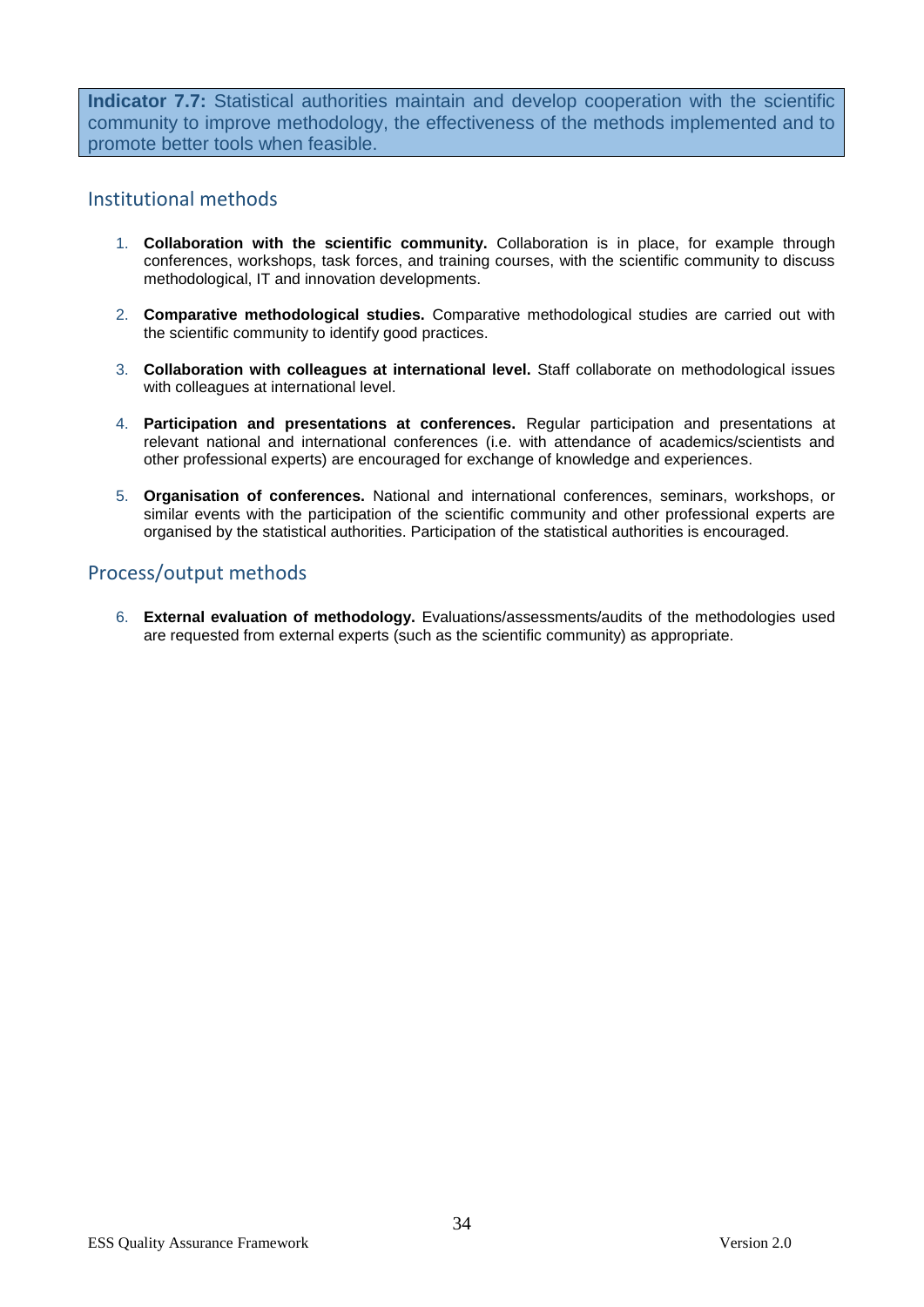# **Principle 8: Appropriate Statistical Procedures.**

**Appropriate statistical procedures implemented throughout the statistical processes, underpin quality statistics.**

**Indicator 8.1**: When European Statistics are based on administrative and other data, the definitions and concepts used for non-statistical purposes are a good approximation to those required for statistical purposes.

## Institutional methods

- 1. **Responsibility for statistical processing of administrative and other data.** The statistical authorities are responsible for the statistical processing of administrative and other data used for the development, production and dissemination of European Statistics.
- 2. **Distinction between statistical data, administrative data and other data processing.** The processing of administrative or other data is clearly distinguished from statistical processing. The processing includes appropriate validation rules and specific procedures for controlling and assuring the quality of the data.
- 3. **Approximations of definitions and concepts.** The definitions and concepts of administrative or other data are a good approximation to those required for statistical purposes. Administrative or other data holders are formally consulted about this issue.

# Process/output methods

- 4. **Processing of administrative or other data for statistical purposes.** When administrative or other data are used for statistical purposes, data are processed specifically for their statistical use. This might imply deriving new variables, applying different validation and imputation rules, creating new data files, integrating data sources, calculating weights and new aggregates as well as specific quality checks.
- 5. **Documentation of statistical, administrative and other data production processes.** Appropriate documentation is in place describing the production processes for all types of data sources (statistical, administrative or other), taking into account their differences in terms of definitions, concepts, coverage, etc.
- 6. **Differences in concepts.** Differences in concepts between statistical and other types of data (administrative and other data) used for statistical purposes are thoroughly studied, described and documented.
- 7. **Measures to deal with differences in concepts.** Measures are taken to deal with the differences in concepts between statistical and other types of data (administrative and other data) and described in quality reports as appropriate.

**Indicator 8.2:** In the case of statistical surveys, questionnaires are systematically tested prior to the data collection.

# Institutional method

1. **Procedures for the development of questionnaires.** Procedures are in place to create, assess, validate and update questionnaires, and involve all relevant experts (i.e. in the statistical domain, in questionnaire design, language, from scientific community).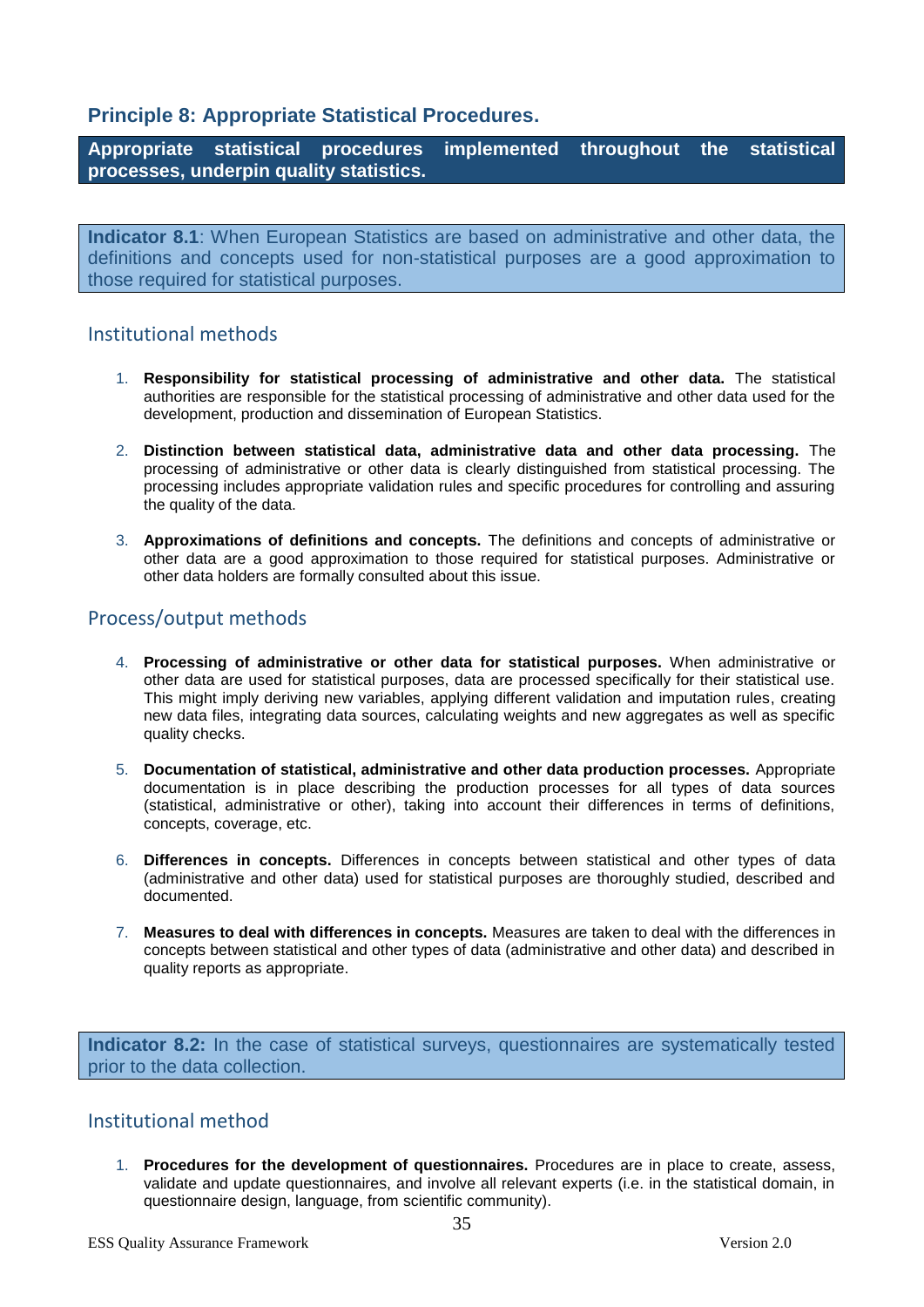# Process/output methods

- 2. **Testing of questionnaires.** Prior to data collection, survey questionnaires are tested by appropriate methods (questionnaire pre-test, pilot in real situation, in-depth interviews, focus groups, interviewer support, etc.).
- 3. **Use of test results.** The test results are taken into account in the process of designing the final questionnaire and documented in a report.

#### **Indicator 8.3:** Statistical processes are routinely monitored and revised as required.

## Institutional methods

- 1. **Organisational structure for guidelines, methodologies and examination of methods.** An appropriate organisational structure is in place to provide guidelines, recommend appropriate methodologies, and periodically examine and revise as required the methods used for statistical processing.
- 2. **Reporting on methods to the public.** The statistical authorities regularly report on the methods used in statistical processing. These reports are publicly available.
- 3. **Promotion and sharing of standards and best practices.** Statistical standards and best practices of statistical processing are promoted and shared in order to improve the quality of statistics and to encourage the harmonisation of processes (e.g. within the National Statistical Institute, the National Statistical System or European Statistical System, etc.).
- 4. **Metadata-driven.** Statistical authorities promote the adoption of a metadata-driven development of processes.

# Process/output methods

- 5. **Design of statistical processes.** The design of statistical processes based on data from surveys, administrative, multiple or other source is in compliance with good practices and standards.
- 6. **Renewal of sample designs.** Sample designs are periodically renewed for recurrent surveys according to precision requirements.
- 7. **Procedures for designing, testing and updating questionnaires.** Procedures for designing, testing and updating questionnaires are in place and in accordance with good practice and standards.
- 8. **Measurement of non-sampling errors.** Non-sampling errors (coverage, measurement, processing, non-response errors as well as selection bias for administrative and other data sources and model assumption errors) are routinely monitored and the results used for process improvement.
- 9. **Assessment of sampling and estimation methods.** Sampling errors are routinely measured to assess sampling and estimation methods.
- 10. **Assessment of data collection methods.** Data collection methods and data collection designs are assessed regularly.
- 11. **Provision of documents to respondents.** Respondents are provided with all the necessary documents (i.e. letters, questionnaires, leaflets, especially in the case of self-administrated questionnaires and feedback if possible). These documents are reviewed regularly.
- 12. **Support to respondents.** Respondents are supported in filling-in the questionnaires. Procedures are in place to answer respondents' requests and complaints, and are easy to access.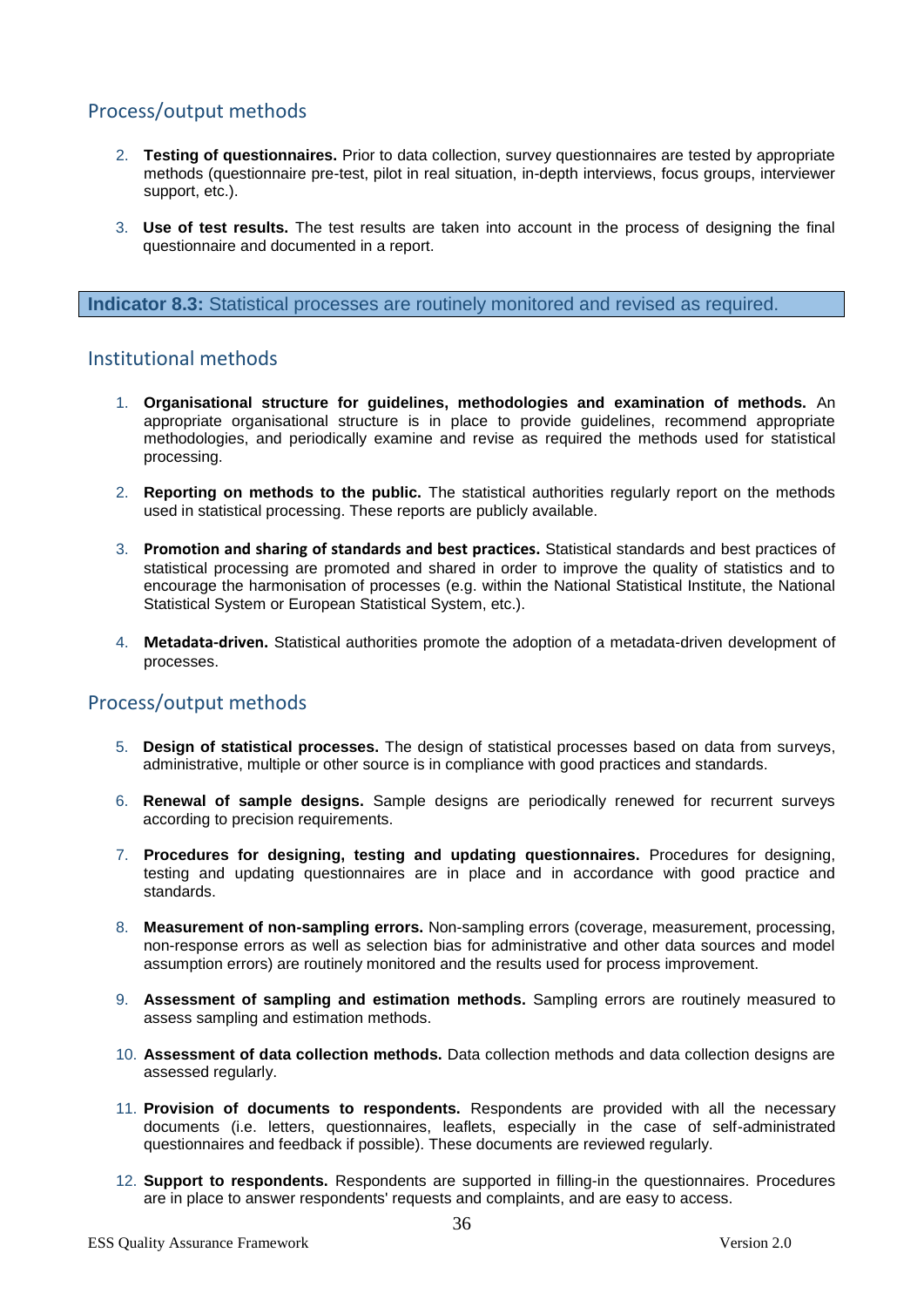- 13. **Training of interviewers.** Training courses and workshops (including interviewing techniques) are provided for interviewers. For each survey, an interviewer manual/handbook exists and the accompanying interviewer procedures are implemented.
- 14. **A procedure to monitor data collection.** Data collection is regularly monitored and optimised. This includes, among other elements, monitoring the mode of data collections, survey length, response rate, interviewer performance and administrative or other data transmissions.
- 15. **Procedures to follow-up non-response.** Procedures are in place to follow-up non-response in order to improve response rates and manage non-response bias.
- 16. **Documentation and sharing of data coding methods.** The data coding methods are documented and stored. These methods are shared with the relevant staff.
- 17. **Compliance of editing, imputation, and statistical disclosure control techniques with standards.** Editing, imputation and statistical disclosure control techniques follow methodological rules and good practices, and are documented.
- 18. **Data integration.** Procedures for data integration in the case of multisource statistics are in compliance with good practice and standards.
- 19. **Use of statistical models**. When using statistical modelling, for example seasonal adjustment, the extent to which the assumptions are valid is assessed, as well as the impact on estimates.
- 20. **Automated methods.** Automated methods are promoted, monitored and revised if necessary.
- 21. **Process quality indicators.** Process quality indicators are routinely calculated and monitored. Processes are revised accordingly.
- 22. **Process descriptions.** Process descriptions are in place to document processes in accordance with Generic Statistical Business Process Model (GSBPM) or other relevant models in order to ensure the replicability of the process, the traceability of the data and the identification of improvement actions.

**Indicator 8.4:** Metadata related to statistical processes are managed throughout the statistical processes and disseminated, as appropriate.

# Institutional methods

- 1. **Management of metadata.** An organisational structure is in place to ensure that metadata is an integral part of all statistical processes. The management of metadata is effective at all phases of the process. The metadata include reference metadata (e.g. the Single Integrated Metadata Structure), structural metadata (concepts, classifications, structure of data etc.) and process metadata.
- 2. **Procedures to disseminate metadata.** Clear, complete and up-to-date metadata are disseminated in accordance with ESS standards, i.e. the Single Integrated Metadata Structure (SIMS).
- 3. **Training courses for staff on metadata standards and quality reports.** Training courses on the use of the metadata standards and quality reports are provided for the relevant staff.

# Process/output methods

4. **Metadata on statistical processes.** Clear, standardised and complete metadata is compiled and updated on the statistical processes in accordance with ESS standards, i.e. the Single Integrated Metadata Structure (SIMS).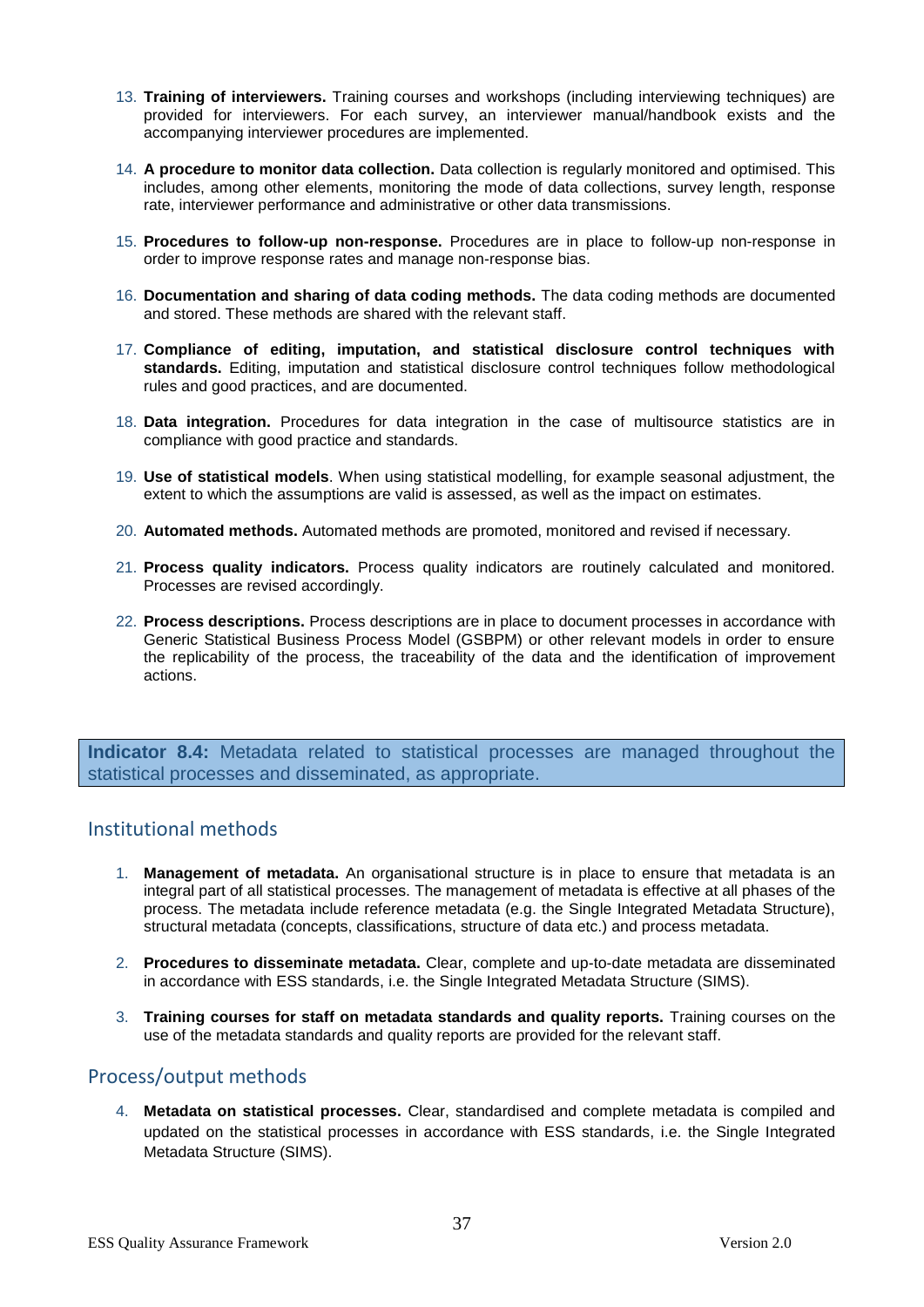#### **Indicator 8.5:** Revisions follow standard, well-established and transparent procedures.

## Institutional methods

- 1. **Revision policy.** A revision policy stating principles and standard and transparent procedures is set up according to European requirements and is publicly available.
- 2. **Guidelines and tools related to revisions.** Guidelines and tools relating to the revision of published statistics are in place. They are routinely applied and publicly available.
- 3. **Calendar of revisions.** A calendar of revisions is compiled and publicly available.

# Process/output methods

4. **Explanation of revisions and their publication.** Revisions of the published data are accompanied by the relevant metadata that provide the necessary explanations. The metadata are publicly available.

**Indicator 8.6:** Agreements are made with holders of administrative and other data which set out their shared commitment to the use of these data for statistical purposes.

## Institutional methods

- 1. **Agreements with holders of administrative and other data.** Agreements between the statistical authorities and the holders of administrative and other data are in place. When administrative and other data systems are developed or reviewed, such agreements facilitate that statistical needs are taken into account.
- 2. **Guidance on new data sources.** Guidance on how to identify and exploit the statistical potential of new data sources is provided to staff.
- 3. **Capabilities.** The statistical authorities have the necessary capabilities and IT infrastructure to guarantee the safe storage and use of administrative and other data.

# Process/output methods

4. **Documentation of administrative and other data.** The data holder systematically provides the statistical authorities with documentation/metadata about the content of the administrative and other data as well as the production process of the data (e.g. a methodological document, concepts and definitions, and populations).

**Indicator 8.7**: Statistical authorities co-operate with holders of administrative and other data in assuring data quality.

## Institutional methods

1. **Informing the administrative or other data holder.** Procedures are in place to ensure that the holders of administrative or other data are kept informed about how their data are used for statistical purposes and that they receive feedback on the quality of the data provided in view of further improvements. Staff in the statistical authorities are aware of these procedures.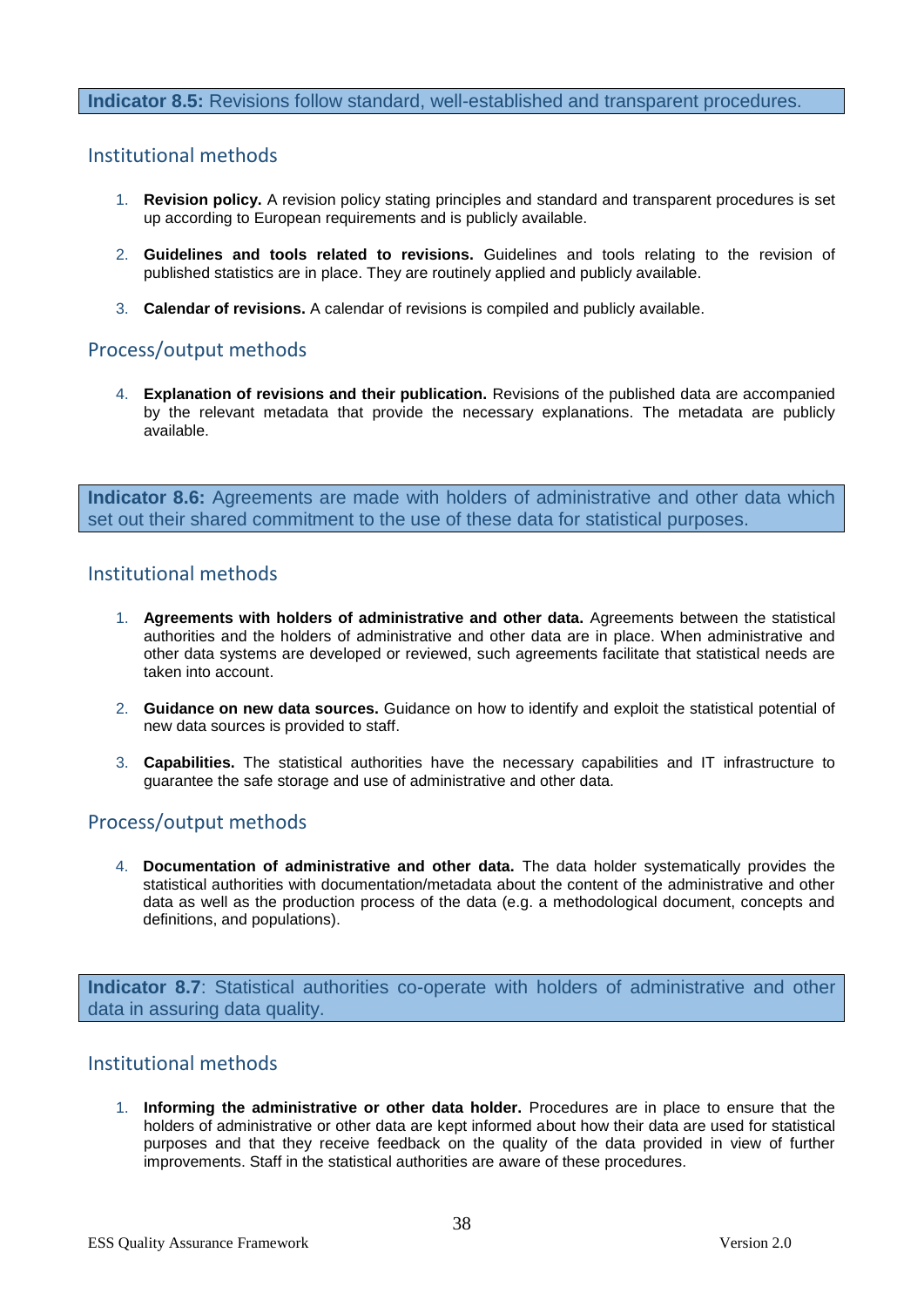- 2. **Quality requirements.** The statistical authorities ensure that holders of administrative and other data are aware of the quality considerations and requirements for statistical production.
- 3. **Data correction policy.** When statistical authorities detect incorrect data or quality problems in administrative or other data, they inform the holders of these data about the incorrect data or problems detected without violating the statistical confidentiality rules, with a view to improve future data sets. The data correction policy is made known to staff in the statistical authorities.
- 4. **Cooperation.** Statistical authorities offer training courses and tools, such as guidelines, on quality control and quality assurance to the holders of administrative and other data.

# Process/output methods

5. **Continuous improvement**. Procedures are in place to inform data holders of the incorrect data and quality issues that have been detected, without violating the statistical confidentiality rules. Staff in the statistical authorities are aware of the procedures.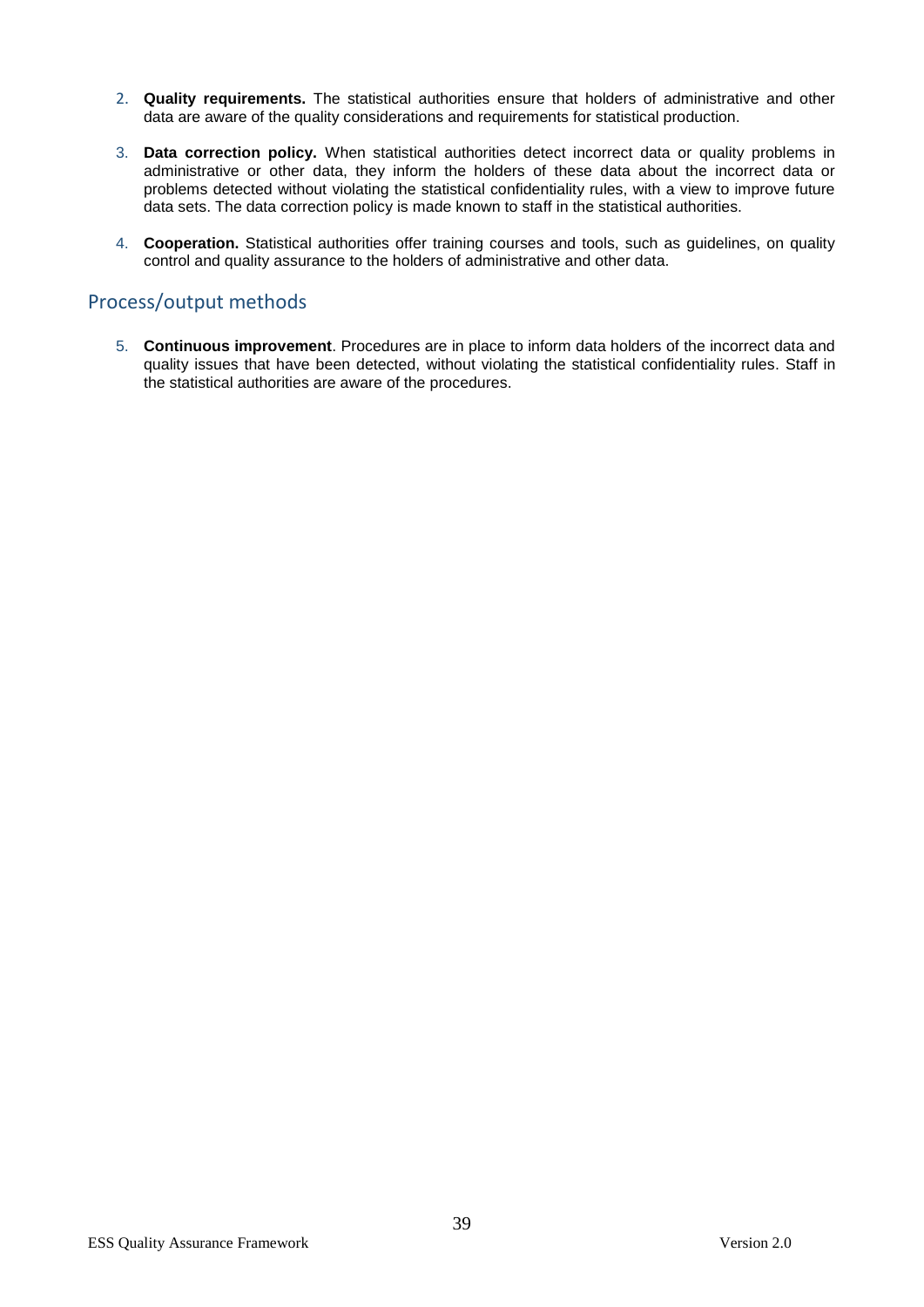# **Principle 9: Non-excessive Burden on Respondents.**

**The response burden is proportionate to the needs of the users and is not excessive for respondents. The statistical authorities monitor the response burden and sets targets for its reduction over time.**

**Indicator 9.1:** The range and detail of European Statistics demands is limited to what is absolutely necessary.

# Institutional methods

- 1. **Priorities for European Statistics.** Response burden is taken into account when defining priorities for European Statistics.
- 2. **Verification of the response burden and level of details.** An analysis of EU regulations on European Statistics is undertaken in order to verify the response burden and the level of details of variables foreseen by the regulations.
- 3. **Assessment of the statistical work programme.** The National Statistical Institutes assess the content of the statistical work programme to eliminate duplication or redundancy across the statistical authorities.

# Process/output methods

4. **Analysis of the needs for statistical information.** The needs for statistical information and level of detail by domain are analysed, documented and defined. The requests to respondents are adjusted accordingly in order to reduce the response burden.

**Indicator 9.2:** The response burden is spread as widely as possible over survey populations and monitored by the statistical authority.

# Institutional methods

1. **Balancing the burden between respondents.** Procedures and tools are in place to spread the burden between respondents as widely as possible.

# Process/output methods

- 2. **Measurement of response burden.** Response burden is measured and monitored regularly in a standardised way, including the time needed to fill in the questionnaire, to retrieve the required information, to obtain internal or external expertise and to handle sensitive information.
- 3. **Review of response burden.** Reviews of response burden are undertaken on a regular basis and appropriate measures are taken in accordance with the results of the reviews.
- 4. **Reduction of response burden.** Response burden is reduced by appropriate sampling and data collection design, using, for example, the most appropriate data collection methods, coordinated sampling, rotating selection of respondents, limitation of questions, assistance for respondents on survey issues, increased use of administrative and other data sources.
- 5. **Action plans for simplification/modernisation of data collection.** Action plans for simplification/modernisation to reduce burden on respondents are developed, implemented and monitored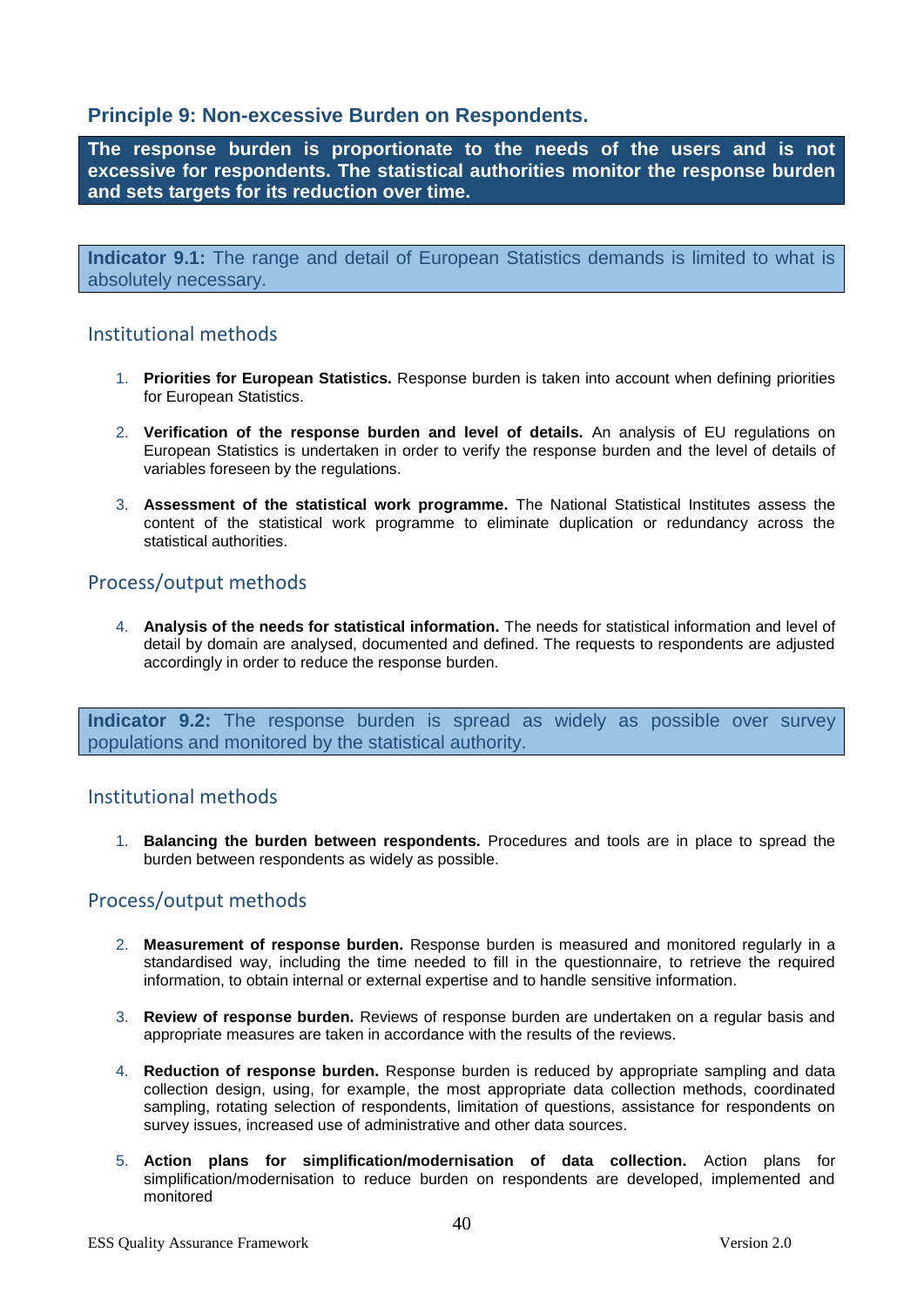**Indicator 9.3:** The data sought from businesses is, as far as possible, readily available from their accounts and electronic means are used where possible to facilitate its return.

## Institutional methods

1. **Procedures and technical tools.** Procedures and technical tools (e.g. software) are developed to increase the use of electronic means for data collection from businesses.

## Process/output methods

- 2. **Data extraction from business accounting systems.** Software methods and tools to directly extract data from business accounting systems are available and used.
- 3. **Cooperation with the business community.** Survey managers work together with the business community in order to find adequate solutions for potential difficulties in obtaining the requested information.
- 4. **Informing the businesses of the survey results.** Businesses are kept informed of the survey results in order to acknowledge and encourage their continued participation in data collection.

**Indicator 9.4**: Administrative and other data sources are used whenever possible to avoid duplicating requests for data.

## Institutional methods

- 1. **Collaboration to increase the use of administrative and other data sources.** Collaborative networks develop tools and methods to increase the use of administrative and other data sources.
- 2. **Consideration of alternative data sources.** Alternative data sources (including the availability and suitability of existing surveys and administrative data) are considered to optimise data collection.
- 3. **Guidance on data sources.** Guidance, for example methodological advice and training, is available to staff on how to identify and exploit the statistical potential of administrative and other data sources and to how to ensure their quality.
- 4. **IT tools for the collection of administrative and other data.** IT tools for the collection of administrative and other data to be used for statistical purpose are developed and implemented.

**Indicator 9.5:** Data sharing and data integration, while adhering to confidentiality and data protection requirements, are promoted to minimise response burden.

- 1. **Agreements and tools for data sharing.** Formal agreements and tools are in place for data sharing within the National and European Statistical Systems (e.g. web services and common data bases).
- 2. **Methods and tools for data integration.** Methods (e.g. multisource approaches and matching techniques) and tools for data integration are in place in the statistical authorities.
- 3. **Sharing of data archives.** When useful, data archives are shared within statistical authorities and in compliance with confidentiality policies.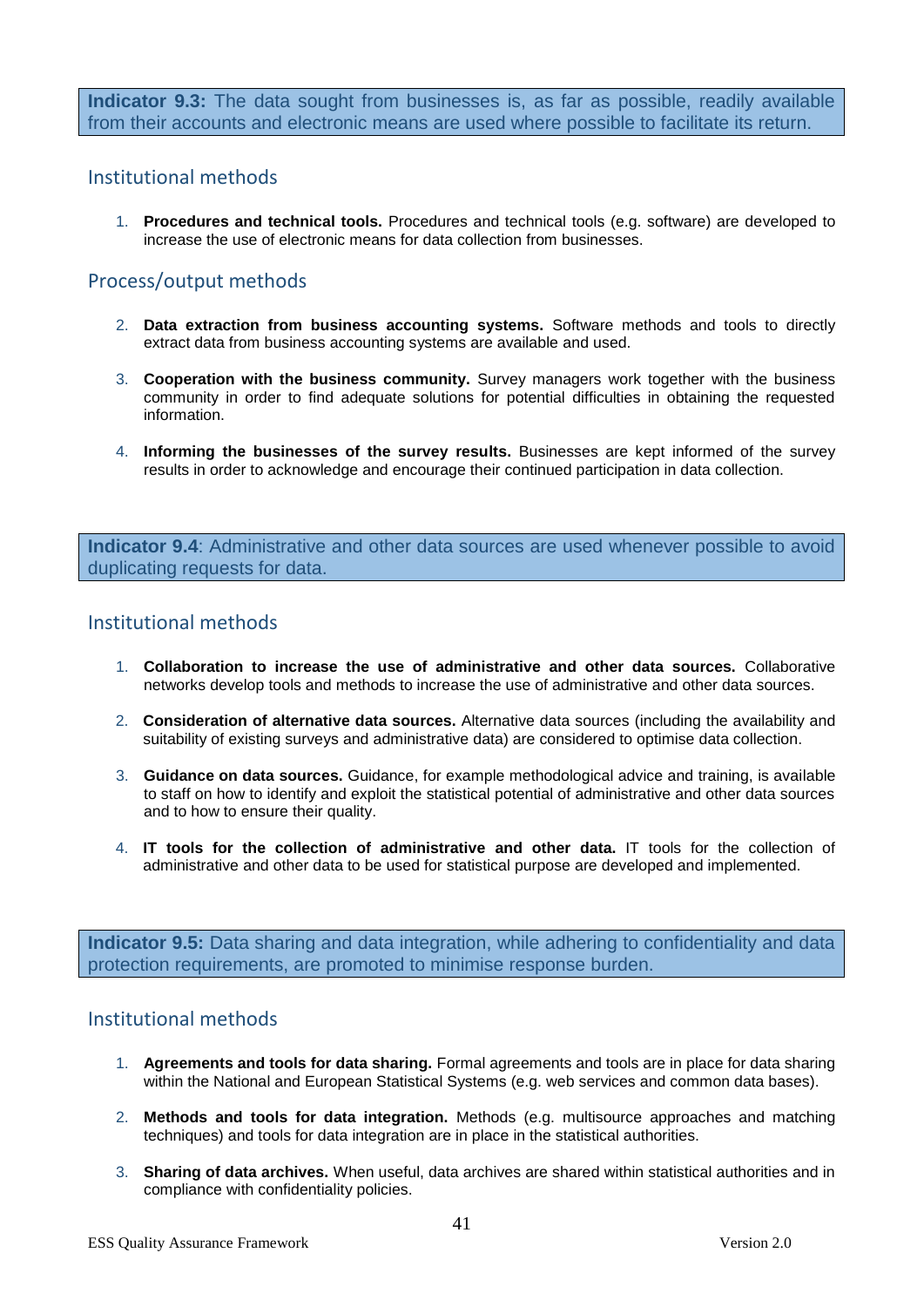- 4. **Promoting register**-**based national statistical systems.** The construction of a register-based national statistical system, making use of all available data, is promoted.
- 5. **Key variables to be shared.** In accordance with confidentiality rules, the statistical authorities define the key variables that need to be shared between statistical processes.

**Indicator 9.6**: Statistical authorities promote measures that enable the linking of data sources in order to minimise response burden.

# Institutional methods

- 1. **Guidelines, methods and tools for linking data.** Guidelines, methods and tools are available in order to support the linking of data.
- 2. **Key variables to be linked.** The statistical authorities define the key variables that need to be linked between statistical processes.

# Process/output methods

3. **Assessment of quality of the linkage.** When variables coming from different data sources are linked, an assessment is made of the quality of the data linkage.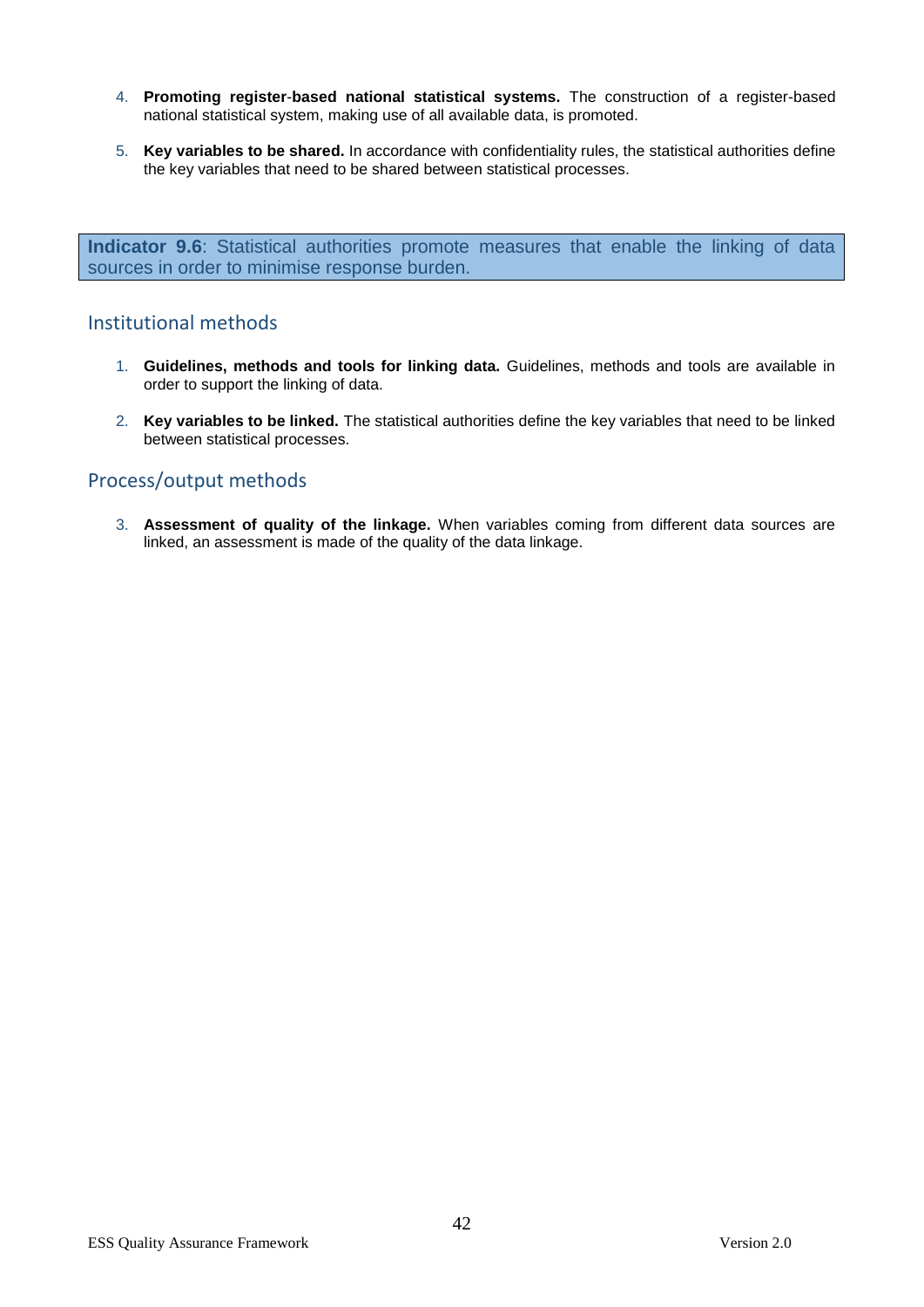# **Principle 10: Cost effectiveness.**

#### **Resources are used effectively.**

**Indicator 10.1:** Internal and independent external measures monitor the statistical authority's use of resources.

## Institutional methods

- 1. **Monitoring and reporting indicators on resources.** The internal monitoring of indicators on the use of human, financial and technical resources is carried out by a central body; external independent monitoring is carried out as required. The results are reported to management.
- 2. **Costs of statistical production.** The costs of statistics at each phase of their production are assessed to evaluate their effectiveness and optimisation across the statistical authorities, and are well documented.
- 3. **Allocation of resources to statistical processes.** Accounting systems allow efficient allocation of resources to statistical processes.
- 4. **Evaluation of staff.** Staff is evaluated annually in line with institution-wide guidelines. The evaluation covers allocation, performance, skills, mobility and training needs of staff.
- 5. **Staff opinion/satisfaction surveys.** Staff opinion/satisfaction surveys are conducted regularly.
- 6. **Reviews of IT infrastructure.** The IT infrastructure is reviewed regularly.
- 7. **Procedures to calculate costs.** Procedures on ex-ante cost calculation for statistical processes are available and used.

**Indicator 10.2:** The productivity potential of information and communications technology is being optimised for the statistical processes.

# Institutional methods

- 1. **Pooling of resources, investments and the identification of innovation/modernisation potential.** Centralised IT and methodological units provide for the pooling of resources and investments and the identification of innovation/modernisation potential to optimise statistical processes.
- 2. **IT architecture and strategy.** An IT architecture and strategy are in place and regularly updated.
- 3. **Promote automated techniques.** Policies, procedures and tools are in place to promote automated techniques for statistical processes, based on common standards (e. g. data capture, coding, validation, reporting etc.) and sharing of common statistical services.

# Process/output methods

4. **Automated processing techniques.** Automated processing techniques are regularly reviewed and modernised.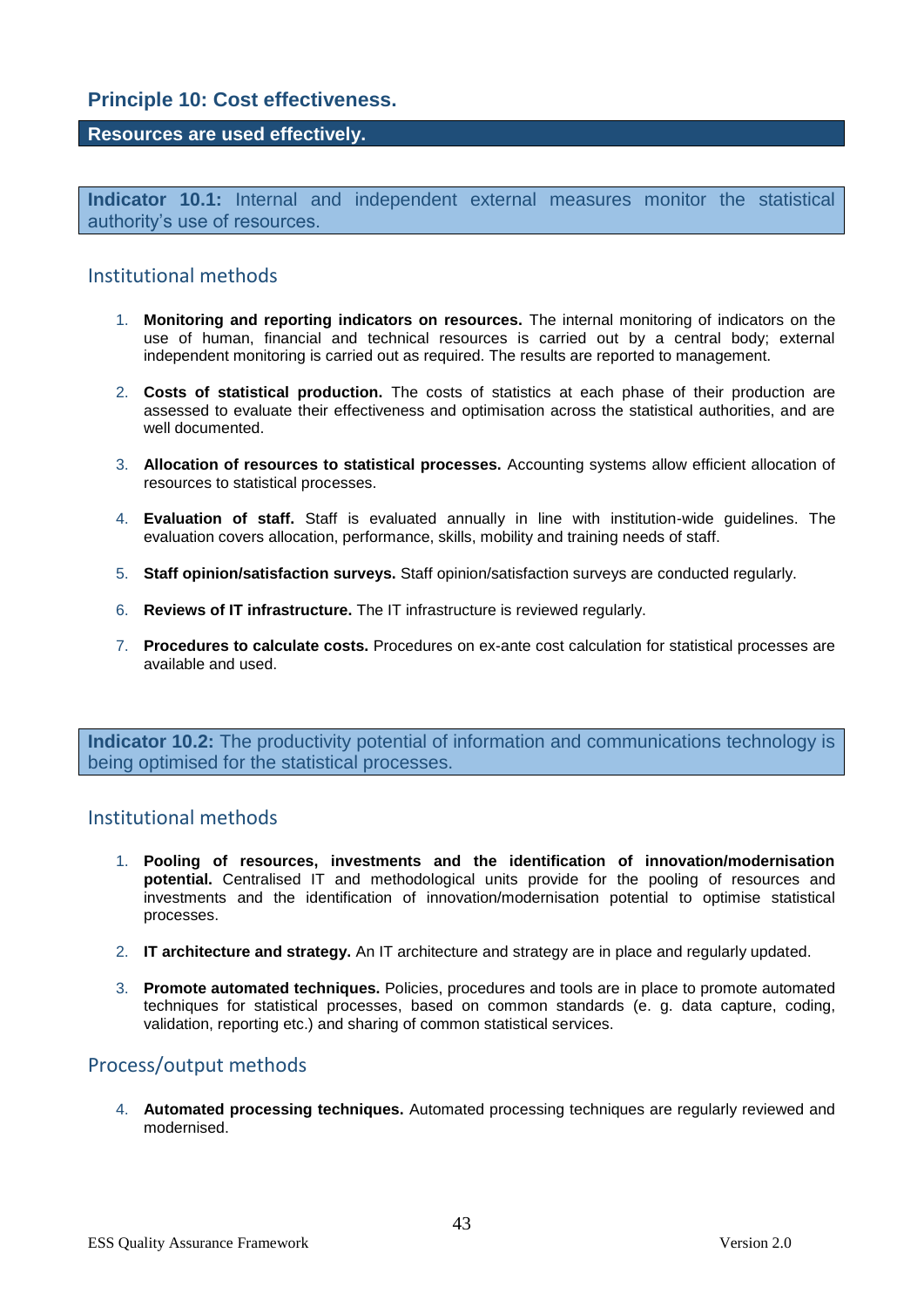**Indicator 10.3:** Proactive efforts are made to improve the statistical potential of administrative and other data sources and to limit recourse to direct surveys.

## Institutional methods

- 1. **Meetings with holders of administrative and other data**. Periodic meetings with holders of administrative and other data are held in order to discuss how to improve and increase the use of their data.
- 2. **Assessment of possible administrative and other data sources.** An assessment of possible administrative and other data sources is carried out prior to launching a survey, in particular, a newly designed one.

# Process/output methods

- 3. **Investigating the statistical potential of new data sources.** Mechanisms are in place to investigate the availability of new data sources to enhance already existing statistical outputs.
- 4. **Data linking and integration methods.** Data linking and integration methods are pro-actively pursued subject to data confidentiality and security considerations.
- 5. **Quality indicators.** Quality indicators are used to improve the methods for using administrative and other data for statistical purposes.

**Indicator 10.4:** Statistical authorities promote, share and implement standardised solutions that increase effectiveness and efficiency.

# Institutional methods

- 1. **Standardisation programmes and procedures for statistical processes.** Standardisation programmes and procedures are defined and implemented in the main phases of the statistical processes.
- 2. **Strategy to adopt or develop standards.** A strategy is in place to adopt or develop standards in various fields such as quality management, process modelling, software development, software tools, project management and document management.
- 3. **Sharing standardised solutions.** Statistical authorities share and re-use existing standardised solutions (tools and methods) that increase the effectiveness and efficiency of statistical processes. They participate in joint projects, working groups or training courses on the development of such tools and methods to share development burden.

# Process/output methods

4. **Standardisation.** Actions are taken, based on an implementation plan, to move gradually towards or to comply with standardisation and are described in quality reports or other documentation.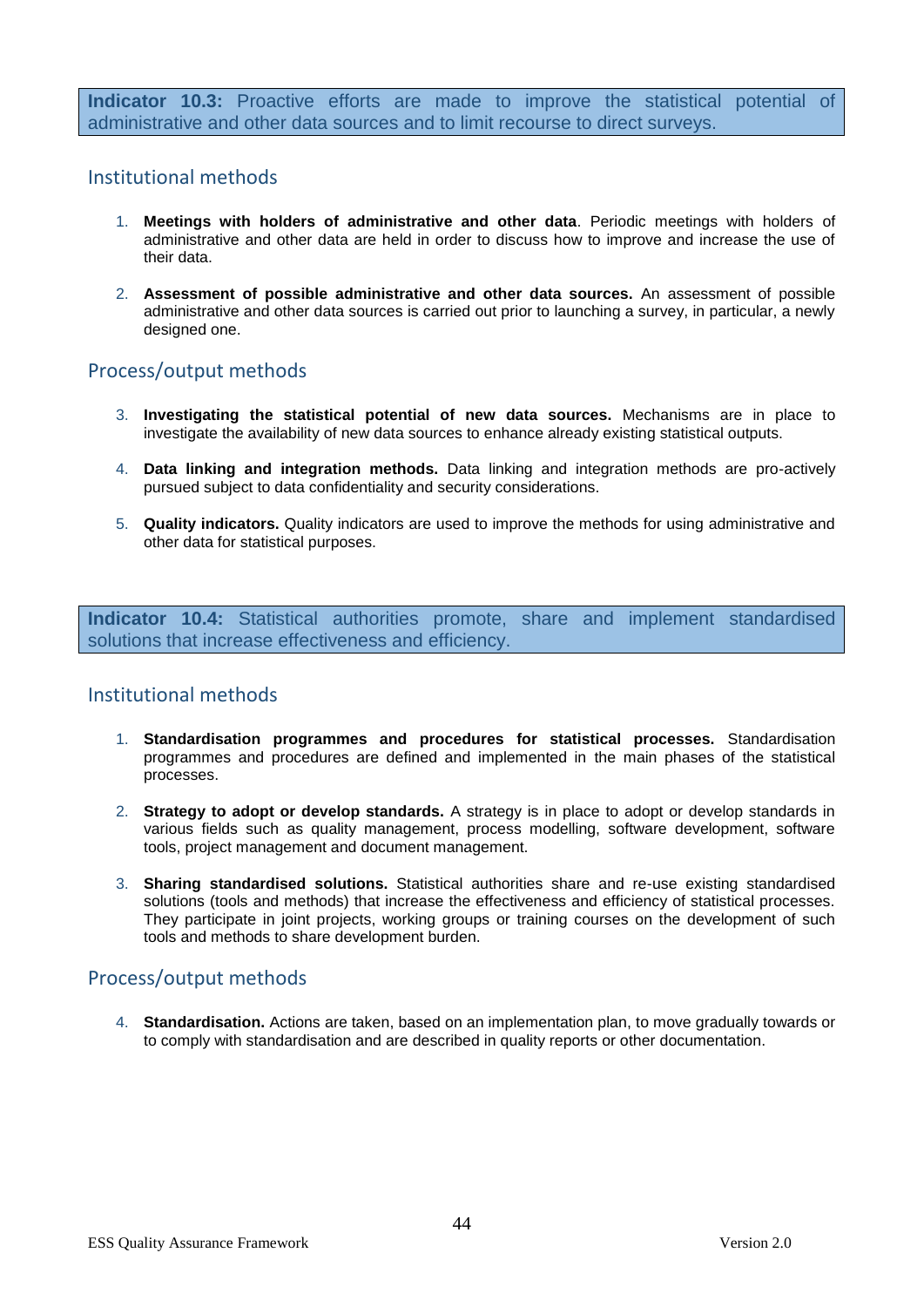# **Statistical output**

**Available statistics meet users' needs. Statistics comply with the European quality standards and serve the needs of European institutions, governments, research institutions, business concerns and the public generally. Output quality is measured by the extent to which the statistics are relevant, accurate and reliable, timely, coherent, comparable across regions and countries, and readily accessible by users, i.e. the Principles of Statistical Output.**

## **Principle 11: Relevance.**

#### **European Statistics meet the needs of users.**

**Indicator 11.1**: Procedures are in place to consult users, to monitor the relevance and value of existing statistics in meeting their needs, and to consider and anticipate their emerging needs and priorities. Innovation is pursued to continuously improve statistical output.

# Institutional methods

- 1. **Legislation on user consultation.** The statistical laws (at European and national level) include an obligation to consult users on their needs for official statistics.
- 2. **Aim of user consultation.** Feedback from user consultations is used to provide input for the preparation of the statistical work programme, identify emerging needs and priorities, improve the quality of statistical outputs, and monitor the value of statistics.
- 3. **User consultation procedures.** Procedures and activities for the consultation of users on their needs are in place. For example, they consist in setting up user committees, holding regular meetings between key users and statistical authorities, consulting key users or other relevant stakeholders, calling on the skills of experts on specific issues or processing individual user requests and responses.
- 4. **Analysis of the use of statistics.** Data on the use of statistics (for example, evaluation of downloads, subscribers of reports, web analytics, web scraping results) are analysed (for example, by statistical domain and by type of user) to improve statistical outputs.
- 5. **Relevance of statistical output.** Procedures are in place to review statistical output on its relevance for users, including its use as a source for other processes, and the impact of its possible termination.
- 6. **Innovation**. Innovative statistical methods and tools are developed and used to improve the relevance and value of statistical outputs.

# Process/output methods

- 7. **Key users.** A list of key users covering all relevant interest groups, their use of data and their un-met needs is regularly updated.
- 8. **Classification and user profiling.** Classification and profiles of users for a given output are regularly updated and used for consultation purposes and to improve products and services.
- 9. **Quality indicator(s).** Quality indicator(s) on relevance are regularly monitored and published in quality reports.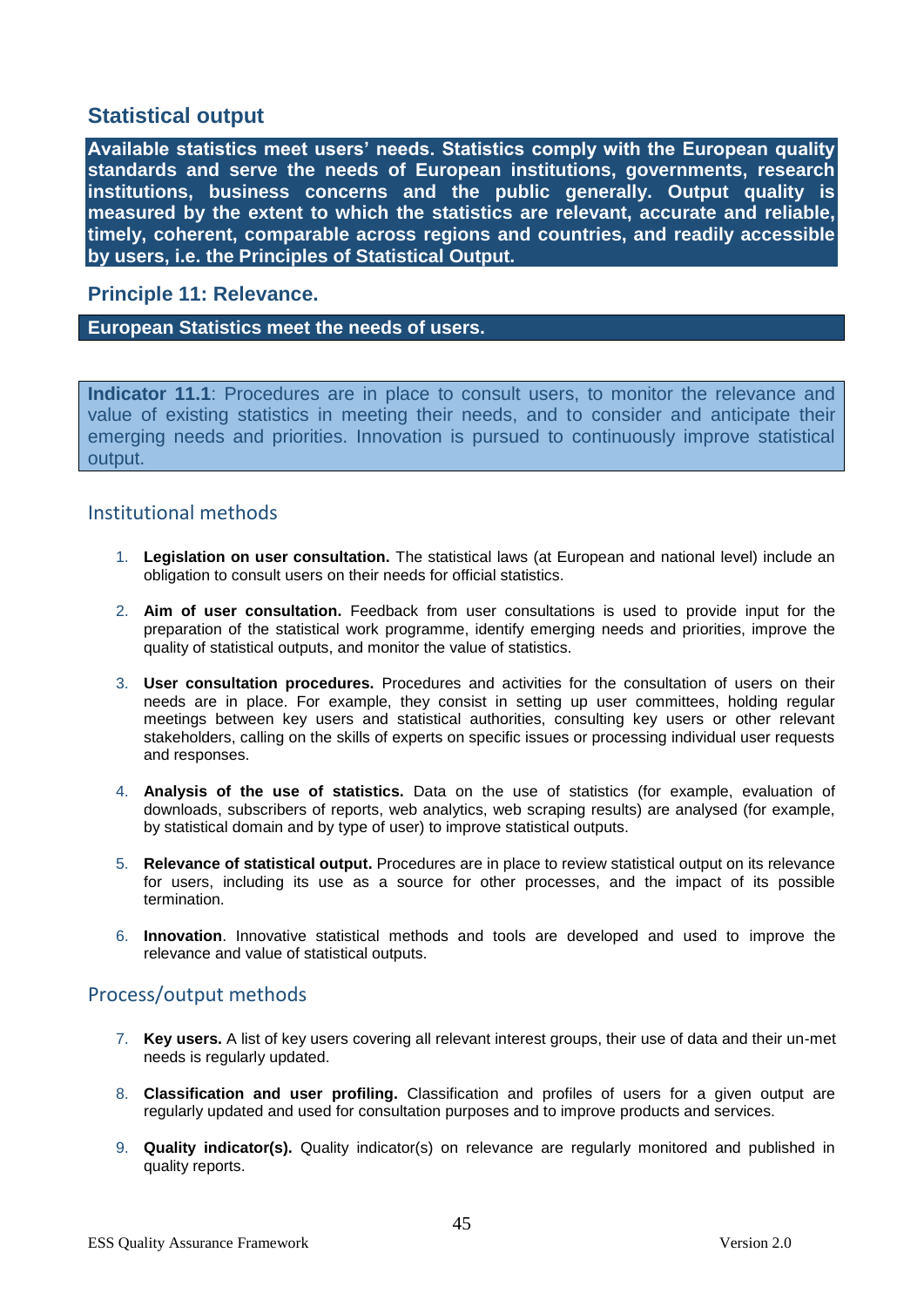10. **Analysis and assessment of relevance.** Quality indicator(s) on relevance are regularly analysed and assessed to improve the statistical process.

**Indicator 11.2:** Priority needs are being met and reflected in the work programme.

#### Institutional methods

- 1. **Statistical work programme priorities.** Procedures are implemented to prioritise different user needs in the statistical work programme.
- 2. **Strategic goals and programmes.** Strategic goals and programmes are elaborated and published regularly. User needs are taken into account following cost/benefit considerations.
- 3. **Agreements with key users.** Cooperation Agreements, Service Level Agreements or similar arrangements are established with the key users in order to define and document priority needs.
- 4. **Evaluation of the statistical work programme.** Periodic evaluation of the statistical work programme is carried out to identify new priorities, negative priorities and emerging needs.

**Indicator 11.3:** User satisfaction is monitored on a regular basis and is systematically followed up.

## Institutional methods

- 1. **User satisfaction measurement.** User satisfaction is measured through surveys, similar studies, feedback forms on website, usability testing of products etc. and the results are assessed regularly. They include, for example, a compilation of quality indicators on user satisfaction.
- 2. **Dissemination of user satisfaction measurement.** The main results of user satisfaction measurement are publicly available.
- 3. **Follow-up of user satisfaction measurement.** The results of user satisfaction measurement are taken into account when defining priorities and are reflected in the statistical work programme. Improvement actions arising from the results of user satisfaction measurement are defined, prioritised, scheduled for implementation and followed-up.

#### Process/output methods

4. **Satisfaction of key users with specific outputs.** Measures to assess satisfaction of key users with specific outputs are in place (e.g. detailed user satisfaction surveys/indicators at output level). The results of this assessment are publicly available, for example in quality reports, dedicated websites.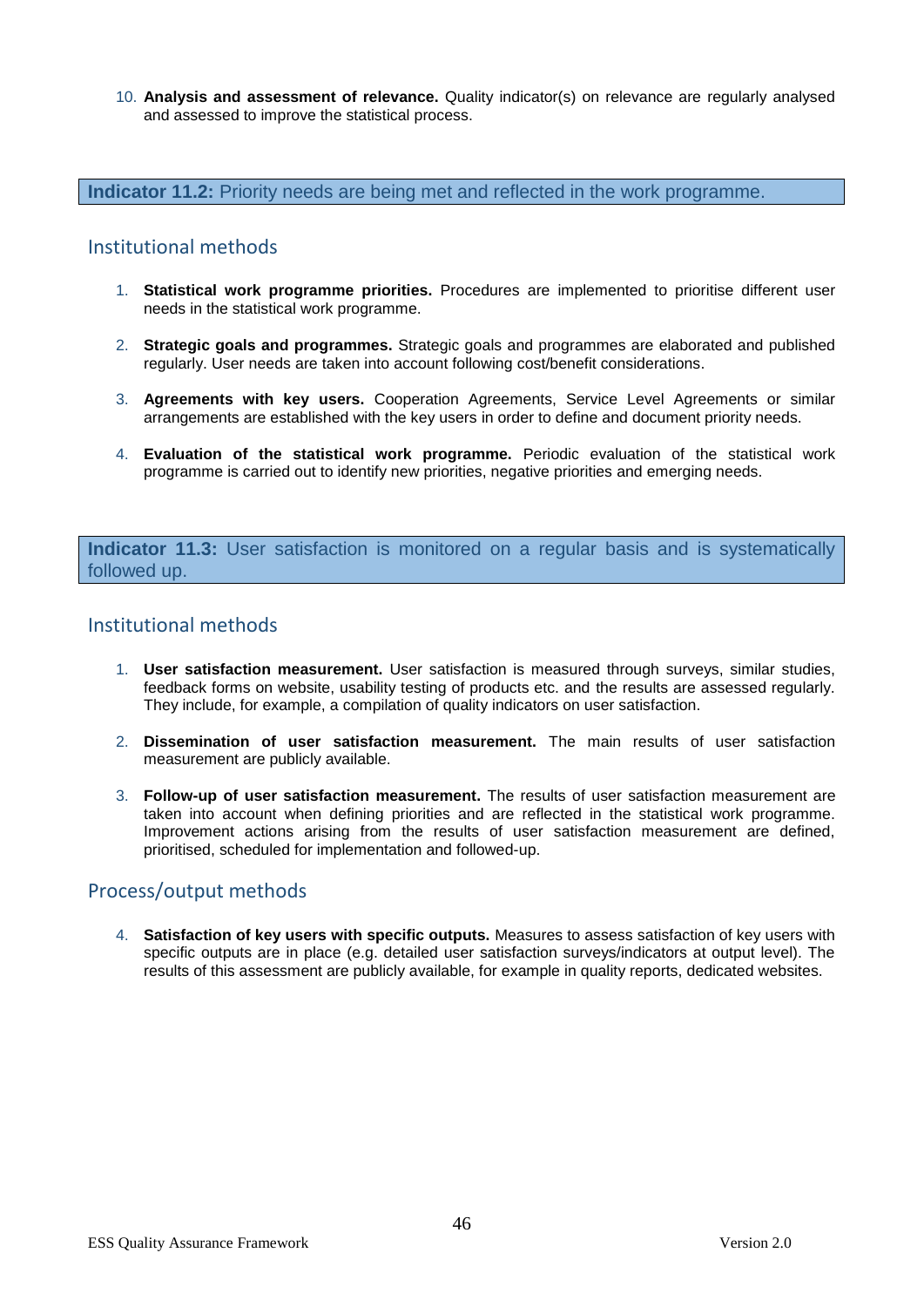# **Principle 12: Accuracy and Reliability.**

# **European Statistics accurately and reliably portray reality ty**

**Indicator 12.1**: Source data, integrated data, intermediate results and statistical outputs are regularly assessed and validated.

## Institutional methods

- 1. **Assessment and validation systems.** Systems for assessing and validating source data, integrated data, intermediate results and statistical outputs are in place.
- 2. **Assessment and validation guidelines**. Guidelines for data quality assessment and validation are in place. They address accuracy and reliability issues.

# Process/output methods

- 3. **Assessment and validation procedures.** Procedures to systematically assess data quality and validate data are in place.
- 4. **Comparison of intermediate results and outputs.** Intermediate results and outputs are compared with other relevant sources of information in order to ensure validity.

**Indicator 12.2:** Sampling errors and non-sampling errors are measured and systematically documented according to the European standards

#### Institutional methods

1. **Guidelines and methods to measure and reduce errors.** Guidelines on how to measure and reduce errors to an acceptable level are in place and known to staff.

# Process/output methods

- 2. **Quality indicator(s)**. Quality indicator(s) on accuracy and reliability are regularly monitored and published in quality reports.
- 3. **Analysis and assessment of accuracy and reliability**. Quality indicator(s) on accuracy and reliability are regularly analysed and assessed to improve the statistical process.
- 4. **Procedures for preventing and reducing errors**. Procedures for preventing and reducing sampling and non-sampling errors to an acceptable level are in place:
	- The identification of the main sources of sampling and non-sampling errors (coverage, sample variability and selection bias, measurement, processing, non-response and model assumption errors) in statistical processes;
	- The quantification of sampling errors for key variables; the identification and evaluation, in quantitative or qualitative terms, of the potential bias and additional variance due to nonsampling errors;
	- The methods for the correction and adjustment of the errors as well as the analysis of differences between preliminary and revised estimates.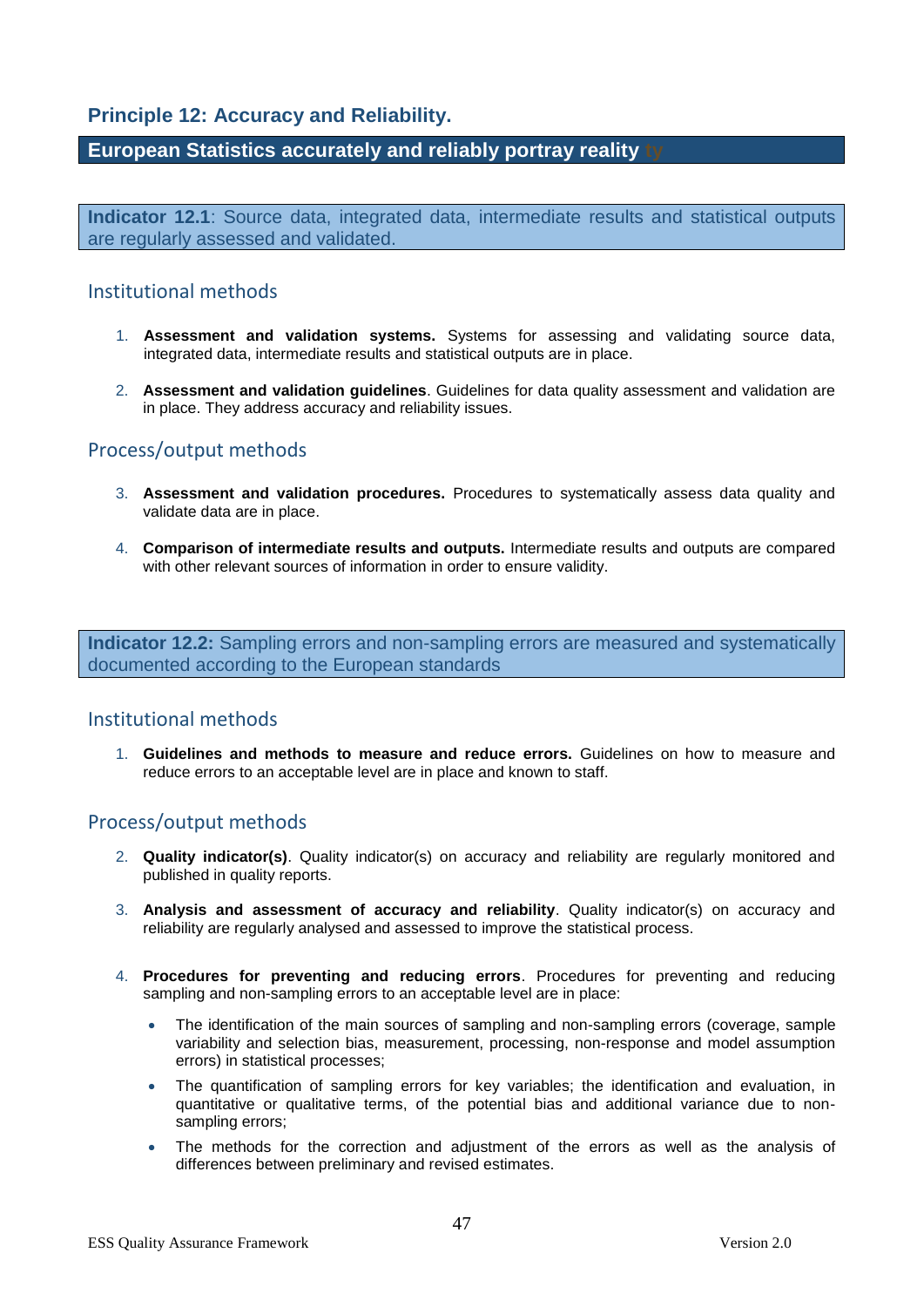5. **Methods for improving accuracy.** Methods for improving the accuracy of statistical data are developed according to methodological and precision requirements.

**Indicator 12.3:** Revisions are regularly analysed in order to improve source data, statistical processes and outputs.

### Institutional methods

1. **Procedures on analysis of revisions**. Procedures are in place on how to analyse the effects of revisions on the accuracy and reliability of the outputs. The results of the analysis are used to improve the quality of source data, processes and outputs.

# Process/output methods

- 2. **Analysis of revisions.** Revisions are analysed. This serves to improve source data, the statistical process and outputs. Lessons learnt are used to adjust the production cycle.
- 3. **Quality indicators on revisions.** Quality indicators on the revisions (e.g. size and direction of revisions and their means) are regularly calculated in accordance with the current standards and are publicly available.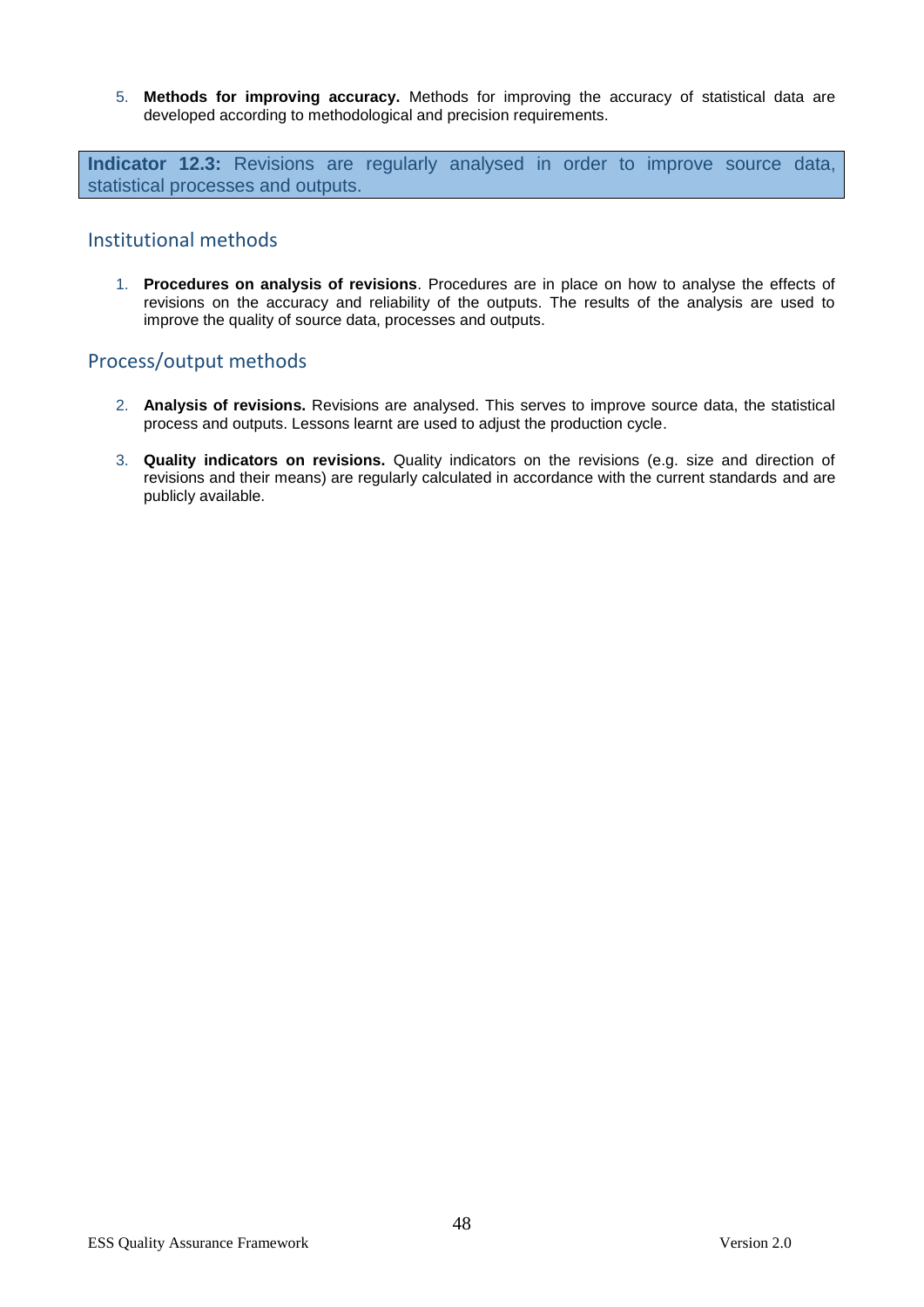# **Principle 13: Timeliness and Punctuality.**

#### **European Statistics are released in a timely and punctual manner.**

**Indicator 13.1**: Timeliness meets European and other international release standards.

### Institutional methods

- 1. **Compliance with European and international standards.** Statistical authorities comply with European and international standards on timeliness.
- 2. **Publication of a release calendar.** A release calendar is published covering all statistics for which timeliness standards are established within European and international regulations and agreements.
- 3. **Divergences from timeliness targets.** Divergences from European and international timeliness targets are regularly monitored and an action plan is developed if these targets are not met.

# Process/output methods

- 4. **Quality indicator(s).** Quality indicator(s) on timeliness are regularly monitored and published in quality reports.
- 5. **Analysis and assessment of timeliness.** Quality indicator(s) on timeliness are regularly analysed and assessed to improve the statistical process.

**Indicator 13.2:** A standard daily time for the release of European Statistics is made public.

#### Institutional methods

- 1. **Release policy.** A release policy is defined and published. The release policy distinguishes between different kinds of publications (e.g. press releases, specific statistical reports/tables, general publications) and their corresponding release procedures.
- 2. **Publication at a standard daily time.** Releases are published at a standard daily time which is publicly announced in advance.

**Indicator 13.3:** The periodicity of statistics takes into account user requirements as much as possible.

#### Institutional methods

1. **Consultation of users on periodicity.** The statistical authorities regularly consult users on periodicity and take into account their requirements as far as possible.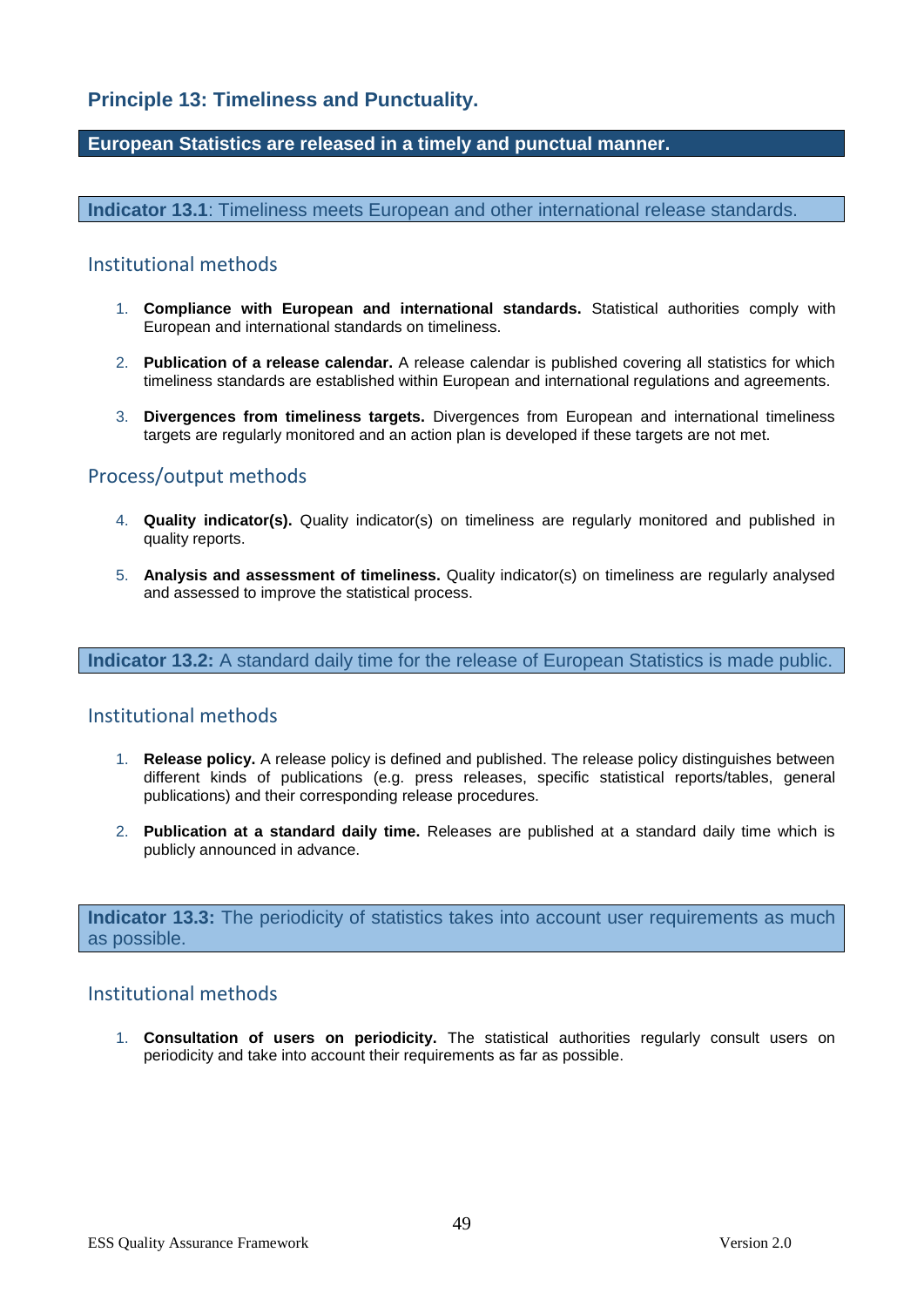**Indicator 13.4:** Divergence from the dissemination time schedule is publicised in advance, explained and a new release date set.

# Institutional methods

- 1. **Publication of a release calendar.** A release calendar is published and regularly updated.
- 2. **Monitor and assess punctuality.** Punctuality of each release is monitored and assessed.
- 3. **Divergences from the pre-announced release time.** Divergences from the pre-announced release time are published in advance, the reasons are explained, and a new release time is announced.

# Process/output methods

- 4. **Quality indicator(s).** Quality indicator(s) on punctuality for preliminary and final results are regularly monitored and published in quality reports.
- 5. **Analysis and assessment of punctuality.** Quality indicator(s) on punctuality for preliminary and final results are regularly analysed and assessed to improve the statistical process.

**Indicator 13.5:** Preliminary results of acceptable aggregate accuracy and reliability can be released when considered useful.

# Process/output methods

- 1. **Dissemination of preliminary results.** The possibility of disseminating preliminary results is reviewed regularly taking into account data accuracy and reliability.
- 2. **Quality of preliminary results.** When preliminary results are released, appropriate information is provided to the user about the quality of the published results.
- 3. **Policy for scheduled revisions.** Outputs which are subject to scheduled revisions have a published policy covering those revisions.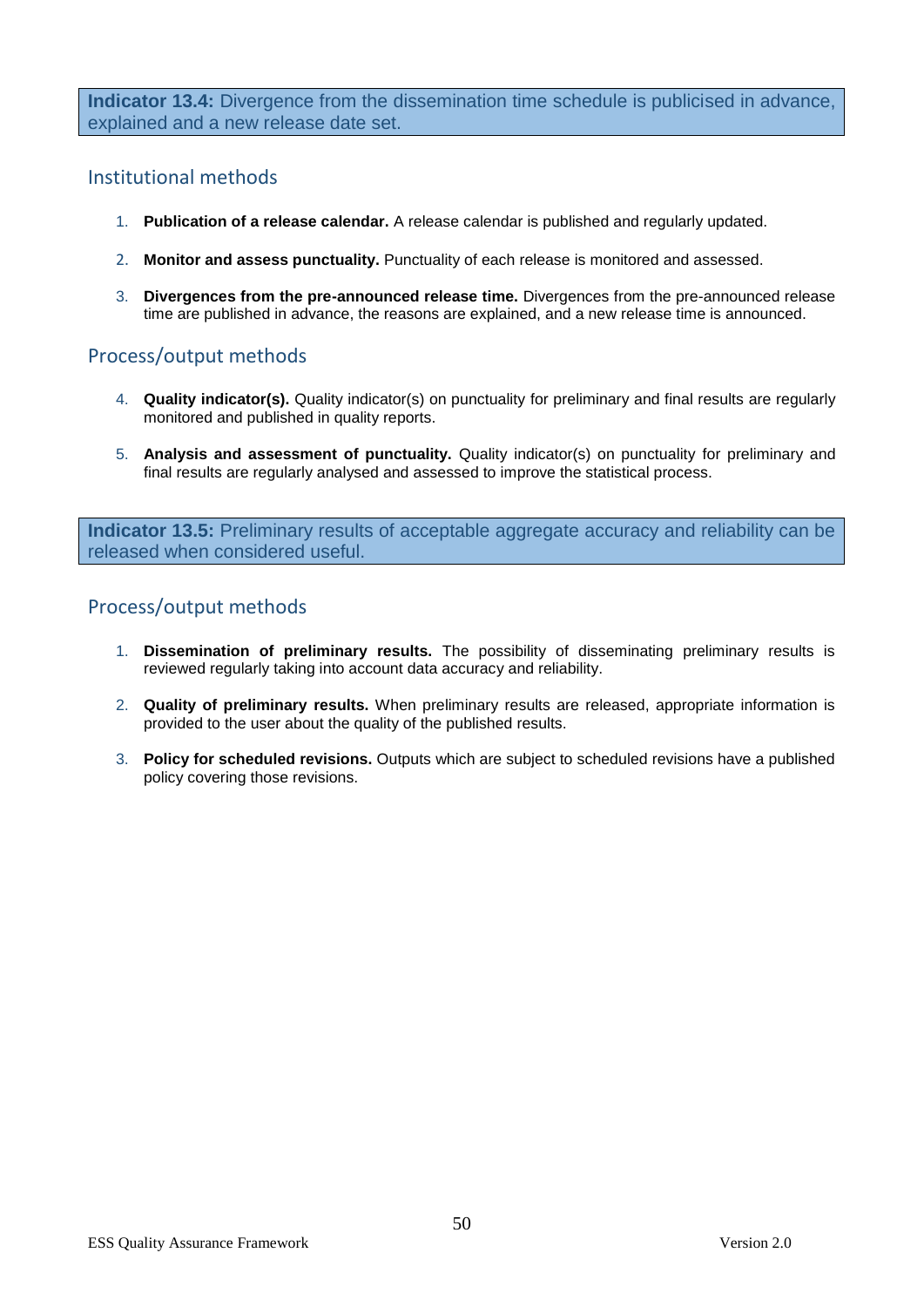# **Principle 14: Coherence and Comparability.**

**European Statistics are consistent internally, over time and comparable between regions and countries; it is possible to combine and make joint use of related data from different data sources.**

**Indicator 14.1:** Statistics are internally coherent and consistent (i.e. arithmetic and accounting identities observed).

# Institutional methods

1. **Procedures and guidelines to monitor internal coherence.** Procedures and guidelines to monitor internal coherence are developed and monitoring is carried out in a systematic way. Where appropriate, guidelines should deal with consistency between microdata and aggregated data, between annual, quarterly and monthly data or other periodicity, between national and regional data, between domain statistics and National Accounts and within National Accounts, and with consistency in terms of relationships between related phenomena.

# Process/output methods

- 2. **Procedures and guidelines to combine outputs from complementary data sources.** Process specific procedures and guidelines ensure that outputs obtained from complementary data sources are combined so as to ensure internal coherence and consistency.
- 3. **Quality indicator(s).** Quality indicator(s) on coherence are regularly monitored and published in quality reports.
- 4. **Analysis and assessment of coherence.** Quality indicator(s) on coherence are regularly analysed and assessed to improve the statistical process.

**Indicator 14.2:** Statistics are comparable over a reasonable period of time.

# Institutional methods

1. **Identification of changes to concepts.** Changes in concepts (classifications, definitions and target populations) in response to significant changes in reality, as well as their impact, are clearly identified/made visible, for example to facilitate the reconciliation of different statistical series.

# Process/output methods

- 2. **Identification and measurement of changes in methods.** Changes in methods are clearly identified and their impact measured to facilitate reconciliation.
- 3. **Publication and explanation of breaks in time series.** Any breaks occurring in statistical series are highlighted together with their reasons, consequences and the methods for ensuring reconciliation over time. The explanations are publicly available. These methods can range from the most complete procedures (e.g. providing old series data linked to the new one) to the simplest (e. g, user's guidelines or recommendations for linking the different series).
- 4. **Quality indicator(s).** Quality indicator(s) on comparability are regularly monitored and published in quality reports.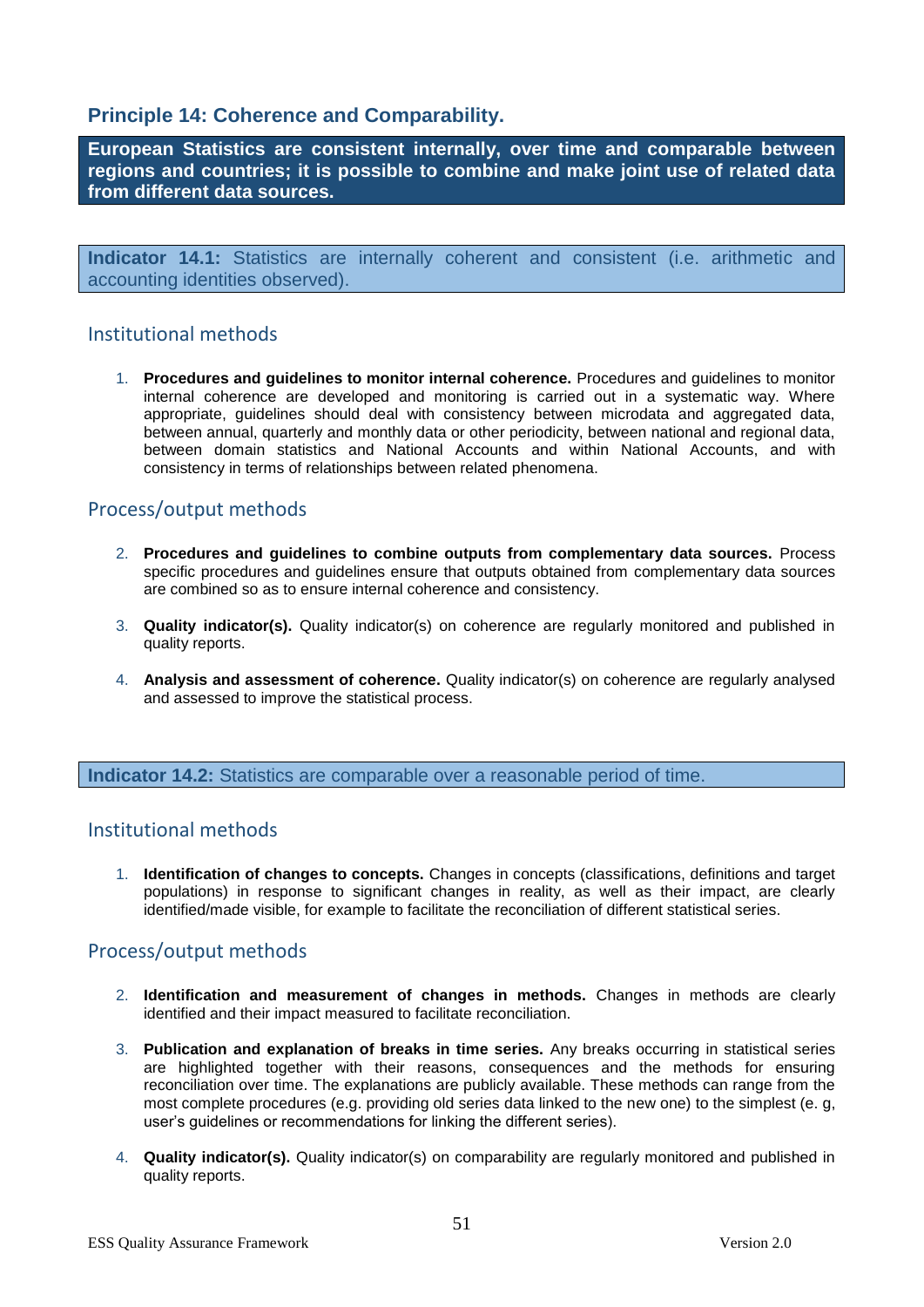5. **Analysis and assessment of comparability.** Quality indicator(s) on comparability are regularly analysed and assessed to improve the statistical process.

**Indicator 14.3**: Statistics are compiled on the basis of common standards with respect to scope, definitions, units and classifications in the different surveys and data sources.

# Institutional methods

1. **A mechanism to promote coherence and consistency.** A common repository of concepts or a mechanism to promote coherence and consistency is in place.

# Process/output methods

- 2. **Assessment of compliance with standards.** Periodic assessments of compliance with standards on definitions, units and classifications are carried out and reflected in quality reporting.
- 3. **Explanation of deviations from standards.** Deviations from standards on definitions, units or classifications are made public and the reasons for the deviations are explained, particularly in reference to European and international standards.

**Indicator 14.4:** Statistics from different data sources and with different periodicity are compared and reconciled.

# Process/output methods

- 1. **Comparison of statistical output with related data.** Statistical outputs are compared with other statistical or administrative data that provide similar information on the same domain/phenomenon.
- 2. **Identification and explanation of divergences.** Divergences in the statistical outputs from different data sources are identified and the reasons clearly and publicly explained.
- 3. **Reconciliation of statistical outputs.** Statistical outputs are reconciled whenever possible.

**Indicator 14.5:** Cross-national comparability of the data is ensured within the European Statistical System through periodical exchanges between the European Statistical System and other statistical systems. Methodological studies are carried out in close co-operation between the Member States and Eurostat.

- 1. **Institutionalisation of assessments of comparability.** Standard procedures agreed between National Statistical Institutes and Eurostat are in place for the regular assessment of comparability.
- 2. **Collaboration in methodological studies.** Methodological studies are conducted in collaboration among statistical authorities.
- 3. **Assessment by Eurostat on the comparability of data.** Eurostat assesses the comparability of national data using the relevant metadata and quality reports that are requested from the national statistical authorities.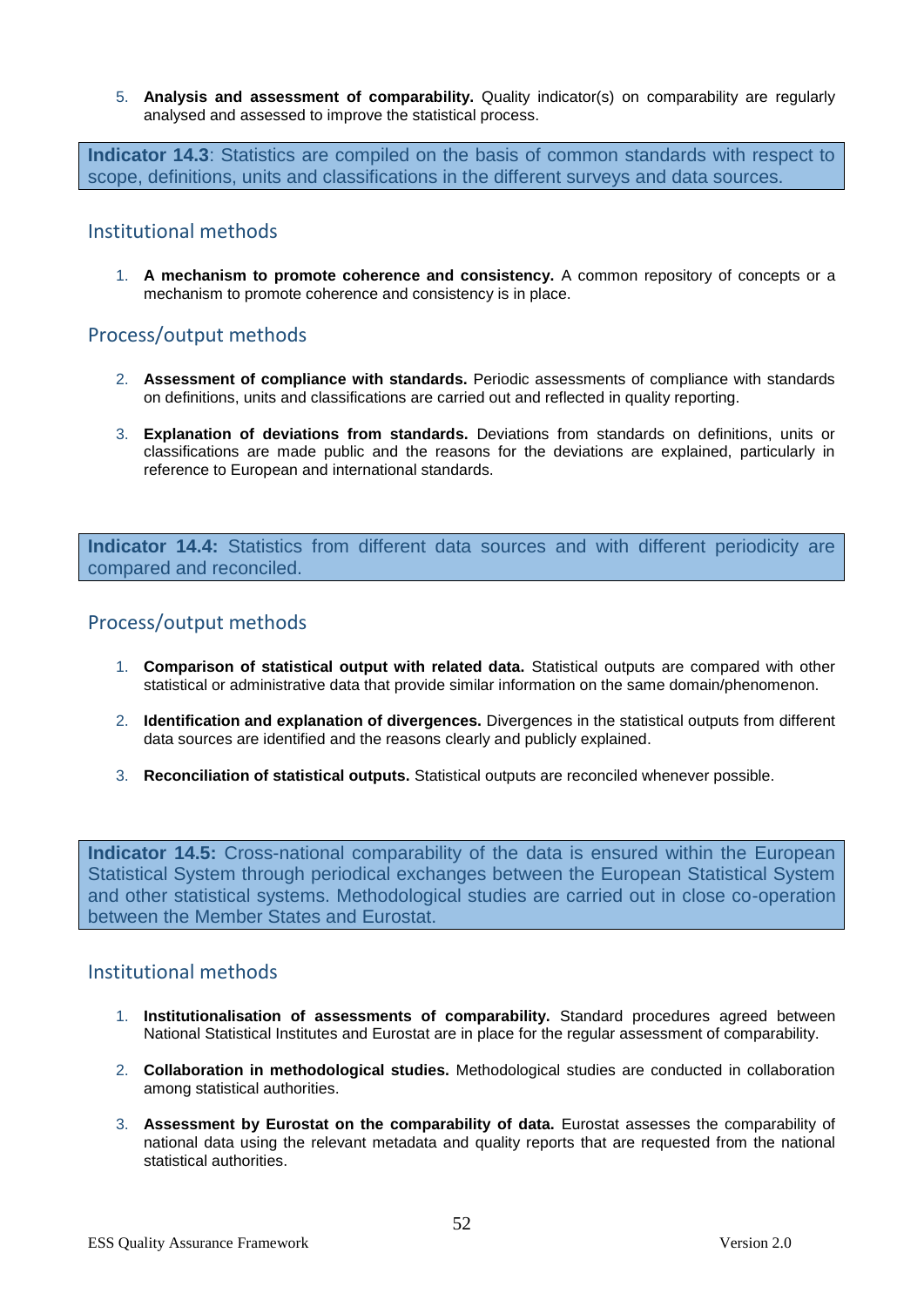# Process/output methods

- 4. **Analysis of asymmetries.** An analysis of asymmetries is carried out where possible, and reports on mirror statistics among statistical authorities are publicly available.
- 5. **Analysis of mirror statistics.** Discrepancies in mirror statistics are identified and corrected or described whenever possible.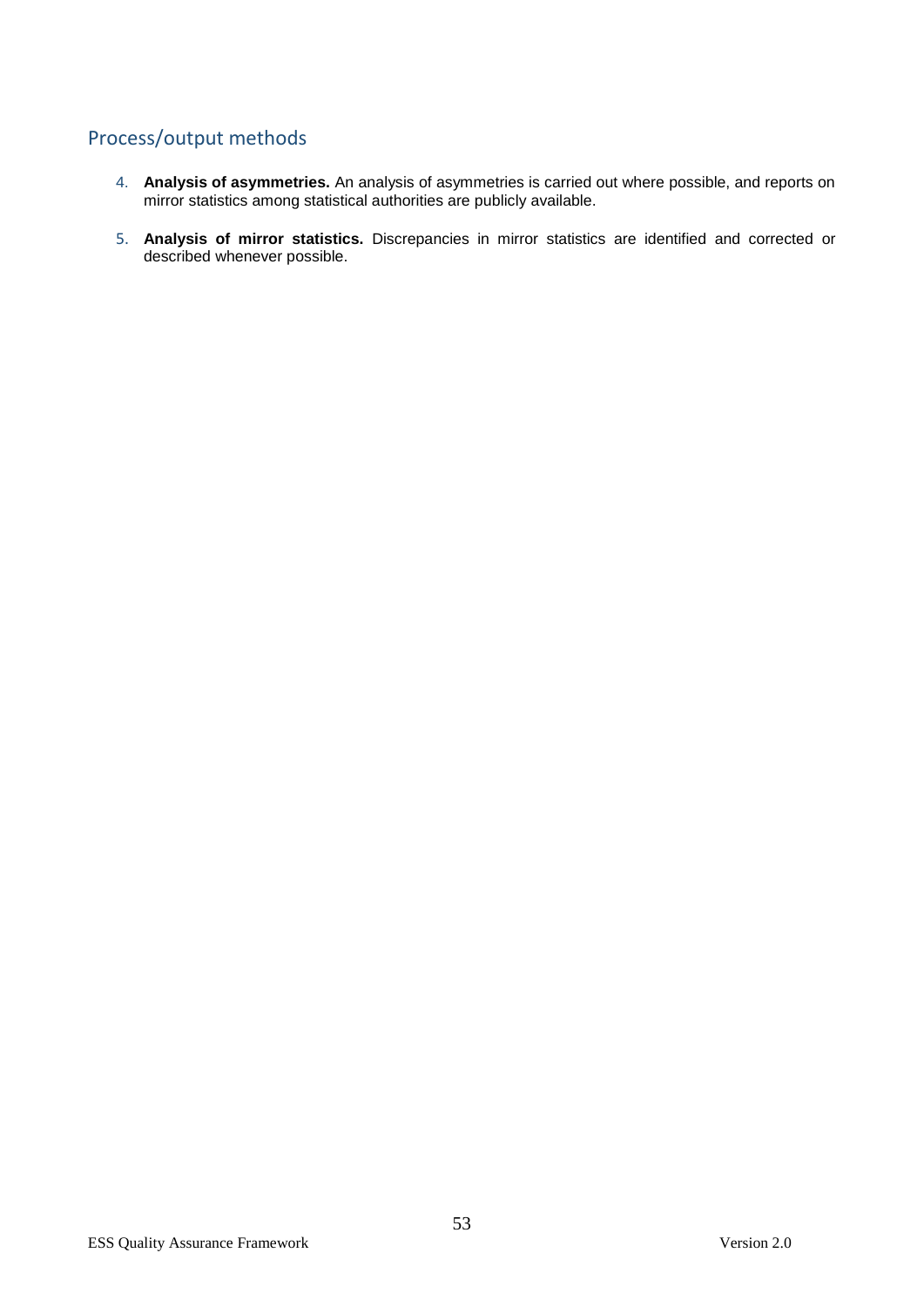# **Principle 15: Accessibility and Clarity.**

**European Statistics are presented in a clear and understandable form, released in a suitable and convenient manner, available and accessible on an impartial basis with supporting metadata and guidance.**

**Indicator 15.1**: Statistics and the corresponding metadata are presented, and archived, in a form that facilitates proper interpretation and meaningful comparisons.

## Institutional methods

- 1. **Dissemination policy.** A dissemination policy is in place. The policy covers relevant dissemination aspects, such as principles and subjects of dissemination, format and layout, handling of provisional and final data, metadata, and release and documented pre-release arrangements.
- 2. **Policy for archiving statistics and metadata.** A policy for archiving statistics and metadata is in place.
- 3. **Availability of policies.** The dissemination and archiving policies are publicly available.
- 4. **Dissemination and archiving guidelines.** Guidelines on the dissemination and archiving of statistical information are in place. They contain the procedures and standards for the preparation of statistical outputs and their dissemination and archiving.
- 5. **Training courses.** The statistical authorities offer training courses to staff on how to explain, communicate and publish statistical outputs and write press releases.

# Process/output methods

- 6. **Review of practices.** Dissemination and archiving practices are reviewed periodically by a working group or similar structure
- 7. **User consultation on dissemination.** Users are consulted about the most appropriate forms of dissemination.
- 8. **Comparisons in publications.** Meaningful comparisons are clearly included in publications as appropriate.

**Indicator 15.2:** Dissemination services use modern information and communication technology, methods, platforms and open data standards.

- 1. **Modern means of dissemination and communication**. Statistical authorities use modern and expedient information technology channels and are actively present on the various social media platforms. The statistical authorities' websites offer data sets according to open data standards. The information available in open data is as broad as possible. The websites are updated regularly.
- 2. **Conformity with universal guidelines.** The website and statistical databases conform as far as possible to universal web content accessibility guidelines (e.g. Web Content Accessibility Guidelines WCAG).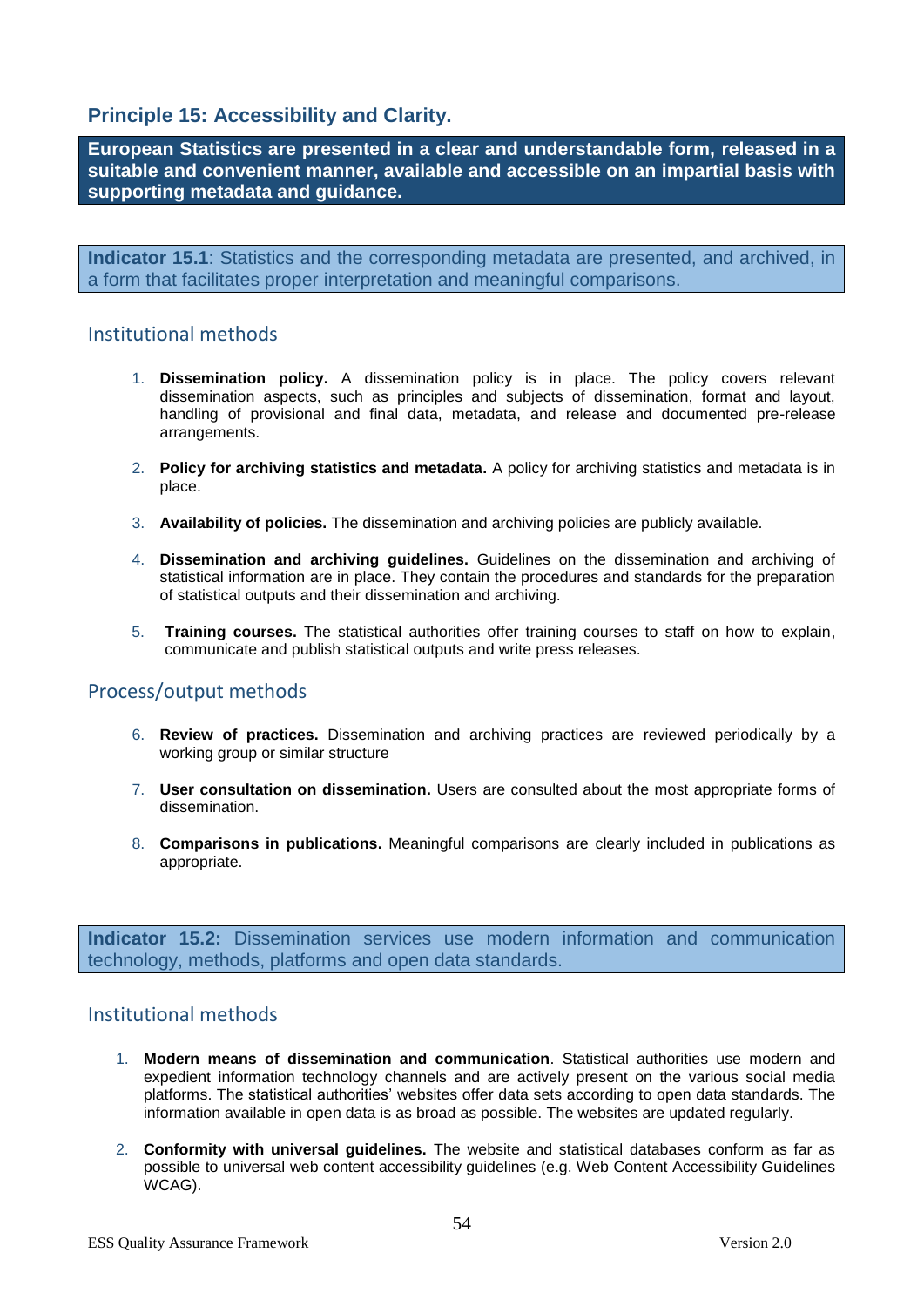- 3. **Website, statistical databases and self-tabulation.** The website and statistical databases are the main means for disseminating statistical outputs. They facilitate self-tabulation in the most appropriate formats.
- 4. **Information service/call centre service.** An information service/call centre composed of knowledgeable staff is in place for answering requests and explaining statistical outputs.
- 5. **Facilitating re-dissemination.** Statistical outputs (e.g. press releases, ready-made tables, charts, maps connected to statistics, infographics, videos) and metadata are disseminated using tools and formats that facilitate re-dissemination by the media or any other users.

# Process/output methods

- 6. **Appropriate forms and channels.** Appropriate dissemination forms and channels (e.g. social media, on-line fora for different user-segments) are used to allow better understanding and comparison of particular results and to facilitate their use by different users.
- 7. **Publication catalogue.** A publication catalogue is available to users on the website of the statistical authorities.

**Indicator 15.3**: Custom-designed analyses are provided when feasible and the public is informed.

# Institutional methods

- 1. **Policy on custom-designed analysis**. A policy on the provision of custom-designed analyses is in place. It includes pricing policies and is publicly available.
- 2. **Publication of custom-designed analysis.** A list of custom-designed analyses is available on the statistical authorities' website and the analyses are made public if possible.
- 3. **Service for requesting custom-designed analyses.** A service for users is in place to request custom-designed analyses.
- 4. **Tools for placing on-line orders**. On-line tools are available for placing requests for customdesigned analyses.

# Process/output methods

5. **Provision of custom-designed outputs.** Custom-designed outputs are provided on request where possible.

**Indicator 15.4:** Access to microdata is allowed for research purposes and is subject to specific rules or protocols.

- 1. **Rules or protocols to access microdata.** Rules or protocols to access microdata are in place. The rules or protocols clearly set out all access conditions.
- 2. **Availability of rules or protocols.** The rules or protocols are available on the statistical authorities' website.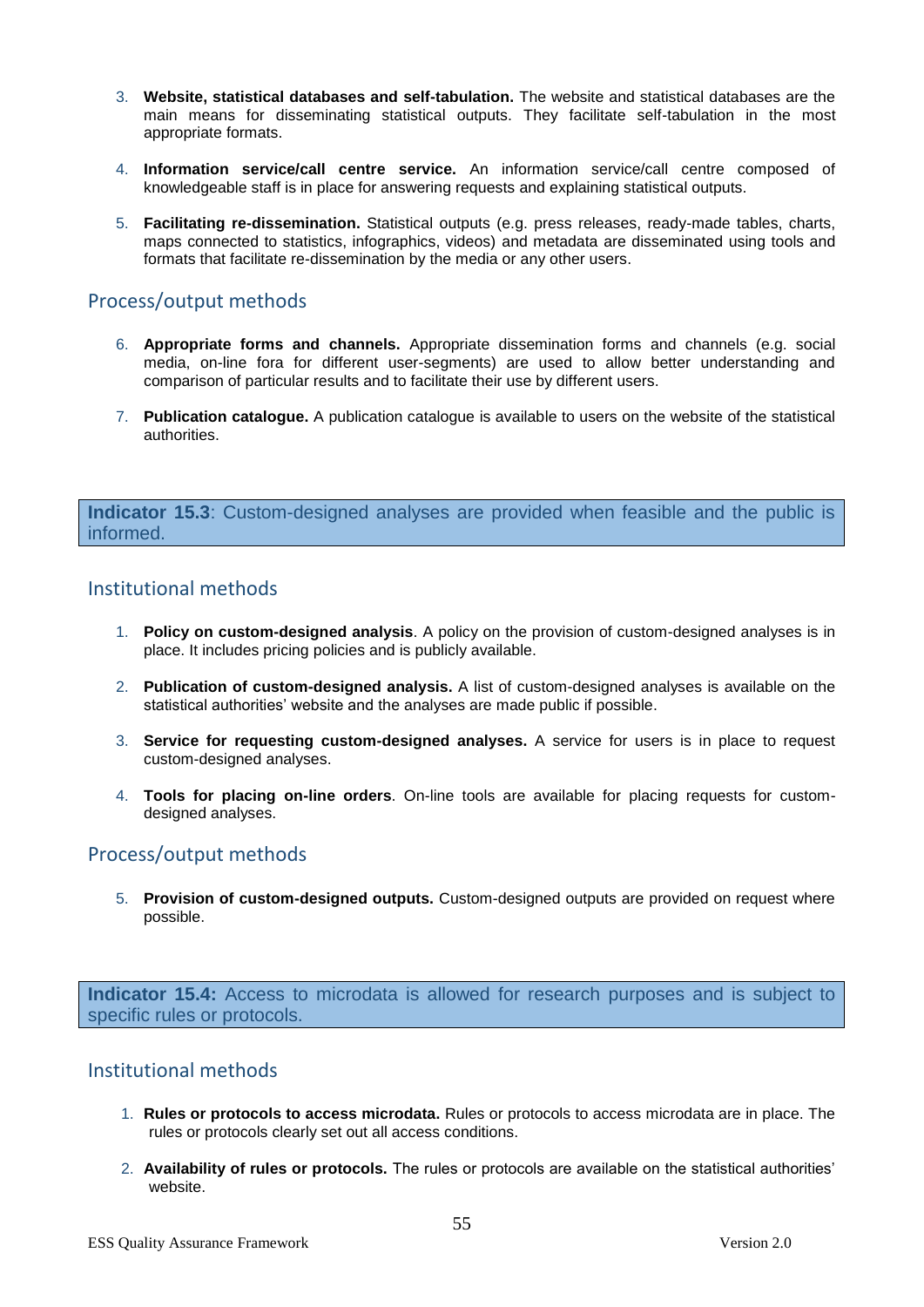3. **Access conditions to micro-data.** The statistical authorities ensure that the conditions governing access to micro-data are clear and well understood both internally and externally**.**

# Process/output methods

- 4. **Individual approach**. Each request for microdata is processed individually following the access conditions set out in the rules or protocols.
- 5. **Scope and appropriateness of accessible microdata**. The scope and appropriateness of each request for microdata is checked and approved according to internal rules.
- 6. **Protection of confidentiality.** The anonymity of individuals or businesses is protected (e.g. by the use of Scientific Use Files and Public Use Files).
- 7. **Secure environment.** The statistical authorities provide researchers with a secure environment (e.g. Safe Centres) to access microdata in accordance with relevant legislation.
- 8. **Remote access facilities.** Remote access facilities are available with appropriate controls.
- 9. **Consultation of researchers.** Researchers are regularly consulted about the suitability and effectiveness of rules or protocols to access microdata.

**Indicator 15.5:** Metadata related to outputs are managed and disseminated by the statistical authority according to the European standards.

# Institutional methods

- 1. **Accordance of metadata with European Standards.** The content, structure and dissemination of metadata are aligned with the ESS standards, i.e. the Single Integrated Metadata Structure (SIMS).
- 2. **Procedures to update and publish metadata.** Metadata is regularly updated. The updating procedures are clear and well-known to staff.
- 3. **Quality assurance for metadata**. A procedure for the quality assurance of metadata is in place and communicated to staff.
- 4. **Training courses for staff on metadata**. The statistical authorities offer training on metadata for their staff.

# Process/output methods

5. **Dissemination of metadata.** All statistical outputs are disseminated together with the relevant metadata to enable a better understanding of the outputs. If metadata are disseminated separately from the statistical outputs, clear links are provided.

**Indicator 15.6:** Users are kept informed about the methodology of statistical processes including the use and integration of administrative and other data.

# Institutional methods

1. **Planning of the production of quality reports and methodological documents.** The regular production of standardised up-to-date user-oriented quality reports and methodological documents are included in the statistical work programme of the statistical authorities.